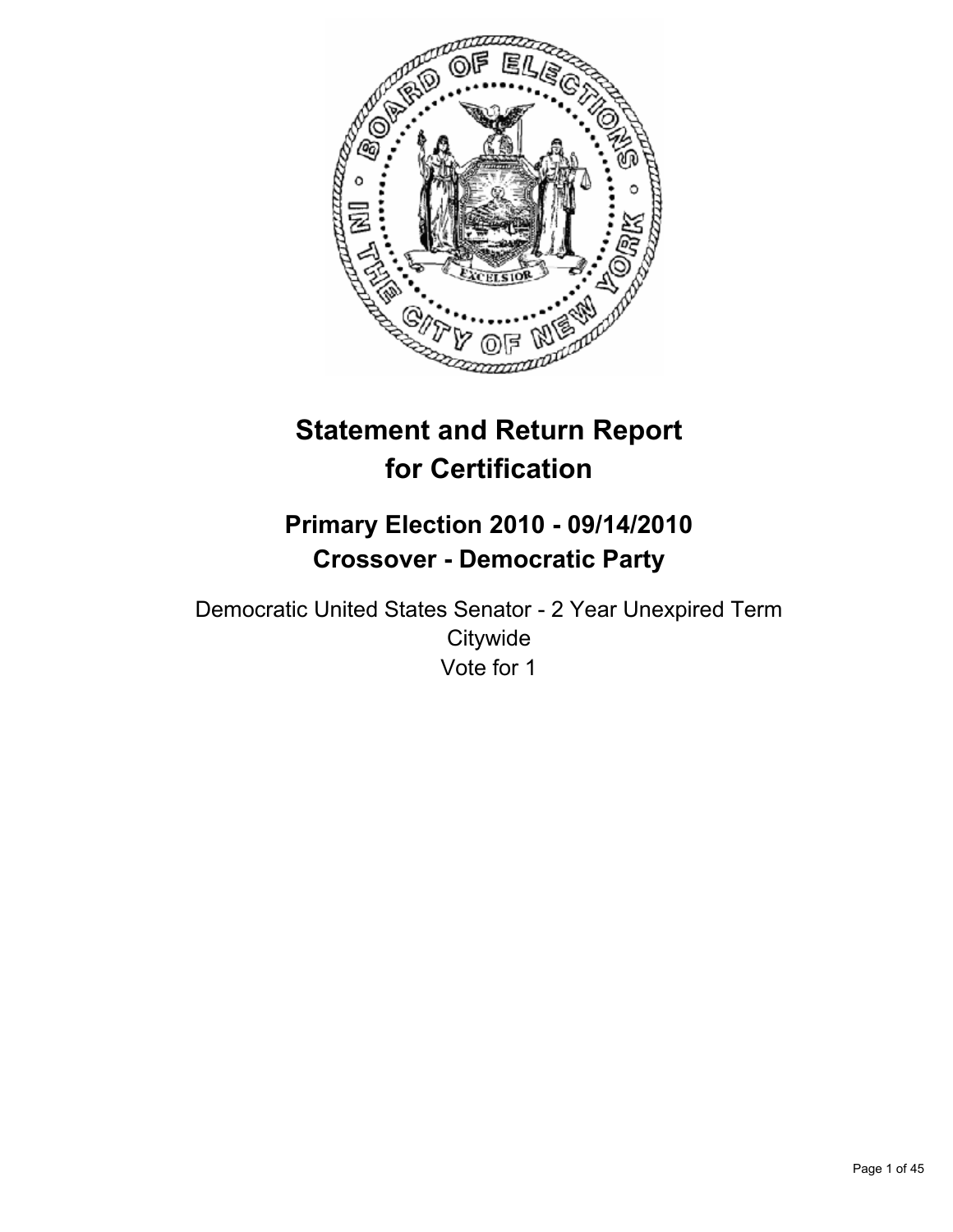

| PUBLIC COUNTER<br><b>EMERGENCY</b><br>ABSENTEE/MILITARY<br><b>FEDERAL</b><br>AFFIDAVIT<br>KIRSTEN E GILLIBRAND<br><b>GAIL GOODE</b><br>0 (WRITE-IN)<br>ABDUL MUJIO MANNAN ESQ (WRITE-IN)<br>ADAM CLAYTON POWELL IV (WRITE-IN)<br>ADRIAN (WRITE-IN)<br>ADRIAN ESPAILAT (WRITE-IN)<br>ADRIAN ESPAILLAT (WRITE-IN)<br>ADRIAN ESPALLAT (WRITE-IN)<br>ADRIANA ESPAILLAT (WRITE-IN)<br>ADRIANE ESPALLAT (WRITE-IN)<br>ADRIANO (WRITE-IN)<br>ADRIANO ESPAILLAT (WRITE-IN)<br>ADRIANO ESPAILLO (WRITE-IN)<br>ADRIANO ESPALLAT (WRITE-IN)<br>ADRIANO ESPILLAT (WRITE-IN)<br>AHKILAH JOHNSON (WRITE-IN)<br>AL DOYLE (WRITE-IN)<br>AL FLUCKS (WRITE-IN)<br>AL GORE (WRITE-IN) | 114,445                 |
|--------------------------------------------------------------------------------------------------------------------------------------------------------------------------------------------------------------------------------------------------------------------------------------------------------------------------------------------------------------------------------------------------------------------------------------------------------------------------------------------------------------------------------------------------------------------------------------------------------------------------------------------------------------------|-------------------------|
|                                                                                                                                                                                                                                                                                                                                                                                                                                                                                                                                                                                                                                                                    |                         |
|                                                                                                                                                                                                                                                                                                                                                                                                                                                                                                                                                                                                                                                                    | 136.                    |
|                                                                                                                                                                                                                                                                                                                                                                                                                                                                                                                                                                                                                                                                    | 2,586                   |
|                                                                                                                                                                                                                                                                                                                                                                                                                                                                                                                                                                                                                                                                    | 1,588                   |
|                                                                                                                                                                                                                                                                                                                                                                                                                                                                                                                                                                                                                                                                    | 1,628                   |
|                                                                                                                                                                                                                                                                                                                                                                                                                                                                                                                                                                                                                                                                    | 79,136                  |
|                                                                                                                                                                                                                                                                                                                                                                                                                                                                                                                                                                                                                                                                    | 21,723                  |
|                                                                                                                                                                                                                                                                                                                                                                                                                                                                                                                                                                                                                                                                    | 1                       |
|                                                                                                                                                                                                                                                                                                                                                                                                                                                                                                                                                                                                                                                                    | 1                       |
|                                                                                                                                                                                                                                                                                                                                                                                                                                                                                                                                                                                                                                                                    | 1                       |
|                                                                                                                                                                                                                                                                                                                                                                                                                                                                                                                                                                                                                                                                    | 1                       |
|                                                                                                                                                                                                                                                                                                                                                                                                                                                                                                                                                                                                                                                                    | 1                       |
|                                                                                                                                                                                                                                                                                                                                                                                                                                                                                                                                                                                                                                                                    | 1                       |
|                                                                                                                                                                                                                                                                                                                                                                                                                                                                                                                                                                                                                                                                    | 1                       |
|                                                                                                                                                                                                                                                                                                                                                                                                                                                                                                                                                                                                                                                                    | 2                       |
|                                                                                                                                                                                                                                                                                                                                                                                                                                                                                                                                                                                                                                                                    | 1                       |
|                                                                                                                                                                                                                                                                                                                                                                                                                                                                                                                                                                                                                                                                    | 1                       |
|                                                                                                                                                                                                                                                                                                                                                                                                                                                                                                                                                                                                                                                                    | 8                       |
|                                                                                                                                                                                                                                                                                                                                                                                                                                                                                                                                                                                                                                                                    | 1                       |
|                                                                                                                                                                                                                                                                                                                                                                                                                                                                                                                                                                                                                                                                    | 5                       |
|                                                                                                                                                                                                                                                                                                                                                                                                                                                                                                                                                                                                                                                                    | $\overline{\mathbf{c}}$ |
|                                                                                                                                                                                                                                                                                                                                                                                                                                                                                                                                                                                                                                                                    | 1                       |
|                                                                                                                                                                                                                                                                                                                                                                                                                                                                                                                                                                                                                                                                    | 1                       |
|                                                                                                                                                                                                                                                                                                                                                                                                                                                                                                                                                                                                                                                                    | 1                       |
|                                                                                                                                                                                                                                                                                                                                                                                                                                                                                                                                                                                                                                                                    | $\overline{\mathbf{c}}$ |
| AL SHARPTON (WRITE-IN)                                                                                                                                                                                                                                                                                                                                                                                                                                                                                                                                                                                                                                             | $\mathbf{1}$            |
| ALAN GERSON (WRITE-IN)                                                                                                                                                                                                                                                                                                                                                                                                                                                                                                                                                                                                                                             | 1                       |
| ALEC BALDWIN (WRITE-IN)                                                                                                                                                                                                                                                                                                                                                                                                                                                                                                                                                                                                                                            | 2                       |
| ALI H. MIRZA (WRITE-IN)                                                                                                                                                                                                                                                                                                                                                                                                                                                                                                                                                                                                                                            | 1                       |
| ALICE YURKE (WRITE-IN)                                                                                                                                                                                                                                                                                                                                                                                                                                                                                                                                                                                                                                             | 1                       |
| AMTLUR WIECEIFELD (WRITE-IN)                                                                                                                                                                                                                                                                                                                                                                                                                                                                                                                                                                                                                                       | 1                       |
| ANDREW CANBO (WRITE-IN)                                                                                                                                                                                                                                                                                                                                                                                                                                                                                                                                                                                                                                            | 1                       |
| ANDREW CROMO (WRITE-IN)                                                                                                                                                                                                                                                                                                                                                                                                                                                                                                                                                                                                                                            | 1                       |
| ANGELA SACINA (WRITE-IN)                                                                                                                                                                                                                                                                                                                                                                                                                                                                                                                                                                                                                                           | 1                       |
| ANTHONY WEAVER (WRITE-IN)                                                                                                                                                                                                                                                                                                                                                                                                                                                                                                                                                                                                                                          | 1                       |
| ANTHONY WEINER (WRITE-IN)                                                                                                                                                                                                                                                                                                                                                                                                                                                                                                                                                                                                                                          | 4                       |
| ANYONE (WRITE-IN)                                                                                                                                                                                                                                                                                                                                                                                                                                                                                                                                                                                                                                                  | 3                       |
| ANYONE ELSE (WRITE-IN)                                                                                                                                                                                                                                                                                                                                                                                                                                                                                                                                                                                                                                             | 1                       |
| ARIANO ESPALLAR (WRITE-IN)                                                                                                                                                                                                                                                                                                                                                                                                                                                                                                                                                                                                                                         | 2                       |
| ARMANDO RICHARDS (WRITE-IN)                                                                                                                                                                                                                                                                                                                                                                                                                                                                                                                                                                                                                                        | 1                       |
| ASTRO (WRITE-IN)                                                                                                                                                                                                                                                                                                                                                                                                                                                                                                                                                                                                                                                   | 1                       |
| <b>B GOLDWATER (WRITE-IN)</b>                                                                                                                                                                                                                                                                                                                                                                                                                                                                                                                                                                                                                                      | 1                       |
| BARBARA SIMMONS (WRITE-IN)                                                                                                                                                                                                                                                                                                                                                                                                                                                                                                                                                                                                                                         | 1                       |
| BARBARA WATSON (WRITE-IN)                                                                                                                                                                                                                                                                                                                                                                                                                                                                                                                                                                                                                                          | 1                       |
| <b>BARRON CHARLES (WRITE-IN)</b>                                                                                                                                                                                                                                                                                                                                                                                                                                                                                                                                                                                                                                   | 1                       |
| <b>BASIL A SMIKLE (WRITE-IN)</b>                                                                                                                                                                                                                                                                                                                                                                                                                                                                                                                                                                                                                                   | $\mathbf{1}$            |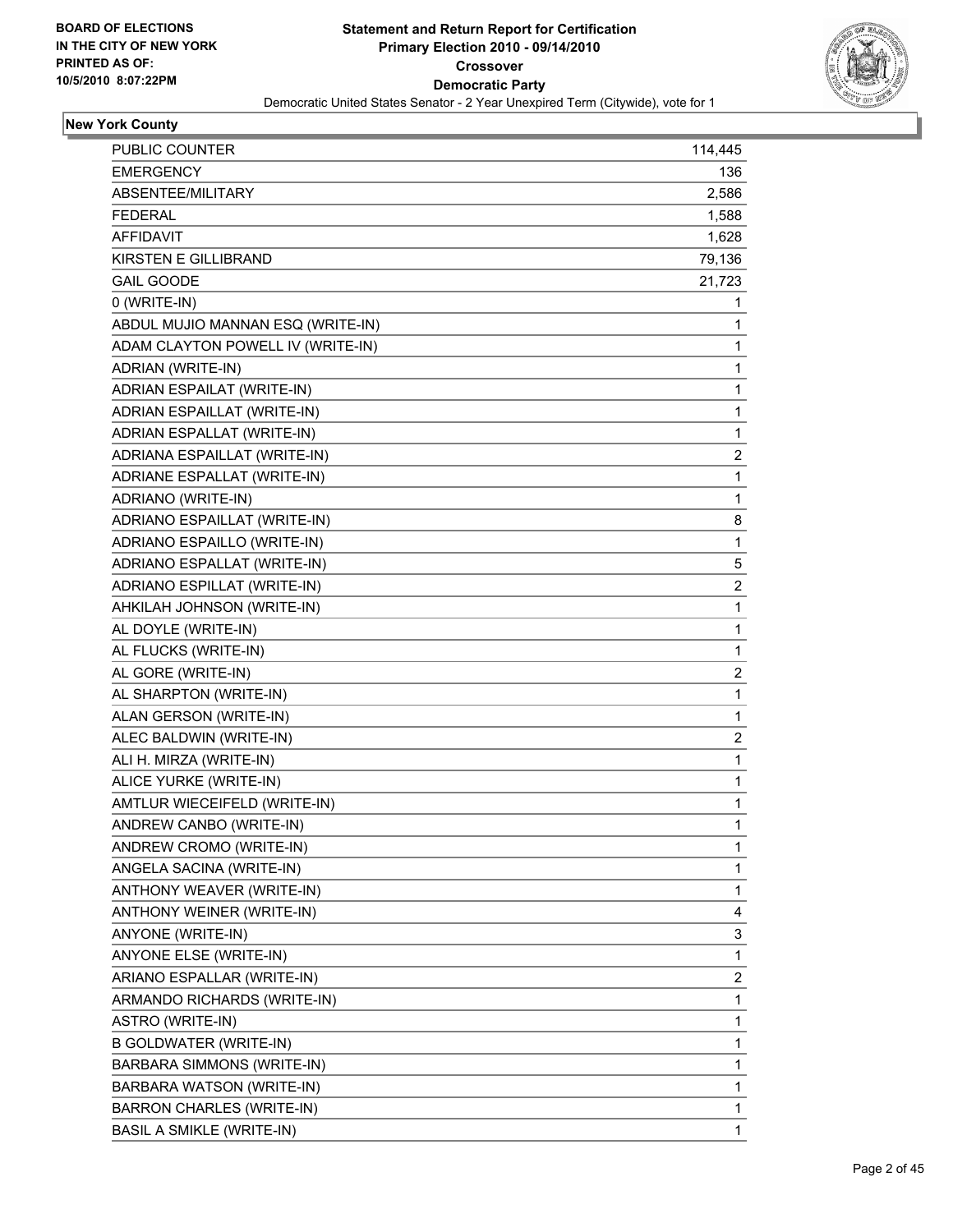

| <b>BEATRICE OKUM (WRITE-IN)</b>         | 1  |
|-----------------------------------------|----|
| BEN PAUL (WRITE-IN)                     | 1  |
| BENITA LEBOW (WRITE-IN)                 | 1  |
| BERNARD CURTIN (WRITE-IN)               | 1  |
| <b>BERNICE FOREMAN (WRITE-IN)</b>       | 1  |
| BETTY ARG (WRITE-IN)                    | 1  |
| BILL CLINTON (WRITE-IN)                 | 3  |
| BILL MOYERS (WRITE-IN)                  | 1  |
| BILL PERKIN (WRITE-IN)                  | 2  |
| BILL PERKINS (WRITE-IN)                 | 14 |
| BILLY KILEN (WRITE-IN)                  | 1  |
| <b>BLACK PARTY (WRITE-IN)</b>           | 1  |
| BLAKE ZEFF (WRITE-IN)                   | 2  |
| <b>BOBBY KELIN (WRITE-IN)</b>           | 1  |
| BRANDT GOLDSTEIN (WRITE-IN)             | 1  |
| BRETT BAILEY (WRITE-IN)                 | 1  |
| <b>BRIAN FITZMACK (WRITE-IN)</b>        | 1  |
| <b>BRUCE (WRITE-IN)</b>                 | 1  |
| <b>BRUCE BLAKEMAN (WRITE-IN)</b>        | 4  |
| <b>BRUCE BLAKMAN (WRITE-IN)</b>         | 1  |
| BW (WRITE-IN)                           | 1  |
| C MALONEY (WRITE-IN)                    | 1  |
| C. RANGEL (WRITE-IN)                    | 1  |
| CANDIDATO ANOLO (WRITE-IN)              | 2  |
| CANDIDATO ANOTADO (WRITE-IN)            | 1  |
| CAOLYN MALONEY (WRITE-IN)               | 1  |
| CARDYN MABNOY (WRITE-IN)                | 1  |
| CARLA ZANONL (WRITE-IN)                 | 2  |
| CARLUNGTON TROTMAN (WRITE-IN)           | 1  |
| CAROL KENNEY (WRITE-IN)                 | 1  |
| CAROLINE B MALONEY (WRITE-IN)           | 1  |
| CAROLINE KENNEDY (WRITE-IN)             | 17 |
| CAROLINE KENNEDY SCHLOSSBERG (WRITE-IN) | 2  |
| CAROLINE KENNEDY SCHOLOSBERG (WRITE-IN) | 1  |
| CAROLINE MALONEY (WRITE-IN)             | 2  |
| CAROLYN B MALONEY (WRITE-IN)            | 2  |
| CAROLYN KENNEDY (WRITE-IN)              | 6  |
| CAROLYN KENNEDY SCHLOSSBERG (WRITE-IN)  | 1  |
| CAROLYN MADLNY (WRITE-IN)               | 1  |
| CAROLYN MALLONEY (WRITE-IN)             | 1  |
| CAROLYN MALOG (WRITE-IN)                | 1  |
| CAROLYN MALONE (WRITE-IN)               | 1  |
| CAROLYN MALONEY (WRITE-IN)              | 10 |
| CAROLYN MONTY (WRITE-IN)                | 1  |
| CAROLYN MUBUERY (WRITE-IN)              | 1  |
| CAROLYN SIMS (WRITE-IN)                 | 1  |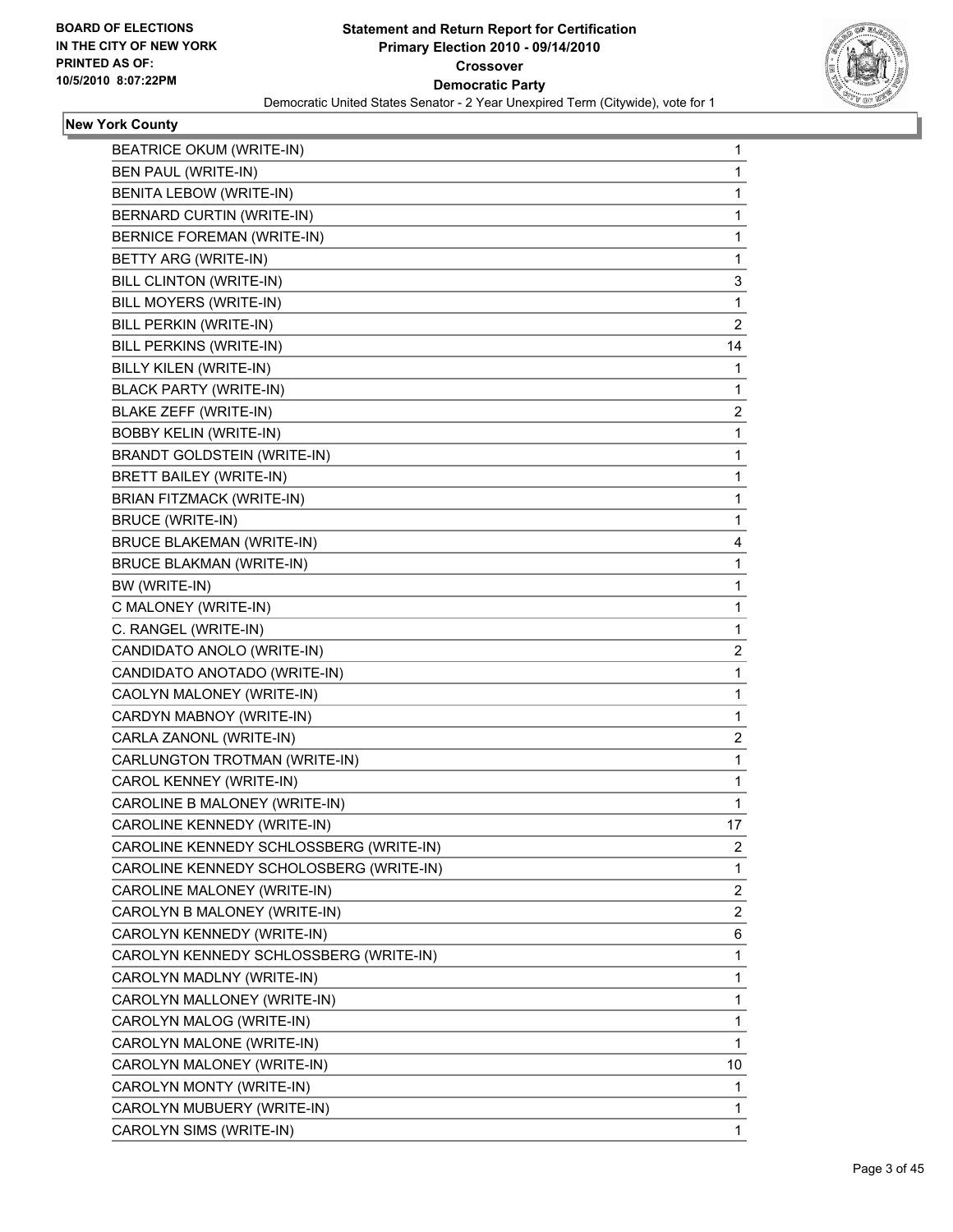

| CAROLYNE B MALONEY (WRITE-IN)       | 1 |
|-------------------------------------|---|
| CATHLEEN MALONEY (WRITE-IN)         | 1 |
| CECILE LAWRENCE (WRITE-IN)          | 3 |
| CHAL MOLEY (WRITE-IN)               | 1 |
| CHARLES AN (WRITE-IN)               | 1 |
| CHARLES BARRON (WRITE-IN)           | 5 |
| CHARLES BARROW (WRITE-IN)           | 1 |
| CHARLES BOSTON (WRITE-IN)           | 1 |
| CHARLES BUNN (WRITE-IN)             | 1 |
| CHARLES COUPER (WRITE-IN)           | 1 |
| CHARLES RANGEL (WRITE-IN)           | 5 |
| CHARLES SCHUMER (WRITE-IN)          | 1 |
| CHARLES SHUMER (WRITE-IN)           | 1 |
| CHASNA SMITH (WRITE-IN)             | 1 |
| CHE GUEVARA (WRITE-IN)              | 1 |
| CHELSEA CHANDLER (WRITE-IN)         | 1 |
| CHREN (WRITE-IN)                    | 1 |
| CHRISTINA QUINN (WRITE-IN)          | 1 |
| CHRISTINE RHOLS (WRITE-IN)          | 1 |
| CHRISTOPHER WALKEN (WRITE-IN)       | 2 |
| CLARE BENEDICT (WRITE-IN)           | 1 |
| CLIFFORD COHEN (WRITE-IN)           | 1 |
| CONAN O'BRIEN (WRITE-IN)            | 2 |
| <b>CONSTANCE B RUBIN (WRITE-IN)</b> | 1 |
| DAFFY DUCK (WRITE-IN)               | 1 |
| DANIEL GOLDIN (WRITE-IN)            | 1 |
| DANIEL PATRICK MOYNIHAN (WRITE-IN)  | 1 |
| DAVID CARMICHAEL (WRITE-IN)         | 1 |
| DAVID MALPASS (WRITE-IN)            | 6 |
| DAVID MALSPAN (WRITE-IN)            | 1 |
| DAVID MCREYNOLDS (WRITE-IN)         | 1 |
| DAVID MELPASS (WRITE-IN)            | 1 |
| DAVID PATERSON (WRITE-IN)           | 3 |
| DAVID PATTERSON (WRITE-IN)          | 4 |
| DAVID ROTHENBERG (WRITE-IN)         | 3 |
| DAVUD PATTERSON (WRITE-IN)          | 1 |
| DEBORAH GLICK (WRITE-IN)            | 1 |
| DEBRA DRESKIN (WRITE-IN)            | 1 |
| DECLAN GALE (WRITE-IN)              | 1 |
| DENA TOCKER (WRITE-IN)              | 1 |
| DIANA ADAMS (WRITE-IN)              | 1 |
| DIANE (WRITE-IN)                    | 1 |
| DIAZ (WRITE-IN)                     | 1 |
| DIND LA VERGHETTA (WRITE-IN)        | 1 |
|                                     |   |
| DOMINGO M. FLORES (WRITE-IN)        | 1 |
| DONALD DUCK (WRITE-IN)              | 1 |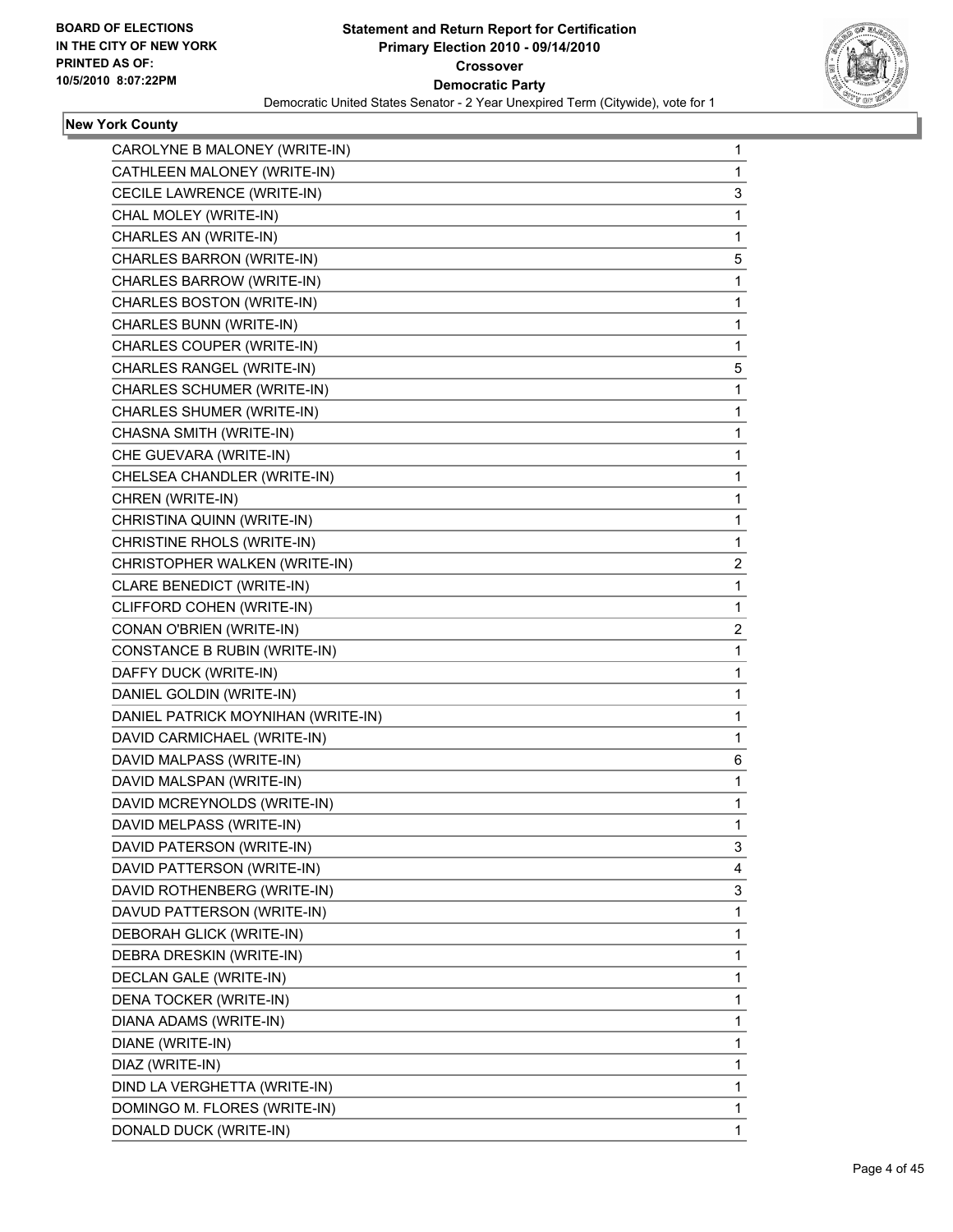

| DONALD PUCK (WRITE-IN)              | $\mathbf{1}$ |
|-------------------------------------|--------------|
| DONALD VANSING (WRITE-IN)           | 1            |
| DOUGLAS MEDINI (WRITE-IN)           | 1            |
| DOUGLAS MENDINI (WRITE-IN)          | 1            |
| EARL SCOTT (WRITE-IN)               | 1            |
| ED KOCH (WRITE-IN)                  | 1            |
| ELHAJI MALIK SHABAZZ (WRITE-IN)     | 1            |
| ELIOT SPITZER (WRITE-IN)            | 1            |
| ELIZABETH SIMMONS (WRITE-IN)        | 1            |
| ELIZABETH WARREN (WRITE-IN)         | 1            |
| ELLIOT BERKE (WRITE-IN)             | 1            |
| ELLIOT BROWN (WRITE-IN)             | 2            |
| ELLIOT SPITZER (WRITE-IN)           | 4            |
| ELLIOTT SPITZER (WRITE-IN)          | 1            |
| EPHRAIN ROSENBAUM (WRITE-IN)        | 1            |
| ERIC SCHME (WRITE-IN)               | 1            |
| ERNEST KELLER (WRITE-IN)            | 1            |
| ESPAILLATT (WRITE-IN)               | 1            |
| ESPIALLAT (WRITE-IN)                | 1            |
| EUGENE RHEE (WRITE-IN)              | 1            |
| EVELYN ROMAN (WRITE-IN)             | 1            |
| FERNANDO SALICRUP (WRITE-IN)        | 1            |
| FRANK A CAMINO (WRITE-IN)           | 1            |
| FRANK LEFEVER (WRITE-IN)            | 1            |
| GAIL GOODE (WRITE-IN)               | 8            |
| <b>GARY BERNSTEN (WRITE-IN)</b>     | 1            |
| <b>GARY BERNTSEN (WRITE-IN)</b>     | 1            |
| GARY D. KAPLAN (WRITE-IN)           | 1            |
| GARY SHRADER (WRITE-IN)             | 1            |
| <b>GEORGE DESHENSKY (WRITE-IN)</b>  | 1            |
| <b>GEORGE SPITZ (WRITE-IN)</b>      | 1            |
| <b>GERALDINE FERRARO (WRITE-IN)</b> | 1            |
| GINNY FIELDS (WRITE-IN)             | 1            |
| <b>GLEN E FRIEDMAN (WRITE-IN)</b>   | 1            |
| <b>GOTTRIED (WRITE-IN)</b>          | 1            |
| GUILLERMO LUNARES (WRITE-IN)        | 1            |
| <b>GUS HALL (WRITE-IN)</b>          | 1            |
| <b>GUSTAVO RIVERA (WRITE-IN)</b>    | 1            |
| HAROLD FORD (WRITE-IN)              | 3            |
| HAROLD FORD JR (WRITE-IN)           | 1            |
| HAROLD FORD JR. (WRITE-IN)          | 3            |
| HARRY MILLER (WRITE-IN)             | 1            |
| HILLARY CLINTON (WRITE-IN)          | 7            |
| HUMPTY DUMGHTY (WRITE-IN)           | 1            |
| ISAAC SASSON (WRITE-IN)             | 2            |
| JAMES BALDWIN (WRITE-IN)            | $\mathbf{1}$ |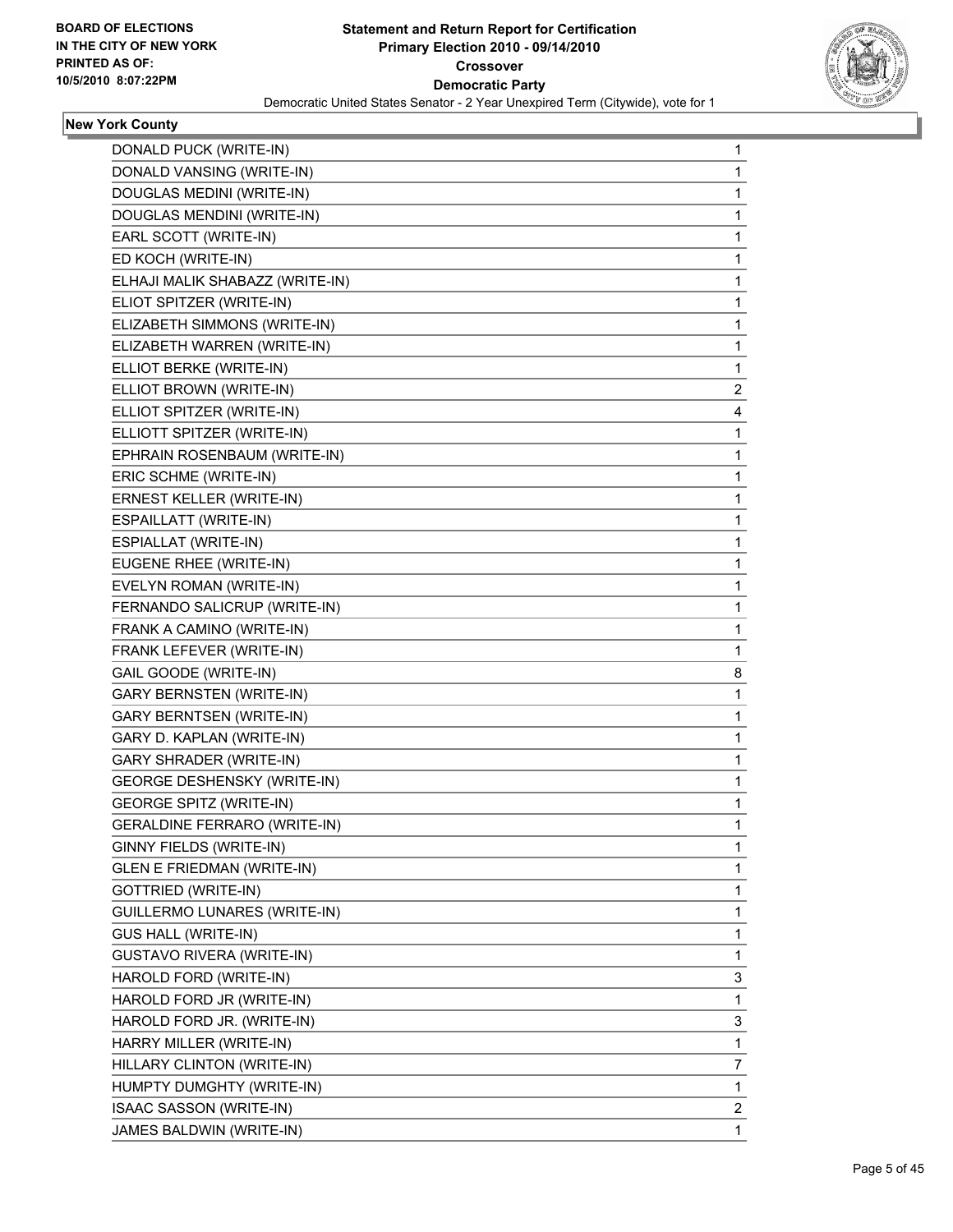

| JAMES LINDEY (WRITE-IN)         | 1            |
|---------------------------------|--------------|
| JANE DOE (WRITE-IN)             | 1            |
| JANET ELLIS (WRITE-IN)          | 1            |
| JANET GRACEY (WRITE-IN)         | 1            |
| JAY BONIN (WRITE-IN)            | 1            |
| JEAN-COBERT PAKER (WRITE-IN)    | 1            |
| JEFF GOLD (WRITE-IN)            | 2            |
| JENNIFER PASAHIAN (WRITE-IN)    | 1            |
| JENNIFER ROTH (WRITE-IN)        | 1            |
| JERARD NADLER (WRITE-IN)        | 1            |
| JEROLD LEVY (WRITE-IN)          | 1            |
| JERROLD NADLER (WRITE-IN)       | 1            |
| JERROLD ZIWIN (WRITE-IN)        | 1            |
| JERRY NADLER (WRITE-IN)         | 2            |
| JERRY NOLLER (WRITE-IN)         | 1            |
| JESUS (WRITE-IN)                | 1            |
| <b>JESUS CHRIST (WRITE-IN)</b>  | 1            |
| JIM LUCE (WRITE-IN)             | 1            |
| JIMMY CARTER (WRITE-IN)         | 2            |
| JIMMY MCMILLAN (WRITE-IN)       | 1            |
| JOHN COHNORER (WRITE-IN)        | 1            |
| JOHN CONNOR (WRITE-IN)          | 1            |
| JOHN EANSA (WRITE-IN)           | 1            |
| JOHN KERRY (WRITE-IN)           | 1            |
| JOHN STEWART (WRITE-IN)         | 1            |
| JOHNATHAN TASINI (WRITE-IN)     | 1            |
| JON STEWARD (WRITE-IN)          | 1            |
| JONATHAN TASIN (WRITE-IN)       | 1            |
| JONATHAN TASINI (WRITE-IN)      | 6            |
| JONATHAN TESINI (WRITE-IN)      | 1            |
| JOSE F VELEZ (WRITE-IN)         | 1            |
| JOSEPH PAMPILLONIA (WRITE-IN)   | 1            |
| JUAN HIDALGO (WRITE-IN)         | 2            |
| K POWELL (WRITE-IN)             | 1            |
| K.RICE (WRITE-IN)               | 2            |
| KAREN BURNSTEIN (WRITE-IN)      | 1            |
| KARL MARX (WRITE-IN)            | 1            |
| KATYA FITZPATRICK (WRITE-IN)    | 1            |
| KENNEDY (WRITE-IN)              | 1            |
| KIRSTEN GILLIBRAND (WRITE-IN)   | 1            |
| KRISTEN (WRITE-IN)              | 1            |
| KRISTEN E GILLIBRAND (WRITE-IN) | 2            |
| KRISTEN GILLIBRAND (WRITE-IN)   | 1            |
| LADY GAGA (WRITE-IN)            | 2            |
| LAZIO (WRITE-IN)                | $\mathbf{2}$ |
| LEFT BLANK (WRITE-IN)           | 3            |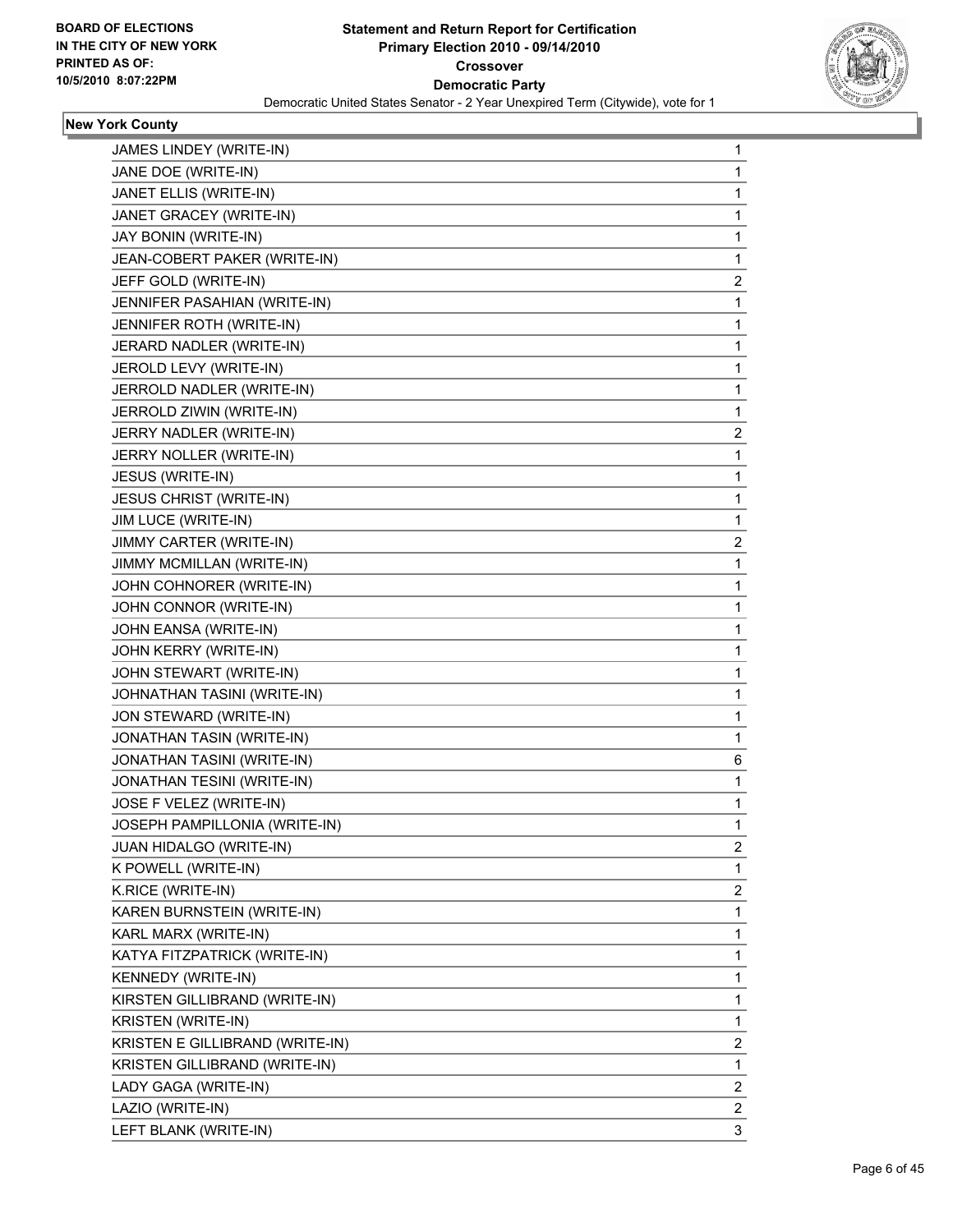

| LEV BEYLIN (WRITE-IN)         | 1                       |
|-------------------------------|-------------------------|
| LILLIAN K SAAR (WRITE-IN)     | 1                       |
| LINAREY (WRITE-IN)            | 1                       |
| LINAREZ (WRITE-IN)            | 1                       |
| LINDA JONES (WRITE-IN)        | 1                       |
| LIZ KAUGER (WRITE-IN)         | 1                       |
| LIZ KRUGER (WRITE-IN)         | 1                       |
| LIZ KUGER (WRITE-IN)          | 1                       |
| LIZARD PEOPLE (WRITE-IN)      | 1                       |
| LORD JESUS CHRIST (WRITE-IN)  | 1                       |
| LYNN NUNES (WRITE-IN)         | 3                       |
| LYNNE STEWART (WRITE-IN)      | 1                       |
| MAJOIRE COHEN (WRITE-IN)      | 1                       |
| MALONEY (WRITE-IN)            | 1                       |
| MARC FIRSTENBERG (WRITE-IN)   | 1                       |
| MARIANO ESPA (WRITE-IN)       | 1                       |
| MARK GREEN (WRITE-IN)         | 3                       |
| MARK LEVINE (WRITE-IN)        | 12                      |
| MARK ZUCKERMA (WRITE-IN)      | 1                       |
| MARRIS DEES (WRITE-IN)        | 1                       |
| MARTY MARKOWITZ (WRITE-IN)    | 1                       |
| MARY JANE REEFER (WRITE-IN)   | 1                       |
| MICHAEL BLOOMBERG (WRITE-IN)  | 3                       |
| MICHAEL HALPERT (WRITE-IN)    | 1                       |
| MICHAEL WESHSTAN (WRITE-IN)   | 1                       |
| MICHELE WALKER (WRITE-IN)     | 1                       |
| MICHELLE OBAMA (WRITE-IN)     | 2                       |
| MICKEY MOUSE (WRITE-IN)       | $\overline{\mathbf{c}}$ |
| MIKE BLOOMBERG (WRITE-IN)     | 1                       |
| MIOSOTIS (WRITE-IN)           | 1                       |
| MORRIE KLEINBART (WRITE-IN)   | 1                       |
| MORTIMER ZUCKERMAN (WRITE-IN) | 1                       |
| MOSES SEABBAGH (WRITE-IN)     | 1                       |
| MY DOG WOODY (WRITE-IN)       | 1                       |
| N/A (WRITE-IN)                | 1                       |
| NAOMI CHOMSKY (WRITE-IN)      | 1                       |
| NEW ILEAS (WRITE-IN)          | 1                       |
| NICK KRISTOFF (WRITE-IN)      | $\overline{\mathbf{c}}$ |
| NITA LOWEY (WRITE-IN)         | 3                       |
| NO NAME (WRITE-IN)            | 930                     |
| NO NAMW (WRITE-IN)            | 3                       |
| NO ONE (WRITE-IN)             | 1                       |
| NO VOTE (WRITE-IN)            | 1                       |
| NOEL E JEFFERSON (WRITE-IN)   | 1                       |
| NONE (WRITE-IN)               | 3                       |
| NONE OF THE ABOVE (WRITE-IN)  | 3                       |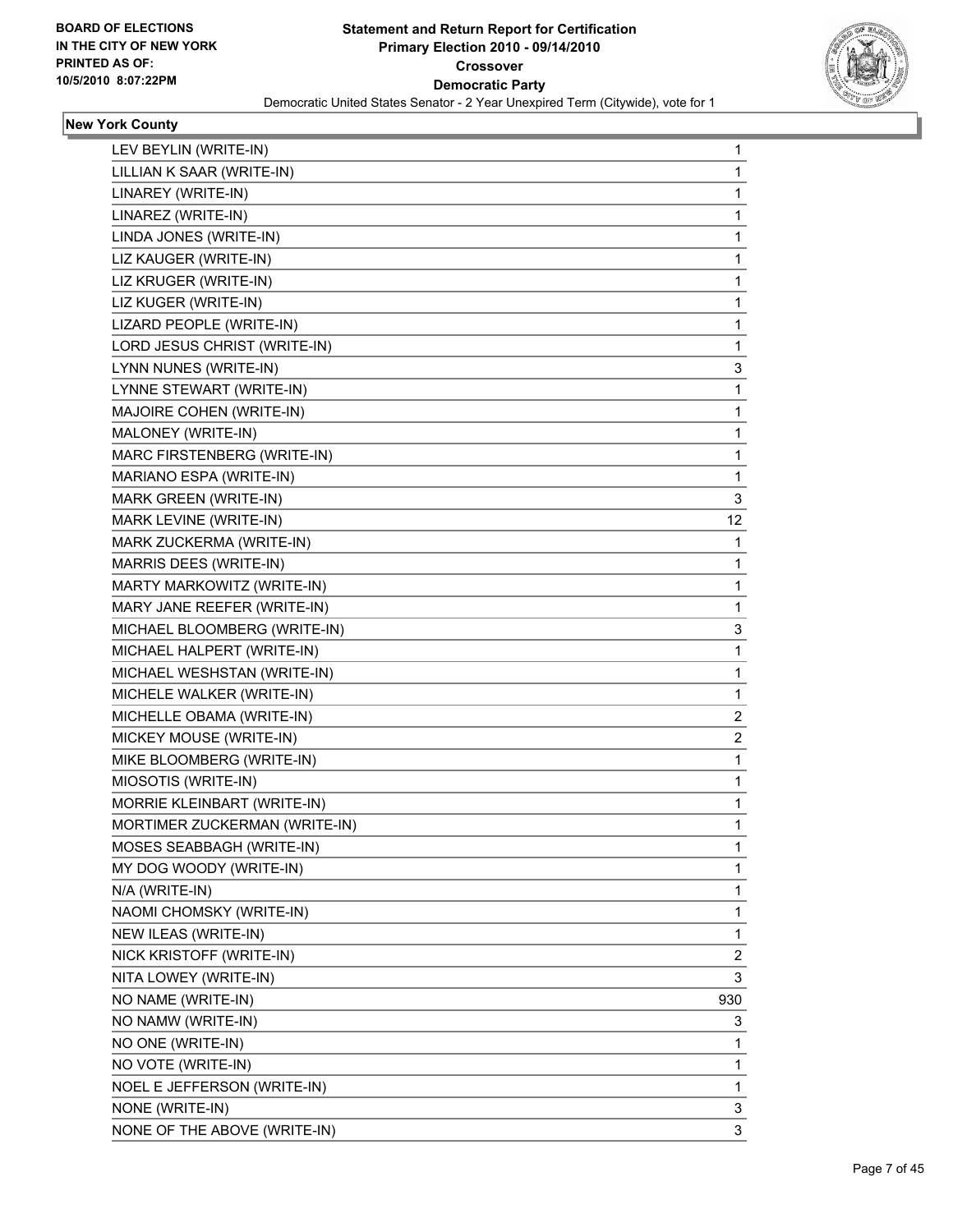

| NORMAN SIEGEL (WRITE-IN)         | $\overline{c}$ |
|----------------------------------|----------------|
| NOT A (WRITE-IN)                 | 1              |
| NYDIA VELASQUEZ (WRITE-IN)       | 1              |
| NYDIA VELAZQUEZ (WRITE-IN)       | 1              |
| OLIVENCIA NELSON (WRITE-IN)      | 1              |
| <b>OSCAR BRETT (WRITE-IN)</b>    | 1              |
| PALADINO (WRITE-IN)              | 1              |
| PERKINS (WRITE-IN)               | 2              |
| PHILIP METVINE (WRITE-IN)        | 1              |
| PROTEST (WRITE-IN)               | 1              |
| R. NADAI (WRITE-IN)              | 1              |
| RALPH NADER (WRITE-IN)           | 1              |
| RALPH NADOR (WRITE-IN)           | 1              |
| RANDOLF HARRISON (WRITE-IN)      | 1              |
| RANDY COLICIO (WRITE-IN)         | 1              |
| RANDY CREDION (WRITE-IN)         | 1              |
| RANDY GREDICO (WRITE-IN)         | 1              |
| RANGEL (WRITE-IN)                | 3              |
| RAY LANCE (WRITE-IN)             | 1              |
| RAYSA CASTILLO (WRITE-IN)        | 1              |
| REP. PETER KING (WRITE-IN)       | 1              |
| REV WALKER (WRITE-IN)            | 1              |
| RICHARD BRODSKY (WRITE-IN)       | 1              |
| RICHARD GOLDSTEIN (WRITE-IN)     | 1              |
| ROBERT CALABRESE (WRITE-IN)      | 1              |
| ROBERT F. KENNEDY JR. (WRITE-IN) | 1              |
| ROBERT K KESSLER (WRITE-IN)      | 1              |
| ROBERT KENNEDY JR. (WRITE-IN)    | 1              |
| ROBERT R. ROBOT (WRITE-IN)       | 1              |
| ROBERT STEPANEK (WRITE-IN)       | 1              |
| RODERICK HILL JR. (WRITE-IN)     | 1              |
| RON MILLER (WRITE-IN)            | 1              |
| RON PAUL (WRITE-IN)              | 1              |
| RONNIE ELDRIDGE (WRITE-IN)       | 1              |
| ROSA CLEMENTE (WRITE-IN)         | 1              |
| ROSS WEINER (WRITE-IN)           | 1              |
| RUDY (WRITE-IN)                  | 1              |
| RUDY GIUILIANI (WRITE-IN)        | 1              |
| RUDY GIULIANI (WRITE-IN)         | 1              |
| RUDY GUILLIANI (WRITE-IN)        | 1              |
| RUTH MESSENGER (WRITE-IN)        | 1              |
| SAM LESCHIOS (WRITE-IN)          | 1              |
| SCOTT STRINGER (WRITE-IN)        | 1              |
| SEABROOK (WRITE-IN)              | 1              |
| SEAN COFFEY (WRITE-IN)           | 1              |
| SHARON RUSH (WRITE-IN)           | 1              |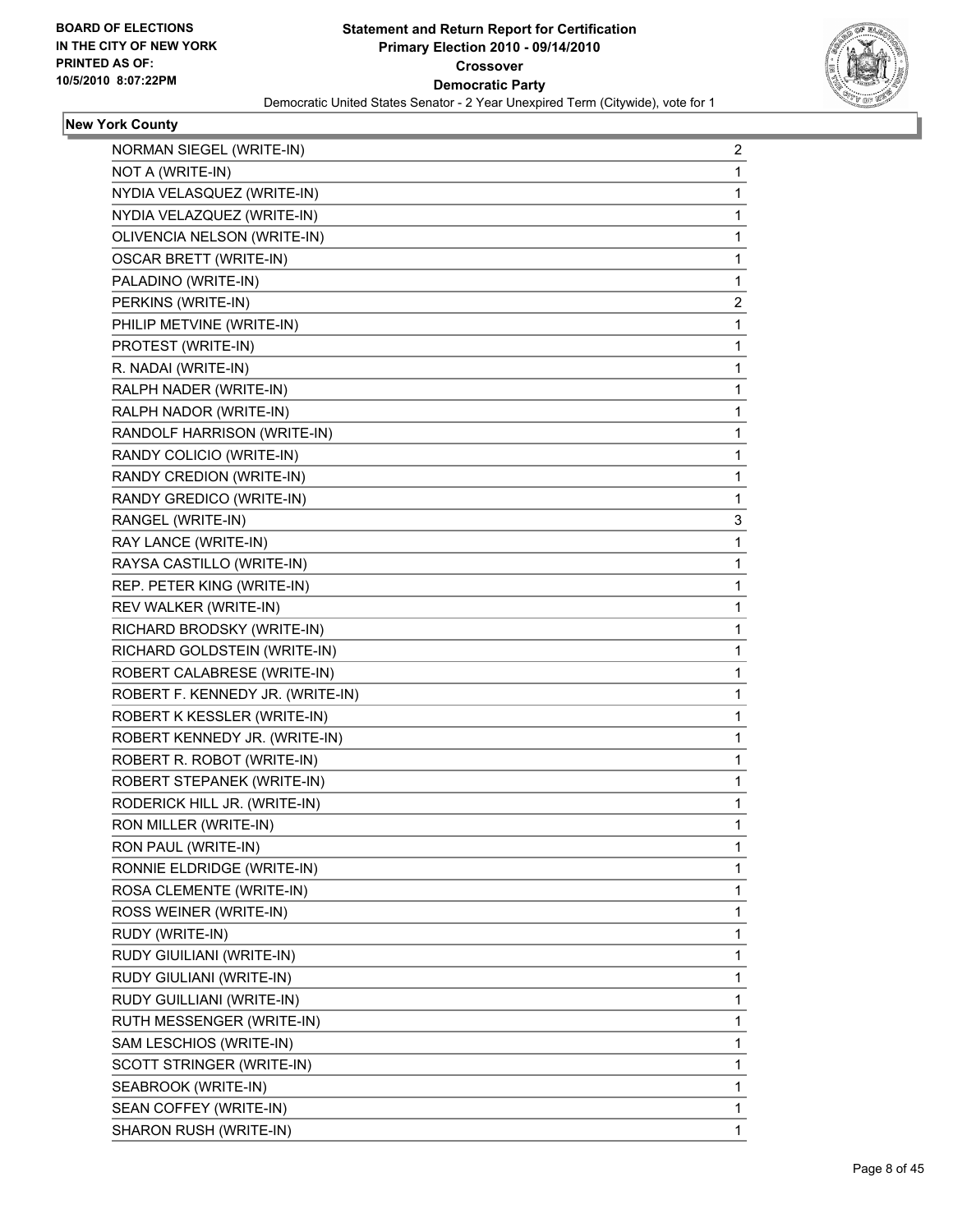

| SHELDON SILVER (WRITE-IN)                         | 3                       |
|---------------------------------------------------|-------------------------|
| SHIMSHI (WRITE-IN)                                | 1                       |
| SOMEONE ELSE (WRITE-IN)                           | 1                       |
| SOMEONE WILLING TO FIX A BROKEN SYSTEM (WRITE-IN) | 1                       |
| STEVE ISRAEL (WRITE-IN)                           | 1                       |
| STEVE ISREAL (WRITE-IN)                           | 1                       |
| STEVEN SHALOWITZ (WRITE-IN)                       | 1                       |
| TASINI (WRITE-IN)                                 | 2                       |
| THE SAUNDERS (WRITE-IN)                           | 1                       |
| THIS IS BS (WRITE-IN)                             | 1                       |
| THOMAS GILES (WRITE-IN)                           | 1                       |
| TIM J. MCKEE (WRITE-IN)                           | 1                       |
| TOBY ANN STAVINSKY (WRITE-IN)                     | $\overline{\mathbf{c}}$ |
| TODD MORRIS (WRITE-IN)                            | 1                       |
| TODD VAL CONSOLOSO (WRITE-IN)                     | 1                       |
| TOM DIANE (WRITE-IN)                              | 1                       |
| TOM DUANE (WRITE-IN)                              | 2                       |
| TOM THOMASSIAN (WRITE-IN)                         | $\mathbf{1}$            |
| TOMMY SCOTT (WRITE-IN)                            | 1                       |
| TWANA ADAMS (WRITE-IN)                            | 2                       |
| VALDIS KUPRIS MENZI (WRITE-IN)                    | 1                       |
| VANESSA QUARLEY (WRITE-IN)                        | 1                       |
| VIOLA PLUMMER (WRITE-IN)                          | 1                       |
| VIOLAT L MORGAN (WRITE-IN)                        | 1                       |
| VIRGIL (WRITE-IN)                                 | 1                       |
| WALTER ROBINS (WRITE-IN)                          | 1                       |
| WILLIAM STEINBERG (WRITE-IN)                      | 1                       |
| WILLIAM THOMPSON (WRITE-IN)                       | 1                       |
| WILLIAM WELD (WRITE-IN)                           | 1                       |
| YETTA KURLAND (WRITE-IN)                          | 1                       |
| <b>Total Votes</b>                                | 102,308                 |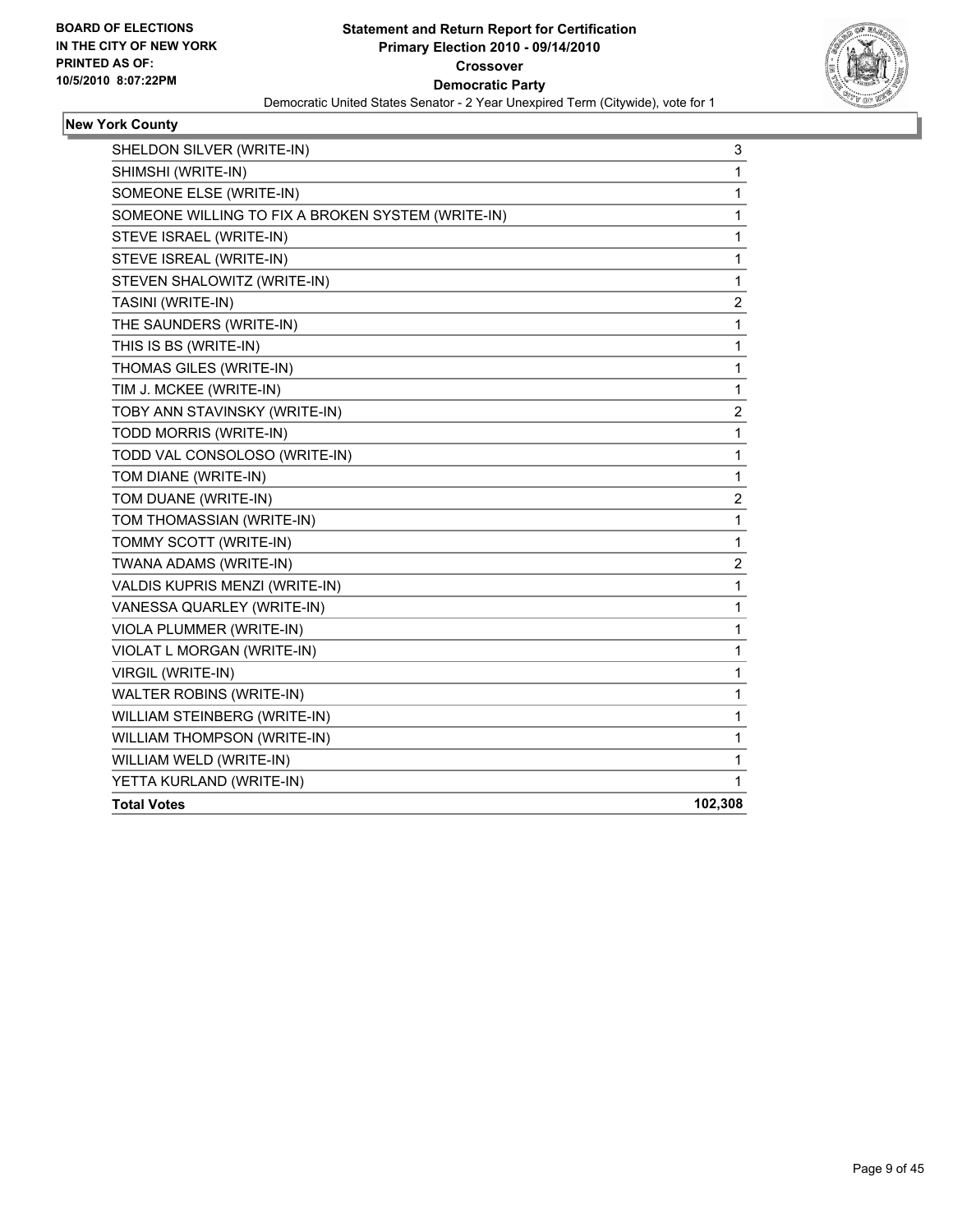

# **Bronx County**

| PUBLIC COUNTER                    | 52,128      |
|-----------------------------------|-------------|
| <b>EMERGENCY</b>                  | 97          |
| ABSENTEE/MILITARY                 | 1,396       |
| <b>FEDERAL</b>                    | 216         |
| AFFIDAVIT                         | 731         |
| <b>KIRSTEN E GILLIBRAND</b>       | 28,073      |
| <b>GAIL GOODE</b>                 | 10,522      |
| ABE LINCOLN (WRITE-IN)            | 1           |
| ADRIALO ESPAILLAT (WRITE-IN)      | 1           |
| ADRIANO ESPAILLAT (WRITE-IN)      | 1           |
| AL SHARPTON (WRITE-IN)            | 3           |
| ANAKENU RICHARD (WRITE-IN)        | 1           |
| ANTONIO CARDIELLO (WRITE-IN)      | 1           |
| ANYONE ELSE (WRITE-IN)            | 1           |
| <b>ASHLEY HILL (WRITE-IN)</b>     | 1           |
| <b>BASIL SMIKLE (WRITE-IN)</b>    | 3           |
| BRUNILDA ALBA LIRIANO (WRITE-IN)  | 1           |
| C JOHNSON (WRITE-IN)              | 1           |
| CARLOS LOPEZ (WRITE-IN)           | 1           |
| CARLOS RAMOS (WRITE-IN)           | 1           |
| CARLOS RIVERA (WRITE-IN)          | 1           |
| CAROL CRASNOU (WRITE-IN)          | 1           |
| CAROLINE KENNEDY (WRITE-IN)       | 3           |
| CHARLES RANGEL (WRITE-IN)         | 2           |
| CHARLES RANGLE (WRITE-IN)         | 1           |
| CHARLES SCHUMER (WRITE-IN)        | 1           |
| CHARLIE HASTEN (WRITE-IN)         | 1           |
| CRYSTAL WADE (WRITE-IN)           | 7           |
| CUAMO (WRITE-IN)                  | 1           |
| CUOMO (WRITE-IN)                  | 1           |
| D (WRITE-IN)                      | 1           |
| DARREN GUILD (WRITE-IN)           | 1           |
| DAVID MALPASS (WRITE-IN)          | 1           |
| DENNIS BOYLE (WRITE-IN)           | 1           |
| DIANE SCUOPPO (WRITE-IN)          | 1           |
| DIAZ JUNIOR (WRITE-IN)            | 1           |
| DIAZ R. (WRITE-IN)                | 1           |
| DIO GUARDIO (WRITE-IN)            | 1           |
| DOLORES CASTILLO (WRITE-IN)       | 1           |
| DONALD DUCK (WRITE-IN)            | 1           |
| ED NIZZA (WRITE-IN)               | 1           |
| ESPADA (WRITE-IN)                 | 6           |
| ESPADA BIU (WRITE-IN)             | $\mathbf 1$ |
| FIOVELA GUARDIA (WRITE-IN)        | 1           |
| <b>GESPAR SANTIAGO (WRITE-IN)</b> | 1           |
| GOSTAVO RIVERA (WRITE-IN)         | 1           |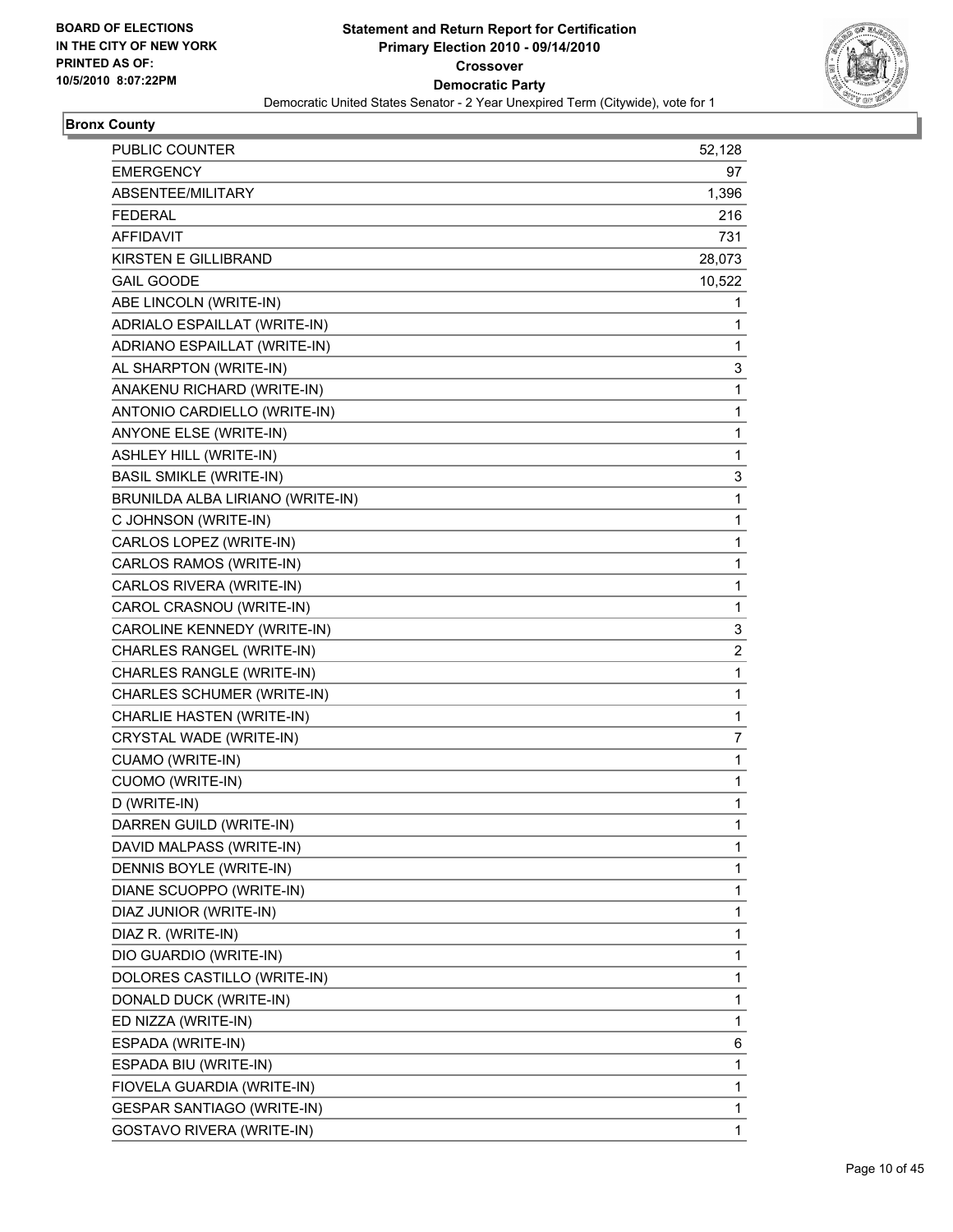

# **Bronx County**

| <b>GUQSTA RIVERA (WRITE-IN)</b>     | 1  |
|-------------------------------------|----|
| <b>GUSTAVO RIVERA (WRITE-IN)</b>    | 10 |
| <b>GUSTOVO RIVERA (WRITE-IN)</b>    | 2  |
| <b>GWENDOLYN PRIMUS (WRITE-IN)</b>  | 2  |
| HARROLD FORD JR. (WRITE-IN)         | 1  |
| HILLARY CLINTON (WRITE-IN)          | 1  |
| HOWARD RING (WRITE-IN)              | 1  |
| HOWARD SHARMAN (WRITE-IN)           | 1  |
| I SMOKE I VOTE (WRITE-IN)           | 1  |
| <b>IJCONA ONGEKIVEVE (WRITE-IN)</b> | 1  |
| J KLIEN (WRITE-IN)                  | 1  |
| J TASMI (WRITE-IN)                  | 1  |
| J. GUSTAVO RIVERA (WRITE-IN)        | 2  |
| J. KLEIN (WRITE-IN)                 | 1  |
| J. VACCA (WRITE-IN)                 | 1  |
| JAMES WARMINGTON (WRITE-IN)         | 1  |
| JEFF KLEIN (WRITE-IN)               | 1  |
| JEFF SIEGEL (WRITE-IN)              | 1  |
| JIM GROSSMAN (WRITE-IN)             | 1  |
| JOE DIOGUARDI (WRITE-IN)            | 1  |
| JOE GUIDICO (WRITE-IN)              | 1  |
| JOEL D. PLANDO (WRITE-IN)           | 1  |
| JOSE E SERRANO (WRITE-IN)           | 1  |
| JOSE RIVERA (WRITE-IN)              | 2  |
| JOSE SERRANO (WRITE-IN)             | 3  |
| JOSEPH CROWLEY (WRITE-IN)           | 1  |
| JOSEPH JD GERARD (WRITE-IN)         | 1  |
| KATHLEEN RICE (WRITE-IN)            | 1  |
| KIRSTEEN E.W. (WRITE-IN)            | 1  |
| LEO DIOGOADDI (WRITE-IN)            | 1  |
| LUIS J. CARMONA (WRITE-IN)          | 1  |
| LUIS ORTIZ (WRITE-IN)               | 1  |
| LUIS SEPULVEDA (WRITE-IN)           | 1  |
| MAL PASS (WRITE-IN)                 | 1  |
| MARCIA GONZALEZ (WRITE-IN)          | 1  |
| MARK BAY (WRITE-IN)                 | 1  |
| MARK EBEY (WRITE-IN)                | 1  |
| MARK ESCOBAR (WRITE-IN)             | 1  |
| MARK LEVINE (WRITE-IN)              | 4  |
| ME (WRITE-IN)                       | 1  |
| MIOSOTIS MINOR (WRITE-IN)           | 1  |
| MUNAH BUCKLINE (WRITE-IN)           | 1  |
| NONE (WRITE-IN)                     | 1  |
| PANAMA ALBA (WRITE-IN)              | 1  |
| PASQUAL PELOSI (WRITE-IN)           | 2  |
| PEDRO ESPADA (WRITE-IN)             | 3  |
|                                     |    |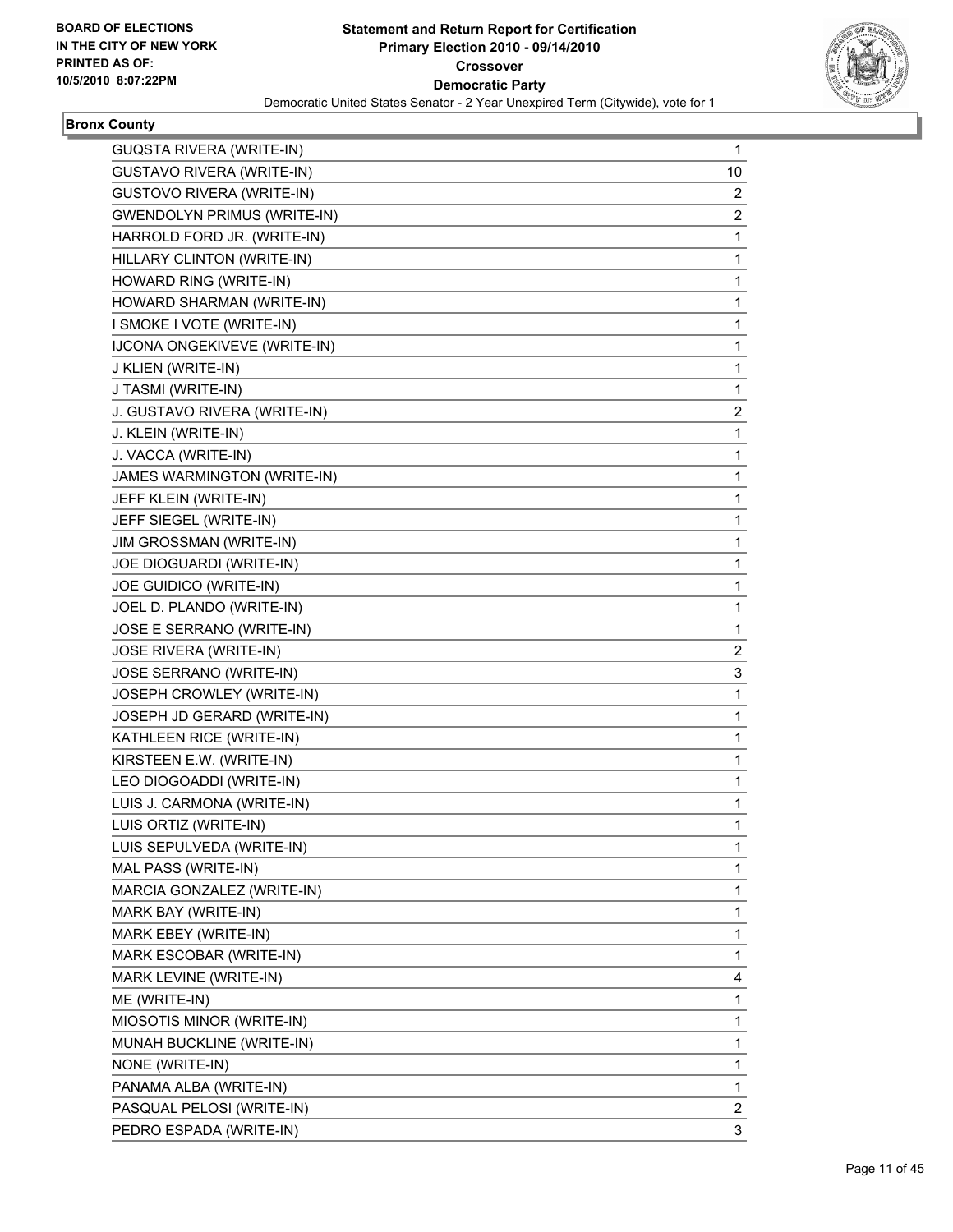

# **Bronx County**

| PEDRO ESPADA JR (WRITE-IN)     | 2            |
|--------------------------------|--------------|
| PERDO ESPADA (WRITE-IN)        | 1            |
| PETER RIVERA (WRITE-IN)        | 1            |
| PHILIP LEVINE (WRITE-IN)       | 1            |
| POOKY PARKER (WRITE-IN)        | 1            |
| R. BRODSKY (WRITE-IN)          | 1            |
| RACHEL MADDIO (WRITE-IN)       | 1            |
| RACHEL MADDOW (WRITE-IN)       | 1            |
| RAMON JIMENEZ (WRITE-IN)       | 1            |
| RANDY CREDICO (WRITE-IN)       | 1            |
| RANGEL (WRITE-IN)              | 1            |
| RAVEN DIAZ (WRITE-IN)          | 1            |
| RAYMOND PENA (WRITE-IN)        | 1            |
| REUBEN DIAZ (WRITE-IN)         | 2            |
| REX WESTON (WRITE-IN)          | 1            |
| REYMOND RAMOS (WRITE-IN)       | 1            |
| RIVERA (WRITE-IN)              | 2            |
| ROBERT DELGROSSO (WRITE-IN)    | 1            |
| RUBEN DIAZ (WRITE-IN)          | 17           |
| RUBEN DIAZ JR (WRITE-IN)       | 1            |
| RUBIN DIAZ (WRITE-IN)          | 2            |
| RUNEN D (WRITE-IN)             | 1            |
| RUTH HASSELL THOMAS (WRITE-IN) | 1            |
| SEAN COFFEY (WRITE-IN)         | 1            |
| SERGIO VILLARDE (WRITE-IN)     | 1            |
| SOMEONE BETTER (WRITE-IN)      | 1            |
| STEWART RASCH (WRITE-IN)       | 1            |
| TALBERT WEEKS (WRITE-IN)       | 1            |
| THOMAS OGNIBENE (WRITE-IN)     | 1            |
| THOMAS SCUZZI (WRITE-IN)       | 1            |
| THOMAS SWERINSON (WRITE-IN)    | 1            |
| TOYIN AJASIN (WRITE-IN)        | 1            |
| UNDECIDED (WRITE-IN)           | 1            |
| WALTER CLARK (WRITE-IN)        | 1            |
| WILLIAM SULLIVAN (WRITE-IN)    | 1            |
| WILLIAM THOMPSON (WRITE-IN)    | $\mathbf{1}$ |
| <b>Total Votes</b>             | 38,775       |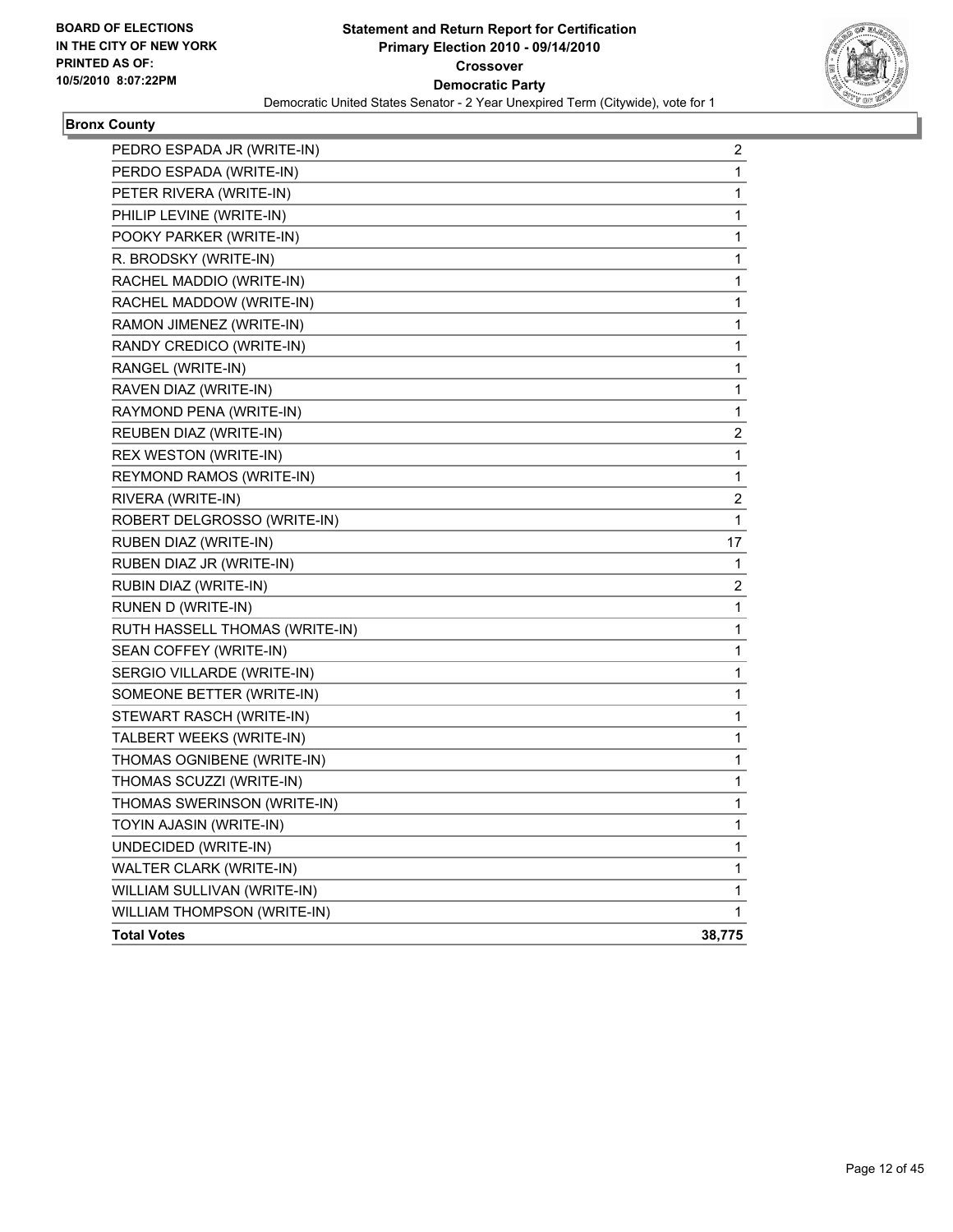

| PUBLIC COUNTER                          | 98,752       |
|-----------------------------------------|--------------|
| <b>EMERGENCY</b>                        | 389          |
| ABSENTEE/MILITARY                       | 2,833        |
| <b>FEDERAL</b>                          | 466          |
| <b>AFFIDAVIT</b>                        | 1,098        |
| KIRSTEN E GILLIBRAND                    | 59,906       |
| <b>GAIL GOODE</b>                       | 22,776       |
| ABDEL BAFIO DJEMIL (WRITE-IN)           | 1            |
| ABIEZER RAMOSO (WRITE-IN)               | 1            |
| AFRITH WAHBA (WRITE-IN)                 | 1            |
| AL SHARPTON (WRITE-IN)                  | 3            |
| ALLEN MADDOX (WRITE-IN)                 | 1            |
| ALTON MADDOX (WRITE-IN)                 | 1            |
| ANDREW COMO (WRITE-IN)                  | 1            |
| ANITA ANDODETY (WRITE-IN)               | 1            |
| ANN COULTER (WRITE-IN)                  | 1            |
| ANNE PAREOS (WRITE-IN)                  | 1            |
| ANNETTE MARIE RAKIN (WRITE-IN)          | 1            |
| ART SCHELLY (WRITE-IN)                  | 1            |
| ATTIRUS FINCH (WRITE-IN)                | 1            |
| AVROHAM ELIEZEL LIPKIND (WRITE-IN)      | 1            |
| <b>BASY PRICE (WRITE-IN)</b>            | 1            |
| BI KIM (WRITE-IN)                       | 1            |
| BILL CLINTON (WRITE-IN)                 | 4            |
| BILL TALEN (WRITE-IN)                   | 1            |
| <b>BOB KERRY (WRITE-IN)</b>             | 1            |
| BRYNE HOBERT (WRITE-IN)                 | 2            |
| CARDYN MALONEY (WRITE-IN)               | 1            |
| CARE KRUGER (WRITE-IN)                  | 1            |
| CARL COLLEN (WRITE-IN)                  | 1            |
| CARLA PHILLIP (WRITE-IN)                | 1            |
| CARLOS RAMOS (WRITE-IN)                 | $\mathbf{1}$ |
| CAROLINE KENNEDY (WRITE-IN)             | 7            |
| CAROLINE KENNEDY-SCHLOSSBERG (WRITE-IN) | 1            |
| CAROLINE KENNEEDY (WRITE-IN)            | 1            |
| CAROLINE MALONEY (WRITE-IN)             | 1            |
| CAROLYN KENNEDY (WRITE-IN)              | 1            |
| CAROLYN MAHNEY (WRITE-IN)               | 1            |
| CHARLES HAEUSSLER (WRITE-IN)            | 1            |
| CHARLES KAMP (WRITE-IN)                 | 1            |
| CHARLES KLEIN (WRITE-IN)                | 1            |
| CHARLES RANGEL (WRITE-IN)               | 1            |
| CHARLES SCHUMER (WRITE-IN)              | 3            |
| CHARLES SCHUMO (WRITE-IN)               | 1            |
| CHERYL A KNIGHT (WRITE-IN)              | 1            |
| CHRIS CHRISTIE (WRITE-IN)               | 1            |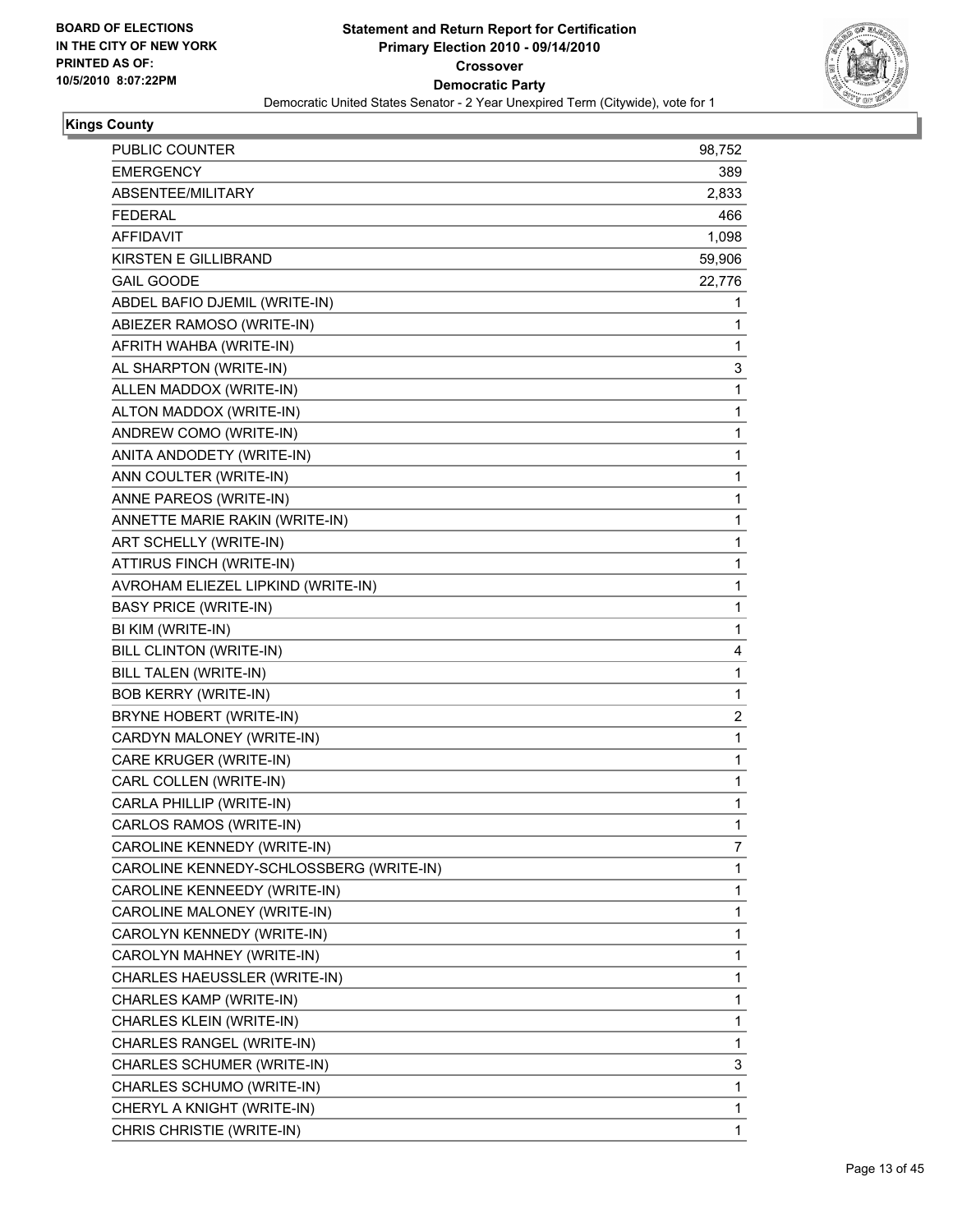

| CHRIS OWENS (WRITE-IN)           | 3  |
|----------------------------------|----|
| CHUCK LIDELL (WRITE-IN)          | 1  |
| CORDINE KENEDY (WRITE-IN)        | 1  |
| DAINE T MURATORE (WRITE-IN)      | 1  |
| DAN BONANINO (WRITE-IN)          | 1  |
| DAN CANTOR (WRITE-IN)            | 1  |
| DARLENE MEALY (WRITE-IN)         | 3  |
| DAVID DI PASS (WRITE-IN)         | 1  |
| DAVID MATPASS (WRITE-IN)         | 1  |
| DAVID MCPASS (WRITE-IN)          | 1  |
| DAVID NIEVERMAN (WRITE-IN)       | 1  |
| DAVID PATTERSON (WRITE-IN)       | 3  |
| DAVID YASSKY (WRITE-IN)          | 1  |
| DEMAR PODEN (WRITE-IN)           | 1  |
| DENNIS L JUROFSKY (WRITE-IN)     | 1  |
| DERCK JETER (WRITE-IN)           | 1  |
| DIAGARDI (WRITE-IN)              | 1  |
| DICK MCCANN (WRITE-IN)           | 1  |
| DOV HIKIND (WRITE-IN)            | 1  |
| DREW AKASON (WRITE-IN)           | 1  |
| EDE FOX (WRITE-IN)               | 1  |
| EDOLPHUS TOWNS (WRITE-IN)        | 3  |
| ELIOT SPITZER (WRITE-IN)         | 2  |
| ERIC ADAMS (WRITE-IN)            | 22 |
| ERIC ESPINAL (WRITE-IN)          | 1  |
| ERIC W. MCCLURE (WRITE-IN)       | 1  |
| ESTABAN DELAN (WRITE-IN)         | 1  |
| ESTEBAN DUARAN (WRITE-IN)        | 1  |
| FELICIA CANPANION (WRITE-IN)     | 1  |
| FRED BRAFMAN (WRITE-IN)          | 1  |
| <b>GARRY BERNGHAN (WRITE-IN)</b> | 1  |
| <b>GARY BEMTSEN (WRITE-IN)</b>   | 1  |
| <b>GARY BERNTSEN (WRITE-IN)</b>  | 1  |
| <b>GERARD KEARNEY (WRITE-IN)</b> | 1  |
| GIOVONNI DAMATO (WRITE-IN)       | 1  |
| <b>GLENN BECK (WRITE-IN)</b>     | 1  |
| GUSTAVO RIVERA (WRITE-IN)        | 1  |
| HAROLD FORD (WRITE-IN)           | 2  |
| HAROLD LEVY (WRITE-IN)           | 1  |
| HOWARD STERN (WRITE-IN)          | 3  |
| IAN D GIRSHEK (WRITE-IN)         | 1  |
| ILA HIMFER (WRITE-IN)            | 1  |
| ISRAEL STEINBERG (WRITE-IN)      | 1  |
| JACK KUNKET (WRITE-IN)           | 1  |
| JACOB JAVITS (WRITE-IN)          | 1  |
| JAMES HOFFMAN (WRITE-IN)         | 1  |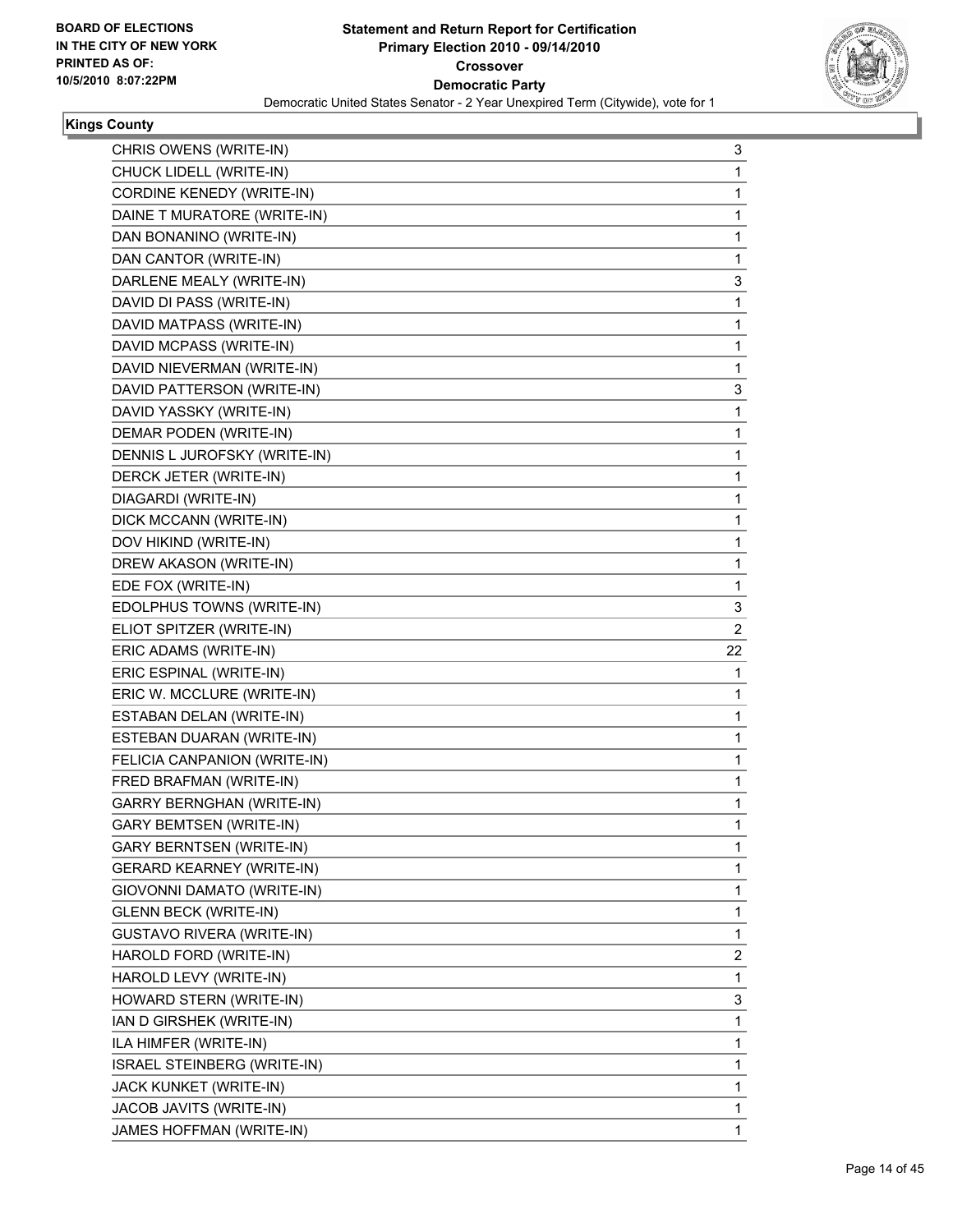

|                                | 1            |
|--------------------------------|--------------|
| JEFFERSON SMITH (WRITE-IN)     | 2            |
| JENNIFER ALOTTA (WRITE-IN)     | 1            |
| JOAN MILLMAN (WRITE-IN)        | 1            |
| JOE DELAGUA (WRITE-IN)         | 1            |
| JOE DENEINO (WRITE-IN)         | 1            |
| JOE KOY (WRITE-IN)             | 1            |
| JOESPH DIOGUARDI (WRITE-IN)    | 1            |
| JOHN BATCHELO (WRITE-IN)       | 1            |
| JOHN SAMPSON (WRITE-IN)        | $\mathbf 1$  |
| JOHN TASANO (WRITE-IN)         | 1            |
| JONATHAN TASINI (WRITE-IN)     | 1            |
| JONATHAN TASNI (WRITE-IN)      | 1            |
| JONATHEN TASINI (WRITE-IN)     | 2            |
| JOSE PERALTA (WRITE-IN)        | 1            |
| JOSEPH DIOGUARDI (WRITE-IN)    | 1            |
| JOSEPH HUFF (WRITE-IN)         | 1            |
| JOSEPH WEISZ (WRITE-IN)        | 1            |
| JOSH KESNER (WRITE-IN)         | 1            |
| JOYCE FRIGHTER (WRITE-IN)      | 1            |
| KARIM CAMARA (WRITE-IN)        | 1            |
| KATHLEEN RICE (WRITE-IN)       | $\mathbf 1$  |
| KELVIN PARKER (WRITE-IN)       | 1            |
| KEVIN PARKER (WRITE-IN)        | 11           |
| KEVIN POWELL (WRITE-IN)        | 1            |
| KIRK SUNDAY (WRITE-IN)         | 1            |
|                                | 1            |
| LATRICE WALKER (WRITE-IN)      |              |
| LUCY KOTEEA (WRITE-IN)         | 1            |
| MAL PASS (WRITE-IN)            | 1            |
| MALACHI R. DAVIS (WRITE-IN)    | 1            |
| <b>MARCK HUGESS (WRITE-IN)</b> | 1            |
| MARIO COUMO (WRITE-IN)         | 1            |
| MARK GRIFFTH (WRITE-IN)        | 1            |
| MARK LEVI (WRITE-IN)           | 1            |
| MARK POLLAND (WRITE-IN)        | 1            |
| MARK POLLARD (WRITE-IN)        | 4            |
| MARK POLLARO (WRITE-IN)        | 1            |
| MARK WITZ (WRITE-IN)           | 1            |
| MARTIN GOLDEN (WRITE-IN)       | 2            |
| MARTY GOLDEN (WRITE-IN)        | 1            |
| MARY HOBSON (WRITE-IN)         | 1            |
| MENDY WEITMAN (WRITE-IN)       | 1            |
| MICHAEL GRIMIN (WRITE-IN)      | $\mathbf{1}$ |
| MONTGOMERY (WRITE-IN)          | 1            |
| MORAL (WRITE-IN)               | 7            |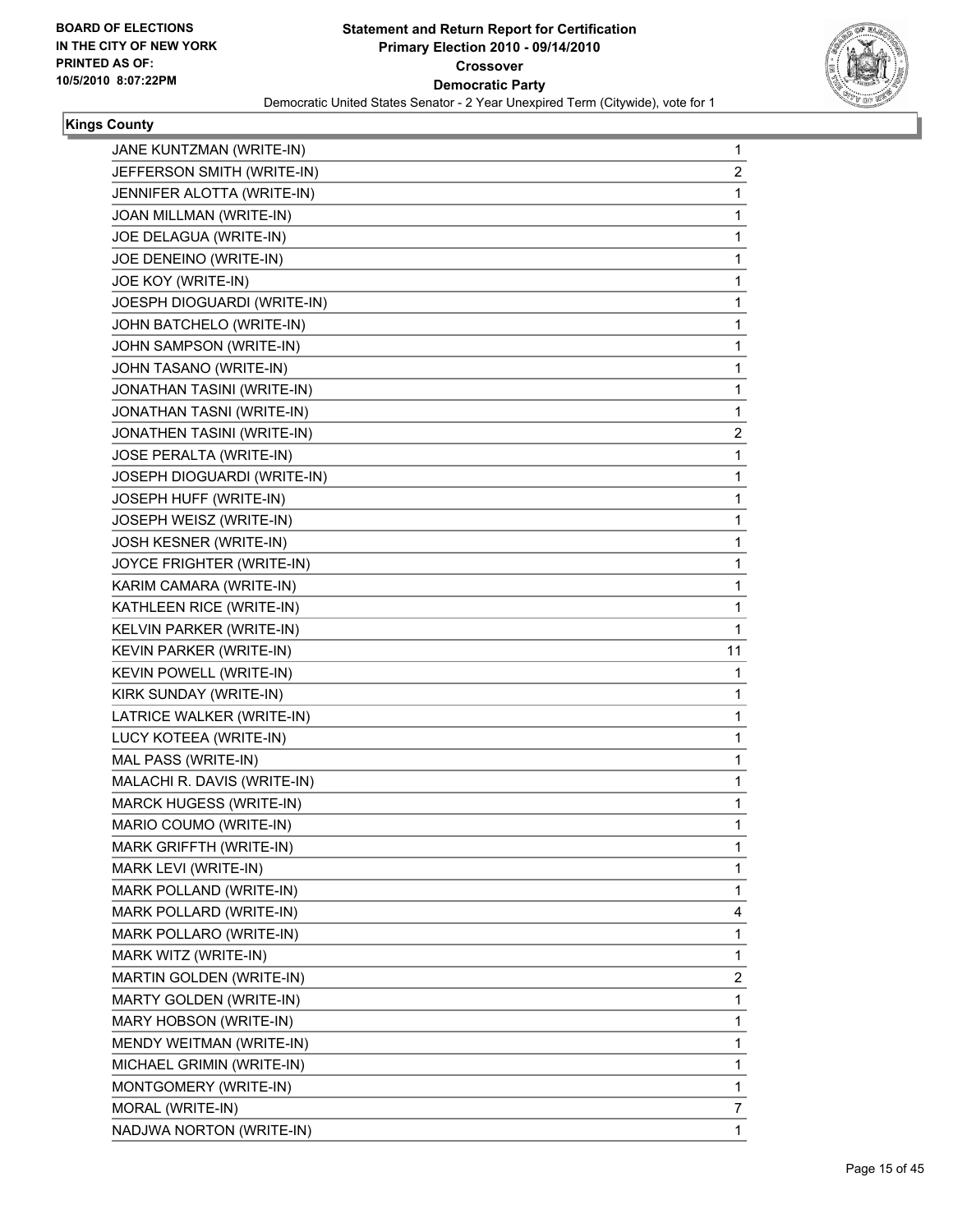

| <b>NEAL ROSENSTEIN (WRITE-IN)</b> | 1 |
|-----------------------------------|---|
| NEITHER OF THE ABOVE (WRITE-IN)   | 1 |
| NOAM CHOMSEY (WRITE-IN)           | 1 |
| NORMAN SIEGEL (WRITE-IN)          | 1 |
| OLANIKE ALABI (WRITE-IN)          | 1 |
| PATRICA DIGNAN (WRITE-IN)         | 1 |
| PETER CAVANESE (WRITE-IN)         | 1 |
| PETER KING (WRITE-IN)             | 1 |
| PILL PERKINS (WRITE-IN)           | 1 |
| PUAL SAEZ (WRITE-IN)              | 1 |
| RAFFAELLO PERFELO (WRITE-IN)      | 1 |
| RALPH NADER (WRITE-IN)            | 1 |
| RANDY CREDICO (WRITE-IN)          | 1 |
| RANDY GREDIOS (WRITE-IN)          | 1 |
| RAY HASKINS (WRITE-IN)            | 1 |
| REGINALD JOYNER (WRITE-IN)        | 1 |
| REINA FAMILINE (WRITE-IN)         | 1 |
| RICHARD BRODSKY (WRITE-IN)        | 2 |
| RICHARD BROSDSKY (WRITE-IN)       | 1 |
| RICHARD BROWN (WRITE-IN)          | 1 |
| RICHARD GUTIERREZ (WRITE-IN)      | 1 |
| RICHARD J CORN (WRITE-IN)         | 2 |
| RICK LAZIO (WRITE-IN)             | 4 |
| ROBERT MACDOUGAL (WRITE-IN)       | 1 |
| RODNISE BISHOP (WRITE-IN)         | 2 |
| RON KUBY (WRITE-IN)               | 1 |
| RON PAUL (WRITE-IN)               | 2 |
| ROYSTON ANTOINE (WRITE-IN)        | 1 |
| RUDOLPH CAWIANS (WRITE-IN)        | 1 |
| RUDOLPH GUILINNI (WRITE-IN)       | 1 |
| RUDY GIULIANI (WRITE-IN)          | 3 |
| RUDY GUILIANI (WRITE-IN)          | 1 |
| RUDY GULIANI (WRITE-IN)           | 1 |
| RUDY GULIANO (WRITE-IN)           | 1 |
| RUSSELL L CLERK (WRITE-IN)        | 1 |
| SAL ALBANESE (WRITE-IN)           | 2 |
| SAMUEL REINHALD (WRITE-IN)        | 1 |
| SANDRA ROPER (WRITE-IN)           | 1 |
| SEAN COFFEY (WRITE-IN)            | 1 |
| SEAN HANNITY (WRITE-IN)           | 1 |
| SEAN MCCORMICK (WRITE-IN)         | 1 |
| SIMCHA FELDER (WRITE-IN)          | 1 |
| SOLOMON BURSZTYN (WRITE-IN)       | 1 |
| STACEY ROBINSON (WRITE-IN)        | 1 |
| STEVE FORBES (WRITE-IN)           | 1 |
| STEVE JARVIS (WRITE-IN)           | 1 |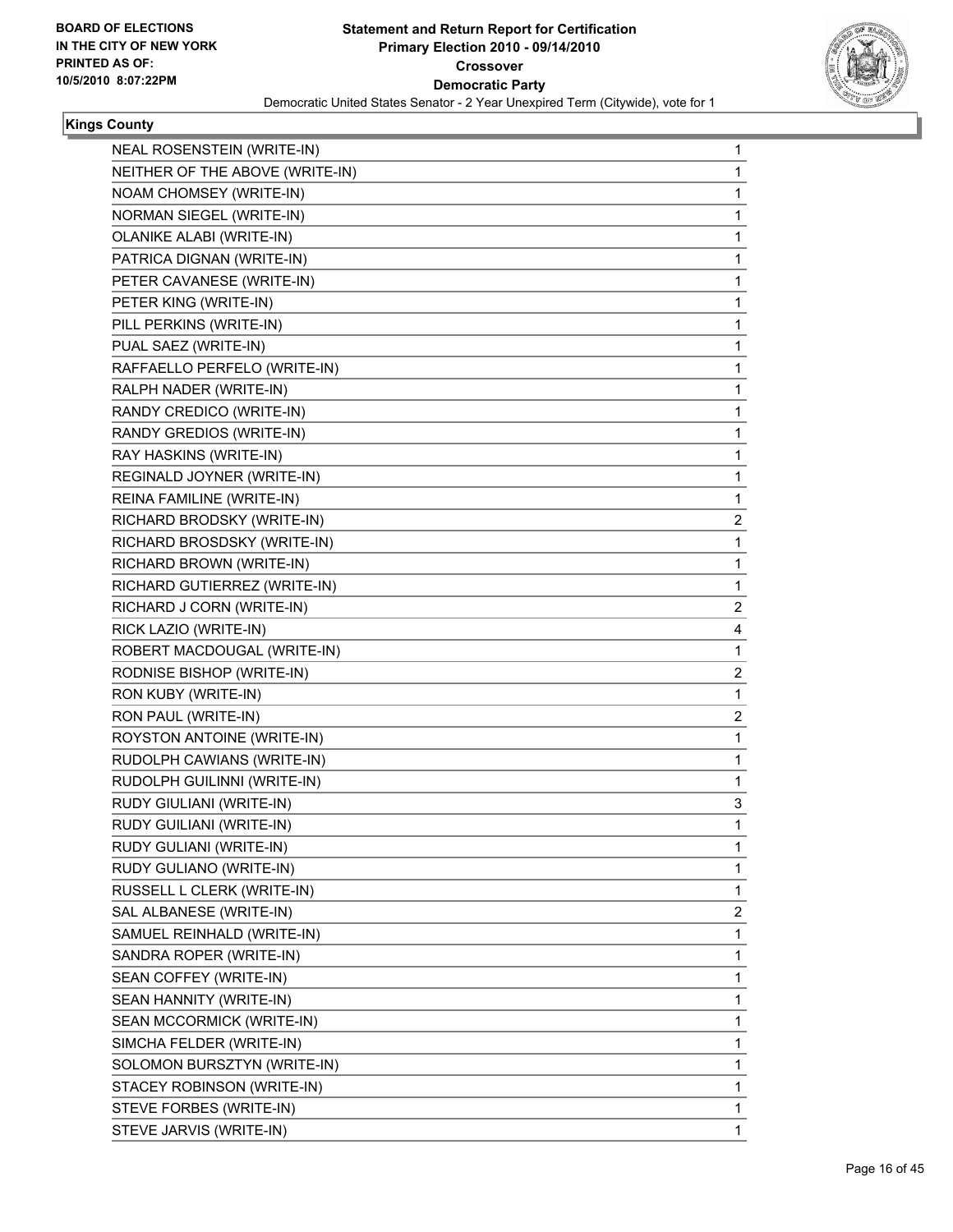

| STEWART B. MILSTEIN (WRITE-IN)      | 1      |
|-------------------------------------|--------|
| SUSAN B ANTHONY (WRITE-IN)          | 1      |
| SVETLANA SHUSLER (WRITE-IN)         | 1      |
| TATE HAOSMAN (WRITE-IN)             | 1      |
| TED KRILDER (WRITE-IN)              | 1      |
| THOMAS INCK (WRITE-IN)              | 1      |
| THOMAS P. BRAPID (WRITE-IN)         | 1      |
| THOMAS SUOZZI (WRITE-IN)            | 1      |
| TIM ROSI (WRITE-IN)                 | 1      |
| TIMOTHY BUTLER (WRITE-IN)           | 1      |
| TOBY AZATCHI (WRITE-IN)             | 1      |
| TOM FAHERTY (WRITE-IN)              | 1      |
| TOM O'CONNOR (WRITE-IN)             | 1      |
| UDEL WEISZ (WRITE-IN)               | 1      |
| VAL MONTGOMERY (WRITE-IN)           | 1      |
| VELMANETTE MONTGOMERY (WRITE-IN)    | 4      |
| VELMANLTE MONTGOMERY (WRITE-IN)     | 1      |
| VELMENETTE MONTGOMERY (WRITE-IN)    | 1      |
| VELMOVETTE MONTGOMERY (WRITE-IN)    | 1      |
| VILMANETTE MONTGOMERY (WRITE-IN)    | 2      |
| VINCENT J DOUGHERTY (WRITE-IN)      | 1      |
| VITO LOPEZ (WRITE-IN)               | 1      |
| VIVIA MORGANGREEN (WRITE-IN)        | 1      |
| <b>WARREN CHAN (WRITE-IN)</b>       | 1      |
| <b>WELLINGTON SHARPE (WRITE-IN)</b> | 3      |
| WILLIAM BOYLAND (WRITE-IN)          | 1      |
| WILLIAM COLTON (WRITE-IN)           | 1      |
| <b>WILLIAM TALEN (WRITE-IN)</b>     | 1      |
| WILLIAM THOMPSON (WRITE-IN)         | 1      |
| WINVION ZOT ZELDBERG (WRITE-IN)     | 1      |
| WO LI CHEN (WRITE-IN)               | 1      |
| YOEL WEISZ (WRITE-IN)               | 2      |
| YOREL WEISZ (WRITE-IN)              | 1      |
| YVETTE CLARK (WRITE-IN)             | 1      |
| <b>Total Votes</b>                  | 82,979 |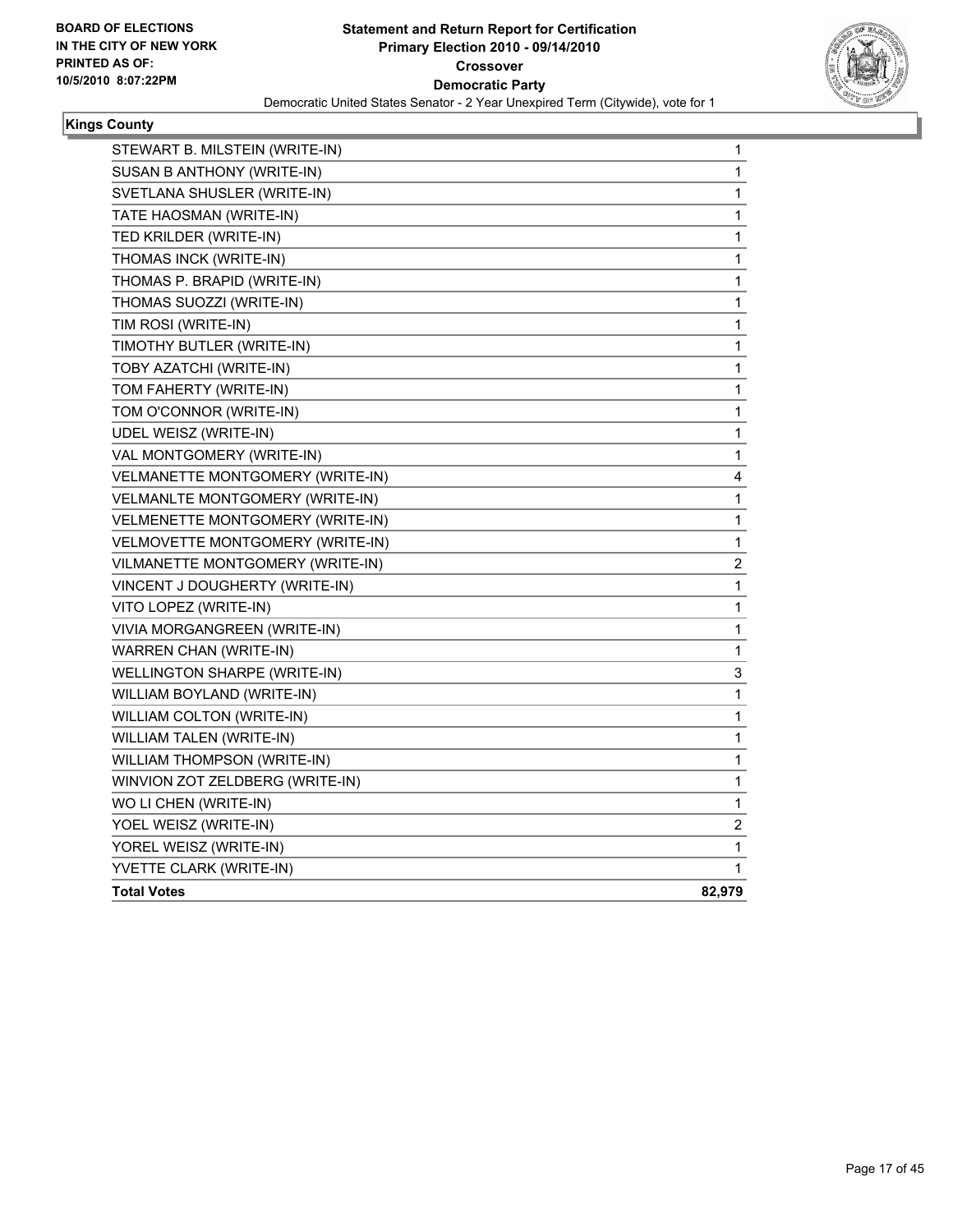

| <b>EMERGENCY</b><br>140<br>ABSENTEE/MILITARY<br>3,283<br><b>FEDERAL</b><br>565<br>AFFIDAVIT<br>543<br>KIRSTEN E GILLIBRAND<br>52,359<br><b>GAIL GOODE</b><br>17,923<br>A. HIRANDA (WRITE-IN)<br>1<br>ADDABBO (WRITE-IN)<br>1<br>AL SHARPTON (WRITE-IN)<br>2<br>ALAN KIRSCHNER (WRITE-IN)<br>1<br>ALFRED SHARPTON (WRITE-IN)<br>1<br>ALLAN JENNINGS (WRITE-IN)<br>2<br>ALLEN JENNINGS (WRITE-IN)<br>1<br>ALLEN MADDOX JR (WRITE-IN)<br>1<br>ALLEN MADDOX JR. (WRITE-IN)<br>1<br>ALVIN HAIN (WRITE-IN)<br>1<br>AMY GOLDMAN (WRITE-IN)<br>1<br>ANDREW CUOMO (WRITE-IN)<br>2<br>ANNA WILKINSON (WRITE-IN)<br>1<br>ANNETTE QUARANTO (WRITE-IN)<br>1<br>ANTHONY COMO (WRITE-IN)<br>1<br>ARTHUR NECHAMKIN (WRITE-IN)<br>1<br>BETH FRIEDMAN (WRITE-IN)<br>1<br>BILL CLINTON (WRITE-IN)<br>3<br>1<br>BILL PERKINS (WRITE-IN)<br>BILL TOMBA (WRITE-IN)<br>1<br><b>BLONT (WRITE-IN)</b><br>1<br><b>BOB FRIDRICH (WRITE-IN)</b><br>1<br>BOZO THE CLOWN (WRITE-IN)<br>1<br><b>BUTERS (WRITE-IN)</b><br>1<br>1<br>C.CORMO (WRITE-IN)<br>CAROL MAKONOY (WRITE-IN)<br>1<br>CAROLINE KENNEDY (WRITE-IN)<br>8<br>1<br>CAROLINE MALONE (WRITE-IN)<br>2<br>CAROLYN KENNEDY (WRITE-IN)<br>CATHERINE DAVIDSON (WRITE-IN)<br>1<br>1<br>CHARLES BARON (WRITE-IN)<br>CHARLES BARRON (WRITE-IN)<br>2<br>CHARLES RANGEL (WRITE-IN)<br>1<br>9<br>CHARLES SCHUMER (WRITE-IN)<br>2<br>CHARLES SHUMER (WRITE-IN)<br>CLYDE VANEL (WRITE-IN)<br>2<br>1<br>COLLEEN FELLINGHAM (WRITE-IN)<br>COMO (WRITE-IN)<br>1 | PUBLIC COUNTER          | 81,734 |
|--------------------------------------------------------------------------------------------------------------------------------------------------------------------------------------------------------------------------------------------------------------------------------------------------------------------------------------------------------------------------------------------------------------------------------------------------------------------------------------------------------------------------------------------------------------------------------------------------------------------------------------------------------------------------------------------------------------------------------------------------------------------------------------------------------------------------------------------------------------------------------------------------------------------------------------------------------------------------------------------------------------------------------------------------------------------------------------------------------------------------------------------------------------------------------------------------------------------------------------------------------------------------------------------------------------------------------------------------------------------------------------------------------------------------------------------------------------------------------|-------------------------|--------|
|                                                                                                                                                                                                                                                                                                                                                                                                                                                                                                                                                                                                                                                                                                                                                                                                                                                                                                                                                                                                                                                                                                                                                                                                                                                                                                                                                                                                                                                                                |                         |        |
|                                                                                                                                                                                                                                                                                                                                                                                                                                                                                                                                                                                                                                                                                                                                                                                                                                                                                                                                                                                                                                                                                                                                                                                                                                                                                                                                                                                                                                                                                |                         |        |
|                                                                                                                                                                                                                                                                                                                                                                                                                                                                                                                                                                                                                                                                                                                                                                                                                                                                                                                                                                                                                                                                                                                                                                                                                                                                                                                                                                                                                                                                                |                         |        |
|                                                                                                                                                                                                                                                                                                                                                                                                                                                                                                                                                                                                                                                                                                                                                                                                                                                                                                                                                                                                                                                                                                                                                                                                                                                                                                                                                                                                                                                                                |                         |        |
|                                                                                                                                                                                                                                                                                                                                                                                                                                                                                                                                                                                                                                                                                                                                                                                                                                                                                                                                                                                                                                                                                                                                                                                                                                                                                                                                                                                                                                                                                |                         |        |
|                                                                                                                                                                                                                                                                                                                                                                                                                                                                                                                                                                                                                                                                                                                                                                                                                                                                                                                                                                                                                                                                                                                                                                                                                                                                                                                                                                                                                                                                                |                         |        |
|                                                                                                                                                                                                                                                                                                                                                                                                                                                                                                                                                                                                                                                                                                                                                                                                                                                                                                                                                                                                                                                                                                                                                                                                                                                                                                                                                                                                                                                                                |                         |        |
|                                                                                                                                                                                                                                                                                                                                                                                                                                                                                                                                                                                                                                                                                                                                                                                                                                                                                                                                                                                                                                                                                                                                                                                                                                                                                                                                                                                                                                                                                |                         |        |
|                                                                                                                                                                                                                                                                                                                                                                                                                                                                                                                                                                                                                                                                                                                                                                                                                                                                                                                                                                                                                                                                                                                                                                                                                                                                                                                                                                                                                                                                                |                         |        |
|                                                                                                                                                                                                                                                                                                                                                                                                                                                                                                                                                                                                                                                                                                                                                                                                                                                                                                                                                                                                                                                                                                                                                                                                                                                                                                                                                                                                                                                                                |                         |        |
|                                                                                                                                                                                                                                                                                                                                                                                                                                                                                                                                                                                                                                                                                                                                                                                                                                                                                                                                                                                                                                                                                                                                                                                                                                                                                                                                                                                                                                                                                |                         |        |
|                                                                                                                                                                                                                                                                                                                                                                                                                                                                                                                                                                                                                                                                                                                                                                                                                                                                                                                                                                                                                                                                                                                                                                                                                                                                                                                                                                                                                                                                                |                         |        |
|                                                                                                                                                                                                                                                                                                                                                                                                                                                                                                                                                                                                                                                                                                                                                                                                                                                                                                                                                                                                                                                                                                                                                                                                                                                                                                                                                                                                                                                                                |                         |        |
|                                                                                                                                                                                                                                                                                                                                                                                                                                                                                                                                                                                                                                                                                                                                                                                                                                                                                                                                                                                                                                                                                                                                                                                                                                                                                                                                                                                                                                                                                |                         |        |
|                                                                                                                                                                                                                                                                                                                                                                                                                                                                                                                                                                                                                                                                                                                                                                                                                                                                                                                                                                                                                                                                                                                                                                                                                                                                                                                                                                                                                                                                                |                         |        |
|                                                                                                                                                                                                                                                                                                                                                                                                                                                                                                                                                                                                                                                                                                                                                                                                                                                                                                                                                                                                                                                                                                                                                                                                                                                                                                                                                                                                                                                                                |                         |        |
|                                                                                                                                                                                                                                                                                                                                                                                                                                                                                                                                                                                                                                                                                                                                                                                                                                                                                                                                                                                                                                                                                                                                                                                                                                                                                                                                                                                                                                                                                |                         |        |
|                                                                                                                                                                                                                                                                                                                                                                                                                                                                                                                                                                                                                                                                                                                                                                                                                                                                                                                                                                                                                                                                                                                                                                                                                                                                                                                                                                                                                                                                                |                         |        |
|                                                                                                                                                                                                                                                                                                                                                                                                                                                                                                                                                                                                                                                                                                                                                                                                                                                                                                                                                                                                                                                                                                                                                                                                                                                                                                                                                                                                                                                                                |                         |        |
|                                                                                                                                                                                                                                                                                                                                                                                                                                                                                                                                                                                                                                                                                                                                                                                                                                                                                                                                                                                                                                                                                                                                                                                                                                                                                                                                                                                                                                                                                |                         |        |
|                                                                                                                                                                                                                                                                                                                                                                                                                                                                                                                                                                                                                                                                                                                                                                                                                                                                                                                                                                                                                                                                                                                                                                                                                                                                                                                                                                                                                                                                                |                         |        |
|                                                                                                                                                                                                                                                                                                                                                                                                                                                                                                                                                                                                                                                                                                                                                                                                                                                                                                                                                                                                                                                                                                                                                                                                                                                                                                                                                                                                                                                                                |                         |        |
|                                                                                                                                                                                                                                                                                                                                                                                                                                                                                                                                                                                                                                                                                                                                                                                                                                                                                                                                                                                                                                                                                                                                                                                                                                                                                                                                                                                                                                                                                |                         |        |
|                                                                                                                                                                                                                                                                                                                                                                                                                                                                                                                                                                                                                                                                                                                                                                                                                                                                                                                                                                                                                                                                                                                                                                                                                                                                                                                                                                                                                                                                                |                         |        |
|                                                                                                                                                                                                                                                                                                                                                                                                                                                                                                                                                                                                                                                                                                                                                                                                                                                                                                                                                                                                                                                                                                                                                                                                                                                                                                                                                                                                                                                                                |                         |        |
|                                                                                                                                                                                                                                                                                                                                                                                                                                                                                                                                                                                                                                                                                                                                                                                                                                                                                                                                                                                                                                                                                                                                                                                                                                                                                                                                                                                                                                                                                |                         |        |
|                                                                                                                                                                                                                                                                                                                                                                                                                                                                                                                                                                                                                                                                                                                                                                                                                                                                                                                                                                                                                                                                                                                                                                                                                                                                                                                                                                                                                                                                                |                         |        |
|                                                                                                                                                                                                                                                                                                                                                                                                                                                                                                                                                                                                                                                                                                                                                                                                                                                                                                                                                                                                                                                                                                                                                                                                                                                                                                                                                                                                                                                                                |                         |        |
|                                                                                                                                                                                                                                                                                                                                                                                                                                                                                                                                                                                                                                                                                                                                                                                                                                                                                                                                                                                                                                                                                                                                                                                                                                                                                                                                                                                                                                                                                |                         |        |
|                                                                                                                                                                                                                                                                                                                                                                                                                                                                                                                                                                                                                                                                                                                                                                                                                                                                                                                                                                                                                                                                                                                                                                                                                                                                                                                                                                                                                                                                                |                         |        |
|                                                                                                                                                                                                                                                                                                                                                                                                                                                                                                                                                                                                                                                                                                                                                                                                                                                                                                                                                                                                                                                                                                                                                                                                                                                                                                                                                                                                                                                                                |                         |        |
|                                                                                                                                                                                                                                                                                                                                                                                                                                                                                                                                                                                                                                                                                                                                                                                                                                                                                                                                                                                                                                                                                                                                                                                                                                                                                                                                                                                                                                                                                |                         |        |
|                                                                                                                                                                                                                                                                                                                                                                                                                                                                                                                                                                                                                                                                                                                                                                                                                                                                                                                                                                                                                                                                                                                                                                                                                                                                                                                                                                                                                                                                                |                         |        |
|                                                                                                                                                                                                                                                                                                                                                                                                                                                                                                                                                                                                                                                                                                                                                                                                                                                                                                                                                                                                                                                                                                                                                                                                                                                                                                                                                                                                                                                                                |                         |        |
|                                                                                                                                                                                                                                                                                                                                                                                                                                                                                                                                                                                                                                                                                                                                                                                                                                                                                                                                                                                                                                                                                                                                                                                                                                                                                                                                                                                                                                                                                |                         |        |
|                                                                                                                                                                                                                                                                                                                                                                                                                                                                                                                                                                                                                                                                                                                                                                                                                                                                                                                                                                                                                                                                                                                                                                                                                                                                                                                                                                                                                                                                                |                         |        |
|                                                                                                                                                                                                                                                                                                                                                                                                                                                                                                                                                                                                                                                                                                                                                                                                                                                                                                                                                                                                                                                                                                                                                                                                                                                                                                                                                                                                                                                                                |                         |        |
|                                                                                                                                                                                                                                                                                                                                                                                                                                                                                                                                                                                                                                                                                                                                                                                                                                                                                                                                                                                                                                                                                                                                                                                                                                                                                                                                                                                                                                                                                |                         |        |
|                                                                                                                                                                                                                                                                                                                                                                                                                                                                                                                                                                                                                                                                                                                                                                                                                                                                                                                                                                                                                                                                                                                                                                                                                                                                                                                                                                                                                                                                                |                         |        |
|                                                                                                                                                                                                                                                                                                                                                                                                                                                                                                                                                                                                                                                                                                                                                                                                                                                                                                                                                                                                                                                                                                                                                                                                                                                                                                                                                                                                                                                                                |                         |        |
|                                                                                                                                                                                                                                                                                                                                                                                                                                                                                                                                                                                                                                                                                                                                                                                                                                                                                                                                                                                                                                                                                                                                                                                                                                                                                                                                                                                                                                                                                |                         |        |
|                                                                                                                                                                                                                                                                                                                                                                                                                                                                                                                                                                                                                                                                                                                                                                                                                                                                                                                                                                                                                                                                                                                                                                                                                                                                                                                                                                                                                                                                                |                         |        |
|                                                                                                                                                                                                                                                                                                                                                                                                                                                                                                                                                                                                                                                                                                                                                                                                                                                                                                                                                                                                                                                                                                                                                                                                                                                                                                                                                                                                                                                                                |                         |        |
|                                                                                                                                                                                                                                                                                                                                                                                                                                                                                                                                                                                                                                                                                                                                                                                                                                                                                                                                                                                                                                                                                                                                                                                                                                                                                                                                                                                                                                                                                |                         |        |
|                                                                                                                                                                                                                                                                                                                                                                                                                                                                                                                                                                                                                                                                                                                                                                                                                                                                                                                                                                                                                                                                                                                                                                                                                                                                                                                                                                                                                                                                                | <b>CUMEL (WRITE-IN)</b> | 1      |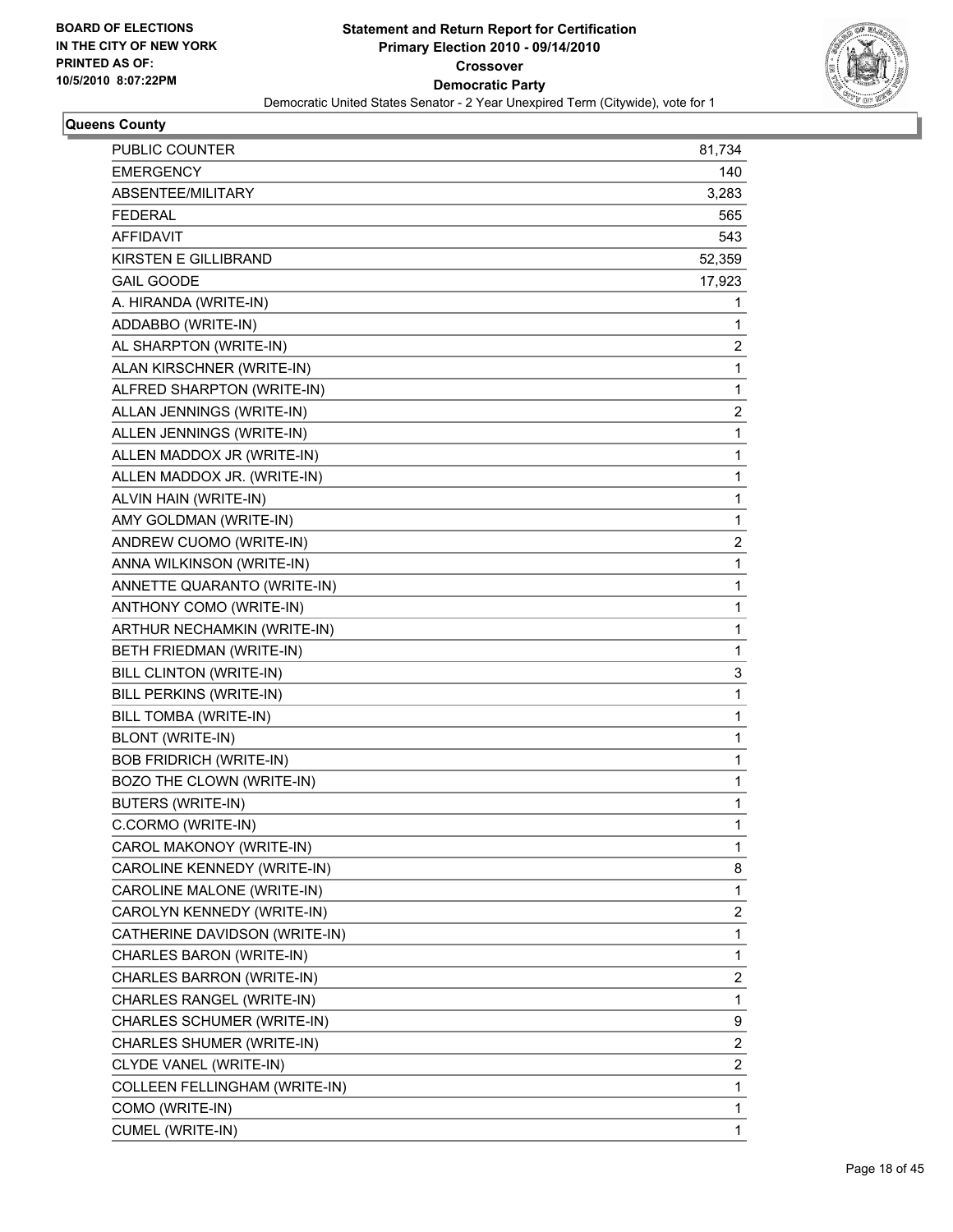

| <b>CUOMO (WRITE-IN)</b>             | 1  |
|-------------------------------------|----|
| DAFFY DUCK (WRITE-IN)               | 1  |
| DAN PAQEL (WRITE-IN)                | 1  |
| DARA HAAS (WRITE-IN)                | 1  |
| DAVID J ROSASCO (WRITE-IN)          | 1  |
| DAVID MALPASS (WRITE-IN)            | 8  |
| DAVID MCPASS (WRITE-IN)             | 1  |
| DAVID PATTERSON (WRITE-IN)          | 1  |
| DENNIS SANCHEZ (WRITE-IN)           | 1  |
| DESIREE MILLER (WRITE-IN)           | 1  |
| DIANA REINA (WRITE-IN)              | 1  |
| DOLORES GREENBERG (WRITE-IN)        | 1  |
| DONALD DUCK (WRITE-IN)              | 2  |
| DONALD TRUMP (WRITE-IN)             | 2  |
| E. FINK (WRITE-IN)                  | 1  |
| E. MOYA (WRITE-IN)                  | 2  |
| ED SHERWIN (WRITE-IN)               | 1  |
| EDMOND A PERLMAN (WRITE-IN)         | 1  |
| EILEY DATROS MAITISE (WRITE-IN)     | 1  |
| ELIOT SPITZER (WRITE-IN)            | 1  |
| ELLEN KODADEK (WRITE-IN)            | 1  |
| ERATA (WRITE-IN)                    | 1  |
| ERIC H. MERNDEZ (WRITE-IN)          | 1  |
| ERIC T SCHNEIDERMAN (WRITE-IN)      | 1  |
| ESPADA (WRITE-IN)                   | 1  |
| ESPADA ESPADA (WRITE-IN)            | 1  |
| EUGENE SARCHISPANE (WRITE-IN)       | 1  |
| EVAN ONIEL (WRITE-IN)               | 1  |
| EVERLY BROWN (WRITE-IN)             | 1  |
| FERNANDO FERRAR (WRITE-IN)          | 1  |
| FRANCISCO MOYA (WRITE-IN)           | 16 |
| FRANK PADAVAN (WRITE-IN)            | 7  |
| FRANK, S (WRITE-IN)                 | 1  |
| FRANKLIN OSMAN (WRITE-IN)           | 1  |
| FRANSISCO MOYA (WRITE-IN)           | 1  |
| FUND AUTISM (WRITE-IN)              | 1  |
| <b>GARY BERNSTEN (WRITE-IN)</b>     | 1  |
| <b>GEORGE SOROS (WRITE-IN)</b>      | 1  |
| <b>GERALDINE CHAPPEY (WRITE-IN)</b> | 1  |
| GIANARIS (WRITE-IN)                 | 1  |
| <b>GLORIA F (WRITE-IN)</b>          | 1  |
| GOV. PATERSON (WRITE-IN)            | 1  |
| GUS KAPLAN (WRITE-IN)               | 1  |
| H. ANTON (WRITE-IN)                 | 1  |
| H. CLINTON (WRITE-IN)               | 1  |
| H. MOYA (WRITE-IN)                  | 1  |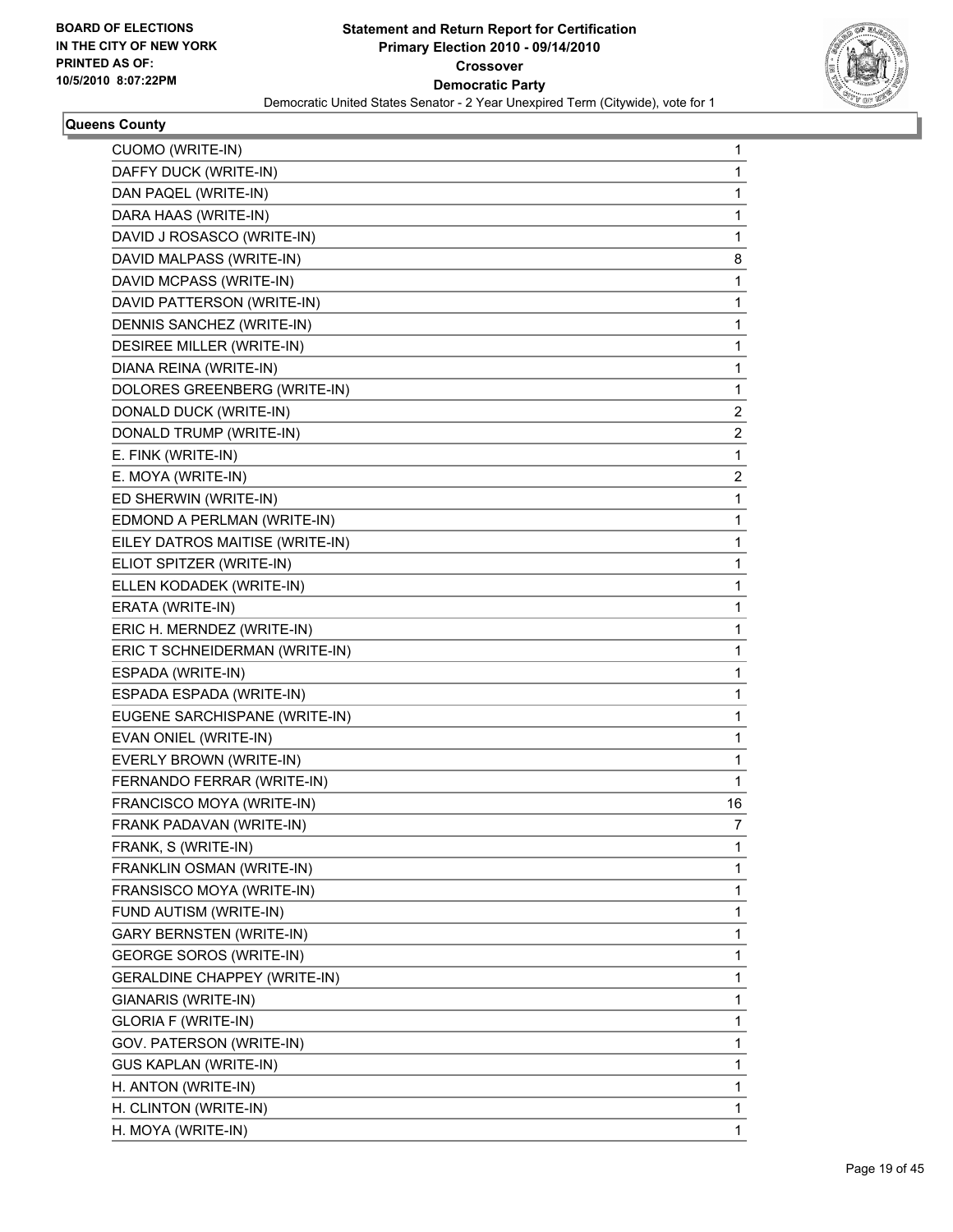

| HAROLD FORD (WRITE-IN)       | 1              |
|------------------------------|----------------|
| HELEN MARSHALL (WRITE-IN)    | 1              |
| HERBERT DANZGER (WRITE-IN)   | 1              |
| HILLARY CLINTON (WRITE-IN)   | $\overline{c}$ |
| HIRAM MONSERRATE (WRITE-IN)  | 14             |
| IMANRAUF (WRITE-IN)          | 1              |
| IRA SHAPIRO (WRITE-IN)       | 1              |
| IRENE COX (WRITE-IN)         | 1              |
| ISAAC SASSON (WRITE-IN)      | 18             |
| ISAAK SASSON (WRITE-IN)      | 1              |
| ISSAC SASSON (WRITE-IN)      | 1              |
| J. MARTHONE (WRITE-IN)       | 2              |
| J. MESSER (WRITE-IN)         | 1              |
| JACQUE LE ANDRE (WRITE-IN)   | 1              |
| JAHEIM (WRITE-IN)            | 1              |
| JAMES TRAFRANT (WRITE-IN)    | 1              |
| JANE CULLYER (WRITE-IN)      | 1              |
| JANET OHARE (WRITE-IN)       | 1              |
| JANICE BOYLE (WRITE-IN)      | 1              |
| JAY TOWNSEND (WRITE-IN)      | 1              |
| JEFF ADBRY (WRITE-IN)        | 1              |
| JENNINGS (WRITE-IN)          | 1              |
| JERRY MAZZO (WRITE-IN)       | 1              |
| JESSICA FLAGG (WRITE-IN)     | 1              |
| JESSIE R WOOTEN (WRITE-IN)   | 1              |
| JHON CHAH (WRITE-IN)         | 1              |
| JOE ADDABBO (WRITE-IN)       | 1              |
| JOE DIOGUARDI (WRITE-IN)     | 3              |
| JOE HORTHONE (WRITE-IN)      | 1              |
| JOE MARTHONE (WRITE-IN)      | 1              |
| JOE SMITH (WRITE-IN)         | 2              |
| JOHN CROG (WRITE-IN)         | 1              |
| JOHN GAIDIS (WRITE-IN)       | 1              |
| JOHN WORM (WRITE-IN)         | 1              |
| JONATHAN GROSSMAN (WRITE-IN) | 1              |
| JONATHAN TASIM (WRITE-IN)    | 1              |
| JONATHAN TASINI (WRITE-IN)   | 1              |
| JONATHAN TUSSINI (WRITE-IN)  | 1              |
| JONES (WRITE-IN)             | 1              |
| JOSE PERALTA (WRITE-IN)      | 5              |
| JOSE PERATTA (WRITE-IN)      | 1              |
| JOSE PETALTA (WRITE-IN)      | 1              |
| JOSE PIRALLA (WRITE-IN)      | 1              |
| JOSE PUEBLO (WRITE-IN)       | 1              |
| JOSEPH ADDABO (WRITE-IN)     | 1              |
| JOSEPH CROWLEY (WRITE-IN)    | 1              |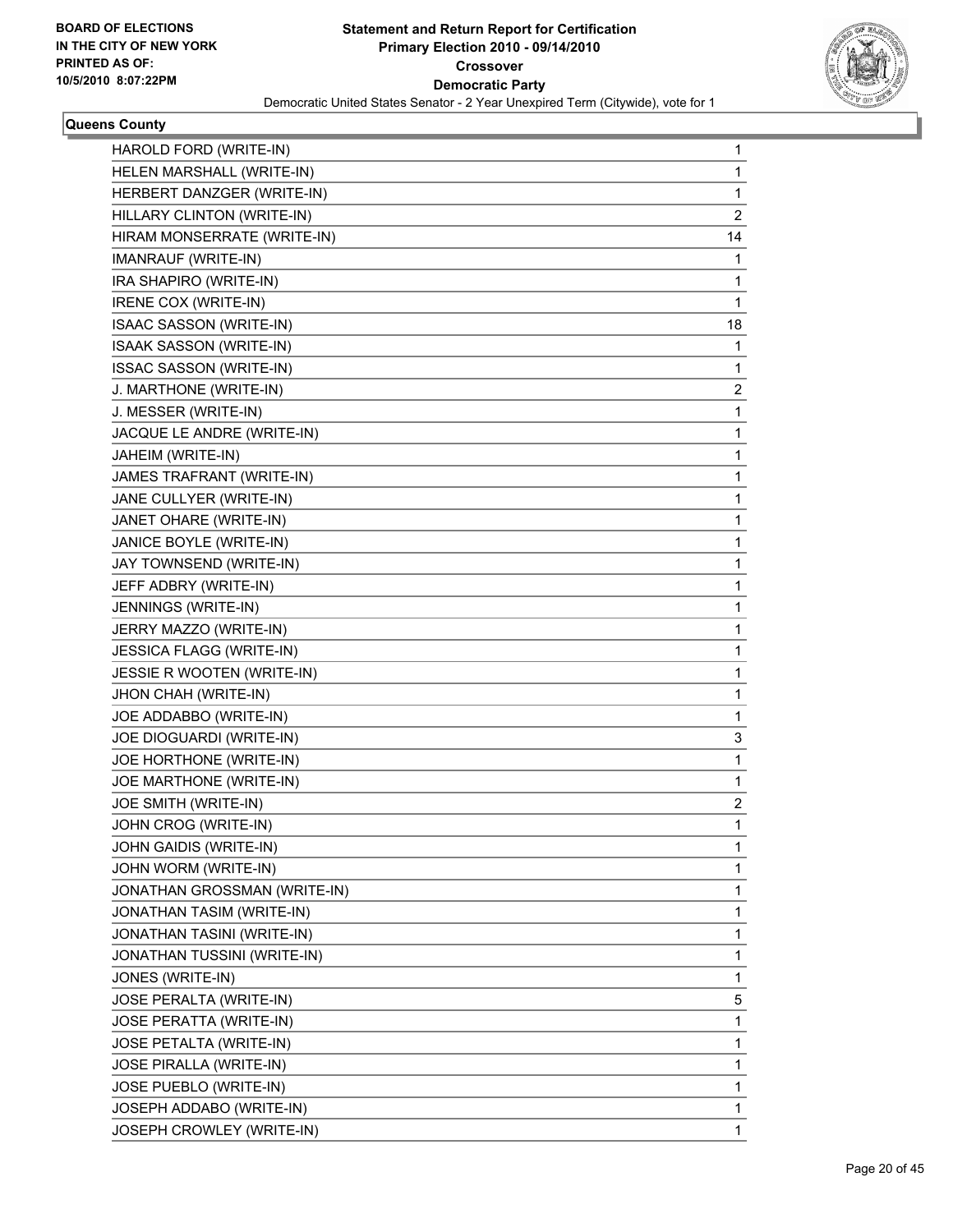

| 3            |
|--------------|
| 1            |
| 1            |
| $\mathbf{1}$ |
| 1            |
| 1            |
| 1            |
| 1            |
| 4            |
| 2            |
| 1            |
| 1            |
| 3            |
| 1            |
| 1            |
| $\mathbf{1}$ |
| 1            |
| 1            |
| 1            |
| 1            |
| 1            |
| $\mathbf{1}$ |
| 1            |
| 1            |
| 1            |
| 1            |
| 7            |
| 1            |
| 1            |
| 1            |
| 1            |
| 1            |
| 2            |
| 17           |
| 1            |
| 1            |
| 7            |
| 1            |
| 1            |
| 4            |
| 1            |
| 2            |
| 1            |
| 1            |
| 1            |
| 1            |
|              |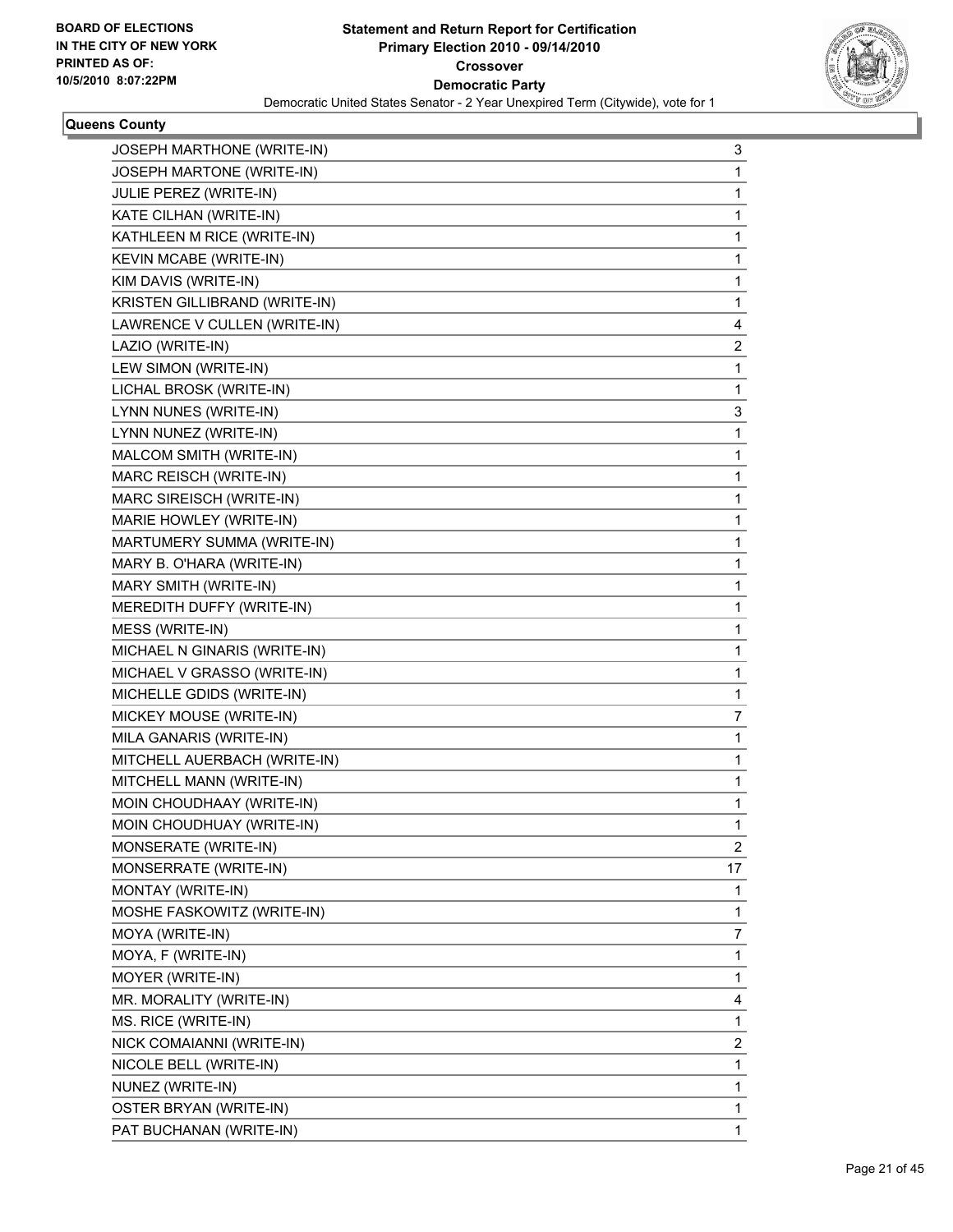

| PAUL KERSEY (WRITE-IN)          | 1                       |
|---------------------------------|-------------------------|
| PEDRO ESPADA (WRITE-IN)         | 1                       |
| PEGGY MORRIS (WRITE-IN)         | 1                       |
| PERALTA (WRITE-IN)              | 1                       |
| PERAPTA (WRITE-IN)              | 1                       |
| PERRLIA (WRITE-IN)              | 1                       |
| POWELL (WRITE-IN)               | 2                       |
| POWERS BOOTH (WRITE-IN)         | 1                       |
| RANDI CREDICO (WRITE-IN)        | 1                       |
| RANDY BALZ (WRITE-IN)           | 1                       |
| RANDY CREDICO (WRITE-IN)        | 2                       |
| RANDY KREDICO (WRITE-IN)        | 1                       |
| RESHMA (WRITE-IN)               | 1                       |
| RICE (WRITE-IN)                 | 1                       |
| RICHARD COBDEN (WRITE-IN)       | 1                       |
| RICK LAZIO (WRITE-IN)           | 1                       |
| ROBERT DELANO (WRITE-IN)        | 2                       |
| ROJELIO (WRITE-IN)              | 1                       |
| ROMEO COLEMAN (WRITE-IN)        | 1                       |
| RONNIE ELDRIDGE (WRITE-IN)      | 1                       |
| RUBY WELLS (WRITE-IN)           | 1                       |
| RUDY GUILIANI (WRITE-IN)        | 1                       |
| S. MONSERAT (WRITE-IN)          | 1                       |
| SALEM SMITH (WRITE-IN)          | 1                       |
| SAMPSON (WRITE-IN)              | 1                       |
| SHANN INDRERD (WRITE-IN)        | 1                       |
| SHELDON NOVAK (WRITE-IN)        | 1                       |
| SHIRLEY HUNTLEY (WRITE-IN)      | 17                      |
| SOO Y KIM (WRITE-IN)            | 1                       |
| SOSOR ESAK (WRITE-IN)           | 1                       |
| STEPHEN MIDDLEMAS (WRITE-IN)    | 1                       |
| STEVE DOWNS (WRITE-IN)          | 1                       |
| SUSAN KOSKOWITZ (WRITE-IN)      | 1                       |
| THEO S BLACKMAN (WRITE-IN)      | 1                       |
| THOMAS DE FRANK (WRITE-IN)      | 1                       |
| THOMAS HENEL (WRITE-IN)         | 4                       |
| THURGOOD MARSHALL JR (WRITE-IN) | 2                       |
| TOBY STAVINSKY (WRITE-IN)       | 1                       |
| TOBY STAVISKY (WRITE-IN)        | 1                       |
| TODD HANSON (WRITE-IN)          | 1                       |
| TOM BROWN (WRITE-IN)            | 1                       |
| TOM SOUZZI (WRITE-IN)           | 1                       |
| TOM WEISS (WRITE-IN)            | 1                       |
| TONY AVELA (WRITE-IN)           | 1                       |
| TONY AVELLA (WRITE-IN)          | 2                       |
| TURNER (WRITE-IN)               | $\overline{\mathbf{c}}$ |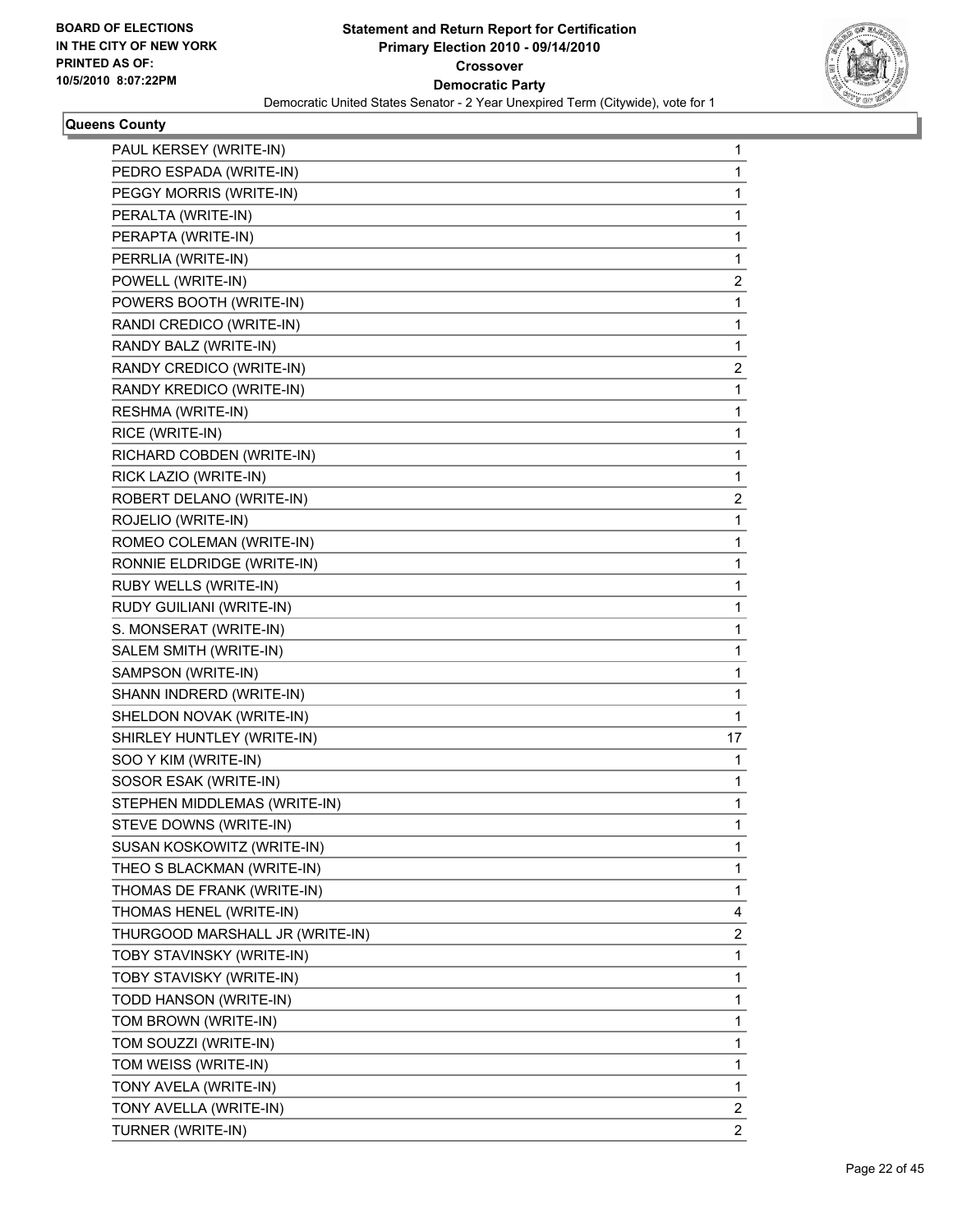

| <b>Total Votes</b>           | 70.670 |
|------------------------------|--------|
| WILLIAM SCARBROGH (WRITE-IN) |        |
| WILLIAM BILLER (WRITE-IN)    |        |
| WILIE BALAR (WRITE-IN)       |        |
| VIVIAN COOKE (WRITE-IN)      |        |
| V.MIAE (WRITE-IN)            |        |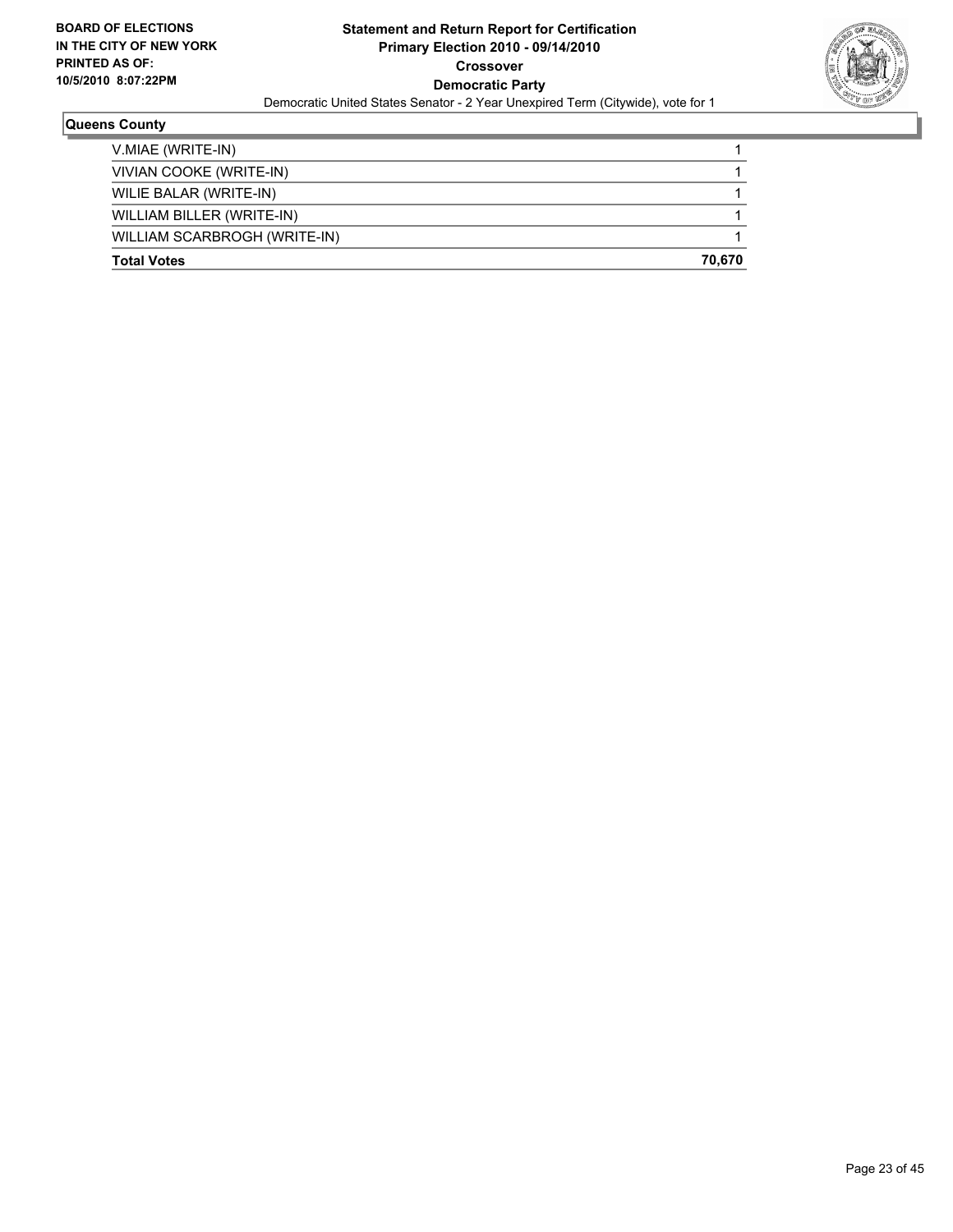

# **Richmond County**

| PUBLIC COUNTER                      | 9,829        |
|-------------------------------------|--------------|
| <b>EMERGENCY</b>                    | 0            |
| ABSENTEE/MILITARY                   | 820          |
| <b>FEDERAL</b>                      | 65           |
| AFFIDAVIT                           | 48           |
| KIRSTEN E GILLIBRAND                | 6,367        |
| <b>GAIL GOODE</b>                   | 2,407        |
| A. LENZA (WRITE-IN)                 | 1            |
| ANDREW CUOMO (WRITE-IN)             | 1            |
| ANTHONETTE ADEWALE (WRITE-IN)       | 2            |
| BARBARA BALAZY (WRITE-IN)           | 1            |
| <b>BART SIMPSON (WRITE-IN)</b>      | 1            |
| BEN BERLIN (WRITE-IN)               | 1            |
| <b>BRUCE BLAKEMAN (WRITE-IN)</b>    | 1            |
| CARL MAHONY (WRITE-IN)              | $\mathbf{1}$ |
| CARL PALADINO (WRITE-IN)            | 1            |
| CECILE MINES (WRITE-IN)             | 1            |
| CHARLES BARRON (WRITE-IN)           | 1            |
| DAVID ALLEN COE (WRITE-IN)          | 1            |
| DIANE J. SAVINO (WRITE-IN)          | 1            |
| DIANE SAVINO (WRITE-IN)             | 2            |
| ED KOCH (WRITE-IN)                  | 2            |
| ERIC DINALLO (WRITE-IN)             | 1            |
| GENE RUSSIANOFF (WRITE-IN)          | $\mathbf{1}$ |
| <b>GLENN BECK (WRITE-IN)</b>        | 1            |
| <b>GOD ALMIGHTY (WRITE-IN)</b>      | 1            |
| HILLARY CLINTON (WRITE-IN)          | $\mathbf{1}$ |
| J. DIOGUARDI (WRITE-IN)             | 1            |
| JOAN GAGLIANO (WRITE-IN)            | 1            |
| JOHN DONNAY (WRITE-IN)              | 1            |
| JOHN GADAMSKI (WRITE-IN)            | 1            |
| JON COOPER (WRITE-IN)               | 1            |
| MICHAEL A. ALLEGRETTI (WRITE-IN)    | 1            |
| MICHAEL BUDANO (WRITE-IN)           | 1            |
| MICHAEL GRIMM (WRITE-IN)            | 2            |
| MICHAEL MCMAHON (WRITE-IN)          | 5            |
| MICKEY MOUSE (WRITE-IN)             | 1            |
| MIKE KAPLOWITZ (WRITE-IN)           | 1            |
| MINNIE MOUSE (WRITE-IN)             | 1            |
| MR. LINDY P. CRESCITELLI (WRITE-IN) | 1            |
| MYLES GOLDBERG (WRITE-IN)           | 1            |
| NEIL KENNY (WRITE-IN)               | 1            |
| PAUL GILBERTO (WRITE-IN)            | 1            |
| PAUL REDPATH (WRITE-IN)             | 1            |
| RALPH NADER (WRITE-IN)              | 1            |
| ROBERT APPLEBAUM (WRITE-IN)         | 1            |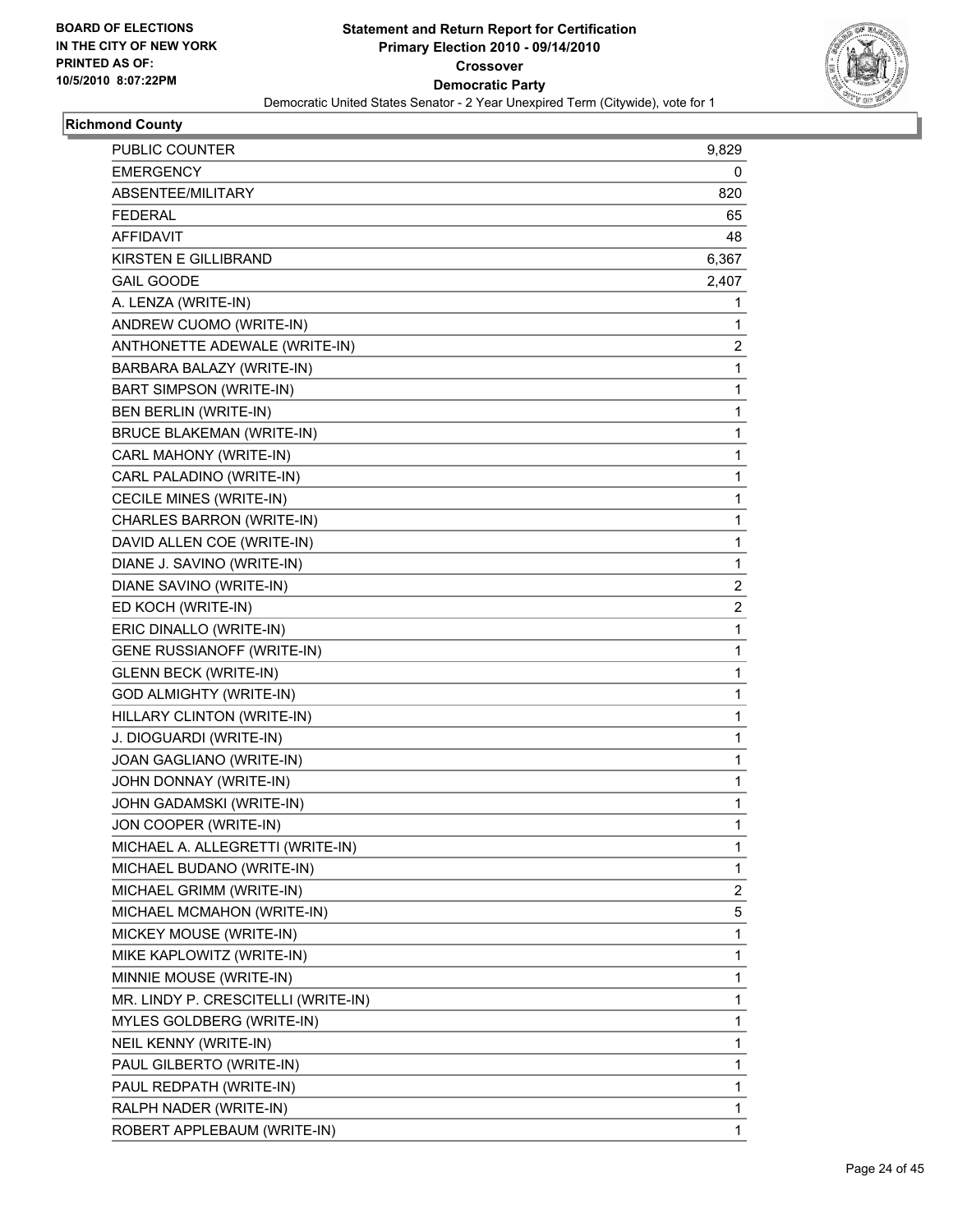

# **Richmond County**

| <b>Total Votes</b>       | 8.824 |
|--------------------------|-------|
| VITO FOSSELLA (WRITE-IN) |       |
| VICTOR ALPIS (WRITE-IN)  |       |
| TIM REILLY (WRITE-IN)    |       |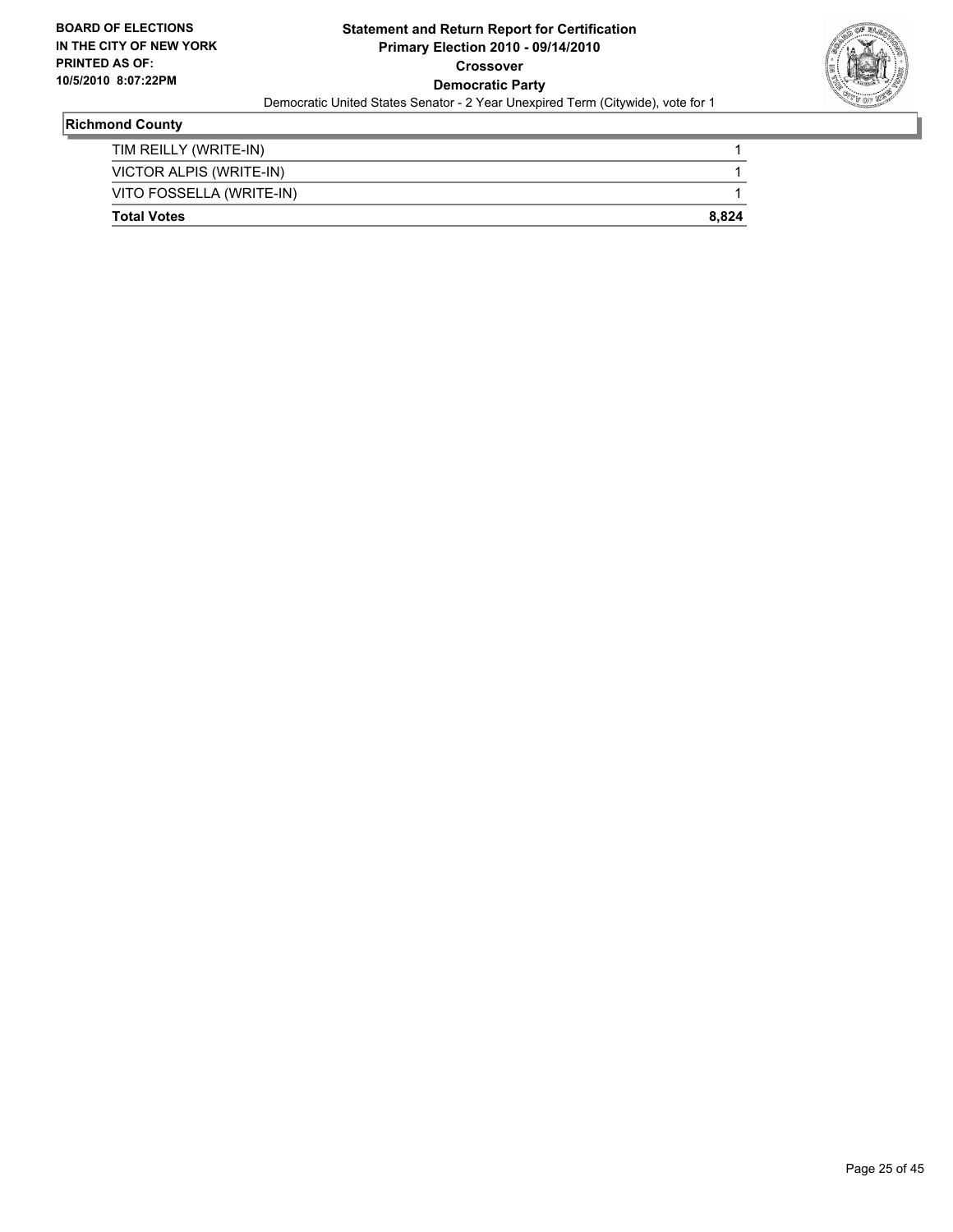

| PUBLIC COUNTER                    | 356,888      |
|-----------------------------------|--------------|
| EMERGENCY                         | 762          |
| ABSENTEE/MILITARY                 | 10,918       |
| FEDERAL                           | 2,900        |
| <b>AFFIDAVIT</b>                  | 4,048        |
| <b>KIRSTEN E GILLIBRAND</b>       | 225,841      |
| <b>GAIL GOODE</b>                 | 75,351       |
| 0 (WRITE-IN)                      | 1            |
| A. HIRANDA (WRITE-IN)             | 1            |
| A. LENZA (WRITE-IN)               | 1            |
| ABDEL BAFIO DJEMIL (WRITE-IN)     | 1            |
| ABDUL MUJIO MANNAN ESQ (WRITE-IN) | 1            |
| ABE LINCOLN (WRITE-IN)            | 1            |
| ABIEZER RAMOSO (WRITE-IN)         | 1            |
| ADAM CLAYTON POWELL IV (WRITE-IN) | 1            |
| ADDABBO (WRITE-IN)                | 1            |
| ADRIALO ESPAILLAT (WRITE-IN)      | 1            |
| ADRIAN (WRITE-IN)                 | 1            |
| ADRIAN ESPAILAT (WRITE-IN)        | 1            |
| ADRIAN ESPAILLAT (WRITE-IN)       | 1            |
| ADRIAN ESPALLAT (WRITE-IN)        | 1            |
| ADRIANA ESPAILLAT (WRITE-IN)      | 2            |
| ADRIANE ESPALLAT (WRITE-IN)       | 1            |
| ADRIANO (WRITE-IN)                | 1            |
| ADRIANO ESPAILLAT (WRITE-IN)      | 9            |
| ADRIANO ESPAILLO (WRITE-IN)       | 1            |
| ADRIANO ESPALLAT (WRITE-IN)       | 5            |
| ADRIANO ESPILLAT (WRITE-IN)       | 2            |
| AFRITH WAHBA (WRITE-IN)           | 1            |
| AHKILAH JOHNSON (WRITE-IN)        | 1            |
| AL DOYLE (WRITE-IN)               | 1            |
| AL FLUCKS (WRITE-IN)              | 1            |
| AL GORE (WRITE-IN)                | 2            |
| AL SHARPTON (WRITE-IN)            | 9            |
| ALAN GERSON (WRITE-IN)            | 1            |
| ALAN KIRSCHNER (WRITE-IN)         | 1            |
| ALEC BALDWIN (WRITE-IN)           | 2            |
| ALFRED SHARPTON (WRITE-IN)        | 1            |
| ALI H. MIRZA (WRITE-IN)           | 1            |
| ALICE YURKE (WRITE-IN)            | 1            |
| ALLAN JENNINGS (WRITE-IN)         | 2            |
| ALLEN JENNINGS (WRITE-IN)         | 1            |
| ALLEN MADDOX (WRITE-IN)           | 1            |
| ALLEN MADDOX JR (WRITE-IN)        | 1            |
| ALLEN MADDOX JR. (WRITE-IN)       | 1            |
| ALTON MADDOX (WRITE-IN)           | $\mathbf{1}$ |
|                                   |              |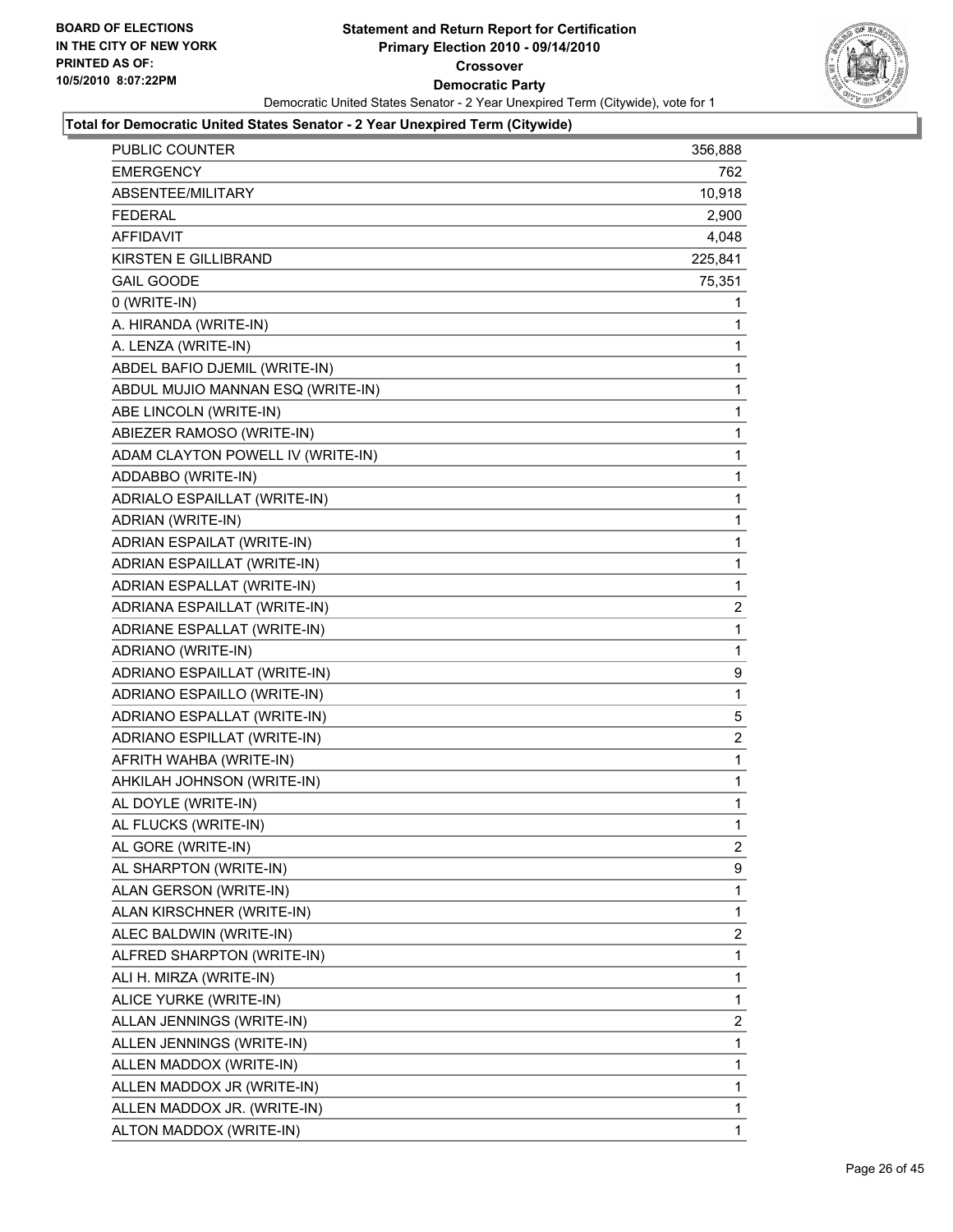

| ALVIN HAIN (WRITE-IN)              | 1              |
|------------------------------------|----------------|
| AMTLUR WIECEIFELD (WRITE-IN)       | 1              |
| AMY GOLDMAN (WRITE-IN)             | 1              |
| ANAKENU RICHARD (WRITE-IN)         | 1              |
| ANDREW CANBO (WRITE-IN)            | 1              |
| ANDREW COMO (WRITE-IN)             | 1              |
| ANDREW CROMO (WRITE-IN)            | 1              |
| ANDREW CUOMO (WRITE-IN)            | 3              |
| ANGELA SACINA (WRITE-IN)           | 1              |
| ANITA ANDODETY (WRITE-IN)          | 1              |
| ANN COULTER (WRITE-IN)             | 1              |
| ANNA WILKINSON (WRITE-IN)          | 1              |
| ANNE PAREOS (WRITE-IN)             | 1              |
| ANNETTE MARIE RAKIN (WRITE-IN)     | 1              |
| ANNETTE QUARANTO (WRITE-IN)        | 1              |
| ANTHONETTE ADEWALE (WRITE-IN)      | 2              |
| ANTHONY COMO (WRITE-IN)            | 1              |
| ANTHONY WEAVER (WRITE-IN)          | 1              |
| ANTHONY WEINER (WRITE-IN)          | 4              |
| ANTONIO CARDIELLO (WRITE-IN)       | 1              |
| ANYONE (WRITE-IN)                  | 3              |
| ANYONE ELSE (WRITE-IN)             | 2              |
| ARIANO ESPALLAR (WRITE-IN)         | $\overline{2}$ |
| ARMANDO RICHARDS (WRITE-IN)        | 1              |
| ART SCHELLY (WRITE-IN)             | 1              |
| ARTHUR NECHAMKIN (WRITE-IN)        | 1              |
| <b>ASHLEY HILL (WRITE-IN)</b>      | 1              |
| ASTRO (WRITE-IN)                   | 1              |
| ATTIRUS FINCH (WRITE-IN)           | 1              |
| AVROHAM ELIEZEL LIPKIND (WRITE-IN) | 1              |
| B GOLDWATER (WRITE-IN)             | 1              |
| BARBARA BALAZY (WRITE-IN)          | 1              |
| BARBARA SIMMONS (WRITE-IN)         | 1              |
| BARBARA WATSON (WRITE-IN)          | 1              |
| BARRON CHARLES (WRITE-IN)          | 1              |
| BART SIMPSON (WRITE-IN)            | 1              |
| <b>BASIL A SMIKLE (WRITE-IN)</b>   | 1              |
| <b>BASIL SMIKLE (WRITE-IN)</b>     | 3              |
| <b>BASY PRICE (WRITE-IN)</b>       | 1              |
| <b>BEATRICE OKUM (WRITE-IN)</b>    | 1              |
| BEN BERLIN (WRITE-IN)              | 1              |
| BEN PAUL (WRITE-IN)                | 1              |
| BENITA LEBOW (WRITE-IN)            | 1              |
| BERNARD CURTIN (WRITE-IN)          | 1              |
| BERNICE FOREMAN (WRITE-IN)         | 1              |
| BETH FRIEDMAN (WRITE-IN)           | $\mathbf{1}$   |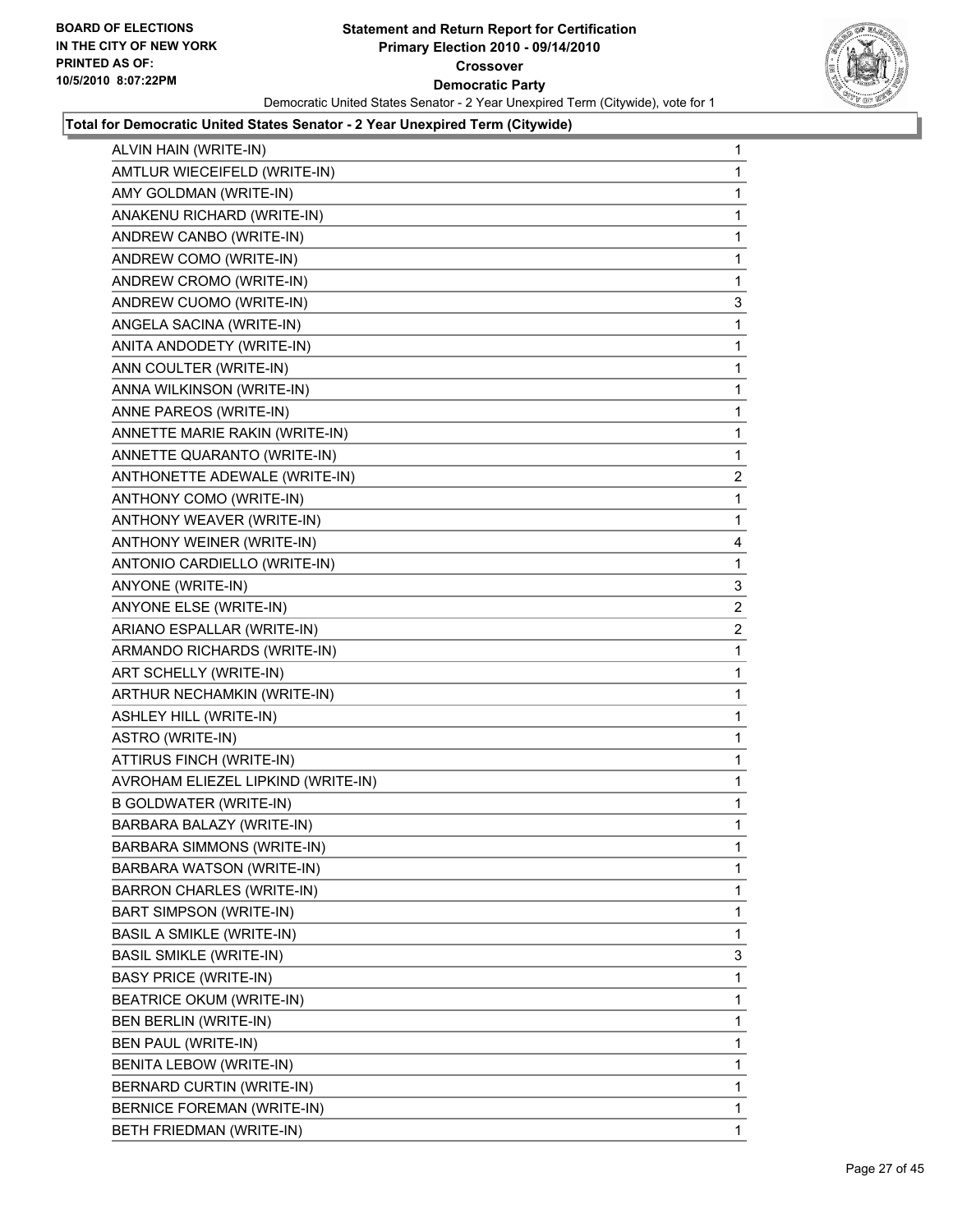

| BETTY ARG (WRITE-IN)               | 1              |
|------------------------------------|----------------|
| BI KIM (WRITE-IN)                  | 1              |
| <b>BILL CLINTON (WRITE-IN)</b>     | 10             |
| BILL MOYERS (WRITE-IN)             | 1              |
| BILL PERKIN (WRITE-IN)             | $\overline{2}$ |
| BILL PERKINS (WRITE-IN)            | 15             |
| BILL TALEN (WRITE-IN)              | 1              |
| BILL TOMBA (WRITE-IN)              | 1              |
| BILLY KILEN (WRITE-IN)             | 1              |
| <b>BLACK PARTY (WRITE-IN)</b>      | 1              |
| BLAKE ZEFF (WRITE-IN)              | 2              |
| BLONT (WRITE-IN)                   | 1              |
| <b>BOB FRIDRICH (WRITE-IN)</b>     | 1              |
| <b>BOB KERRY (WRITE-IN)</b>        | 1              |
| <b>BOBBY KELIN (WRITE-IN)</b>      | 1              |
| BOZO THE CLOWN (WRITE-IN)          | 1              |
| <b>BRANDT GOLDSTEIN (WRITE-IN)</b> | 1              |
| BRETT BAILEY (WRITE-IN)            | 1              |
| <b>BRIAN FITZMACK (WRITE-IN)</b>   | 1              |
| <b>BRUCE (WRITE-IN)</b>            | 1              |
| <b>BRUCE BLAKEMAN (WRITE-IN)</b>   | 5              |
| <b>BRUCE BLAKMAN (WRITE-IN)</b>    | 1              |
| BRUNILDA ALBA LIRIANO (WRITE-IN)   | 1              |
| BRYNE HOBERT (WRITE-IN)            | 2              |
| BUTERS (WRITE-IN)                  | 1              |
| BW (WRITE-IN)                      | 1              |
| C JOHNSON (WRITE-IN)               | 1              |
| C MALONEY (WRITE-IN)               | 1              |
| C. RANGEL (WRITE-IN)               | 1              |
| C.CORMO (WRITE-IN)                 | 1              |
| CANDIDATO ANOLO (WRITE-IN)         | 2              |
| CANDIDATO ANOTADO (WRITE-IN)       | $\mathbf{1}$   |
| CAOLYN MALONEY (WRITE-IN)          | 1              |
| CARDYN MABNOY (WRITE-IN)           | 1              |
| CARDYN MALONEY (WRITE-IN)          | 1              |
| CARE KRUGER (WRITE-IN)             | 1              |
| CARL COLLEN (WRITE-IN)             | 1              |
| CARL MAHONY (WRITE-IN)             | 1              |
| CARL PALADINO (WRITE-IN)           | 1              |
| CARLA PHILLIP (WRITE-IN)           | 1              |
| CARLA ZANONL (WRITE-IN)            | $\mathbf{2}$   |
| CARLOS LOPEZ (WRITE-IN)            | 1              |
| CARLOS RAMOS (WRITE-IN)            | 2              |
| CARLOS RIVERA (WRITE-IN)           | 1              |
| CARLUNGTON TROTMAN (WRITE-IN)      | 1              |
| CAROL CRASNOU (WRITE-IN)           | 1.             |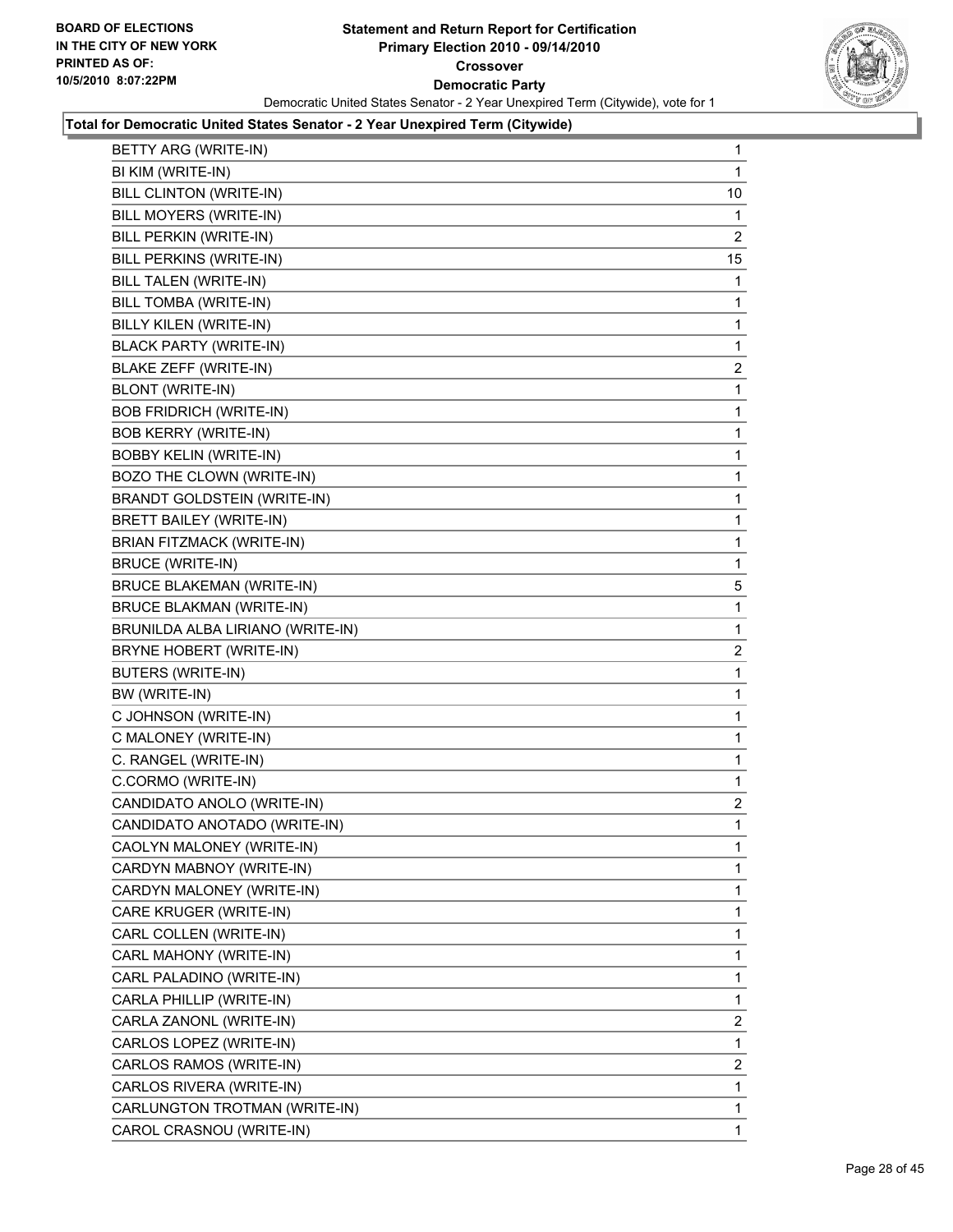

| CAROL KENNEY (WRITE-IN)                 | 1              |
|-----------------------------------------|----------------|
| CAROL MAKONOY (WRITE-IN)                | 1              |
| CAROLINE B MALONEY (WRITE-IN)           | 1              |
| CAROLINE KENNEDY (WRITE-IN)             | 35             |
| CAROLINE KENNEDY SCHLOSSBERG (WRITE-IN) | $\overline{2}$ |
| CAROLINE KENNEDY SCHOLOSBERG (WRITE-IN) | 1              |
| CAROLINE KENNEDY-SCHLOSSBERG (WRITE-IN) | 1              |
| CAROLINE KENNEEDY (WRITE-IN)            | 1              |
| CAROLINE MALONE (WRITE-IN)              | 1              |
| CAROLINE MALONEY (WRITE-IN)             | 3              |
| CAROLYN B MALONEY (WRITE-IN)            | $\overline{2}$ |
| CAROLYN KENNEDY (WRITE-IN)              | 9              |
| CAROLYN KENNEDY SCHLOSSBERG (WRITE-IN)  | 1              |
| CAROLYN MADLNY (WRITE-IN)               | 1              |
| CAROLYN MAHNEY (WRITE-IN)               | 1              |
| CAROLYN MALLONEY (WRITE-IN)             | 1              |
| CAROLYN MALOG (WRITE-IN)                | 1              |
| CAROLYN MALONE (WRITE-IN)               | 1              |
| CAROLYN MALONEY (WRITE-IN)              | 10             |
| CAROLYN MONTY (WRITE-IN)                | 1              |
| CAROLYN MUBUERY (WRITE-IN)              | 1              |
| CAROLYN SIMS (WRITE-IN)                 | 1              |
| CAROLYNE B MALONEY (WRITE-IN)           | 1              |
| CATHERINE DAVIDSON (WRITE-IN)           | 1              |
| CATHLEEN MALONEY (WRITE-IN)             | 1              |
| CECILE LAWRENCE (WRITE-IN)              | 3              |
| CECILE MINES (WRITE-IN)                 | 1              |
| CHAL MOLEY (WRITE-IN)                   | 1              |
| CHARLES AN (WRITE-IN)                   | 1              |
| CHARLES BARON (WRITE-IN)                | 1              |
| CHARLES BARRON (WRITE-IN)               | 8              |
| CHARLES BARROW (WRITE-IN)               | 1              |
| CHARLES BOSTON (WRITE-IN)               | 1              |
| CHARLES BUNN (WRITE-IN)                 | 1              |
| CHARLES COUPER (WRITE-IN)               | 1              |
| CHARLES HAEUSSLER (WRITE-IN)            | 1              |
| CHARLES KAMP (WRITE-IN)                 | 1              |
| CHARLES KLEIN (WRITE-IN)                | 1              |
| CHARLES RANGEL (WRITE-IN)               | 9              |
| CHARLES RANGLE (WRITE-IN)               | 1              |
| CHARLES SCHUMER (WRITE-IN)              | 14             |
| CHARLES SCHUMO (WRITE-IN)               | 1              |
| CHARLES SHUMER (WRITE-IN)               | 3              |
| CHARLIE HASTEN (WRITE-IN)               | 1              |
| CHASNA SMITH (WRITE-IN)                 | 1              |
| CHE GUEVARA (WRITE-IN)                  | 1              |
|                                         |                |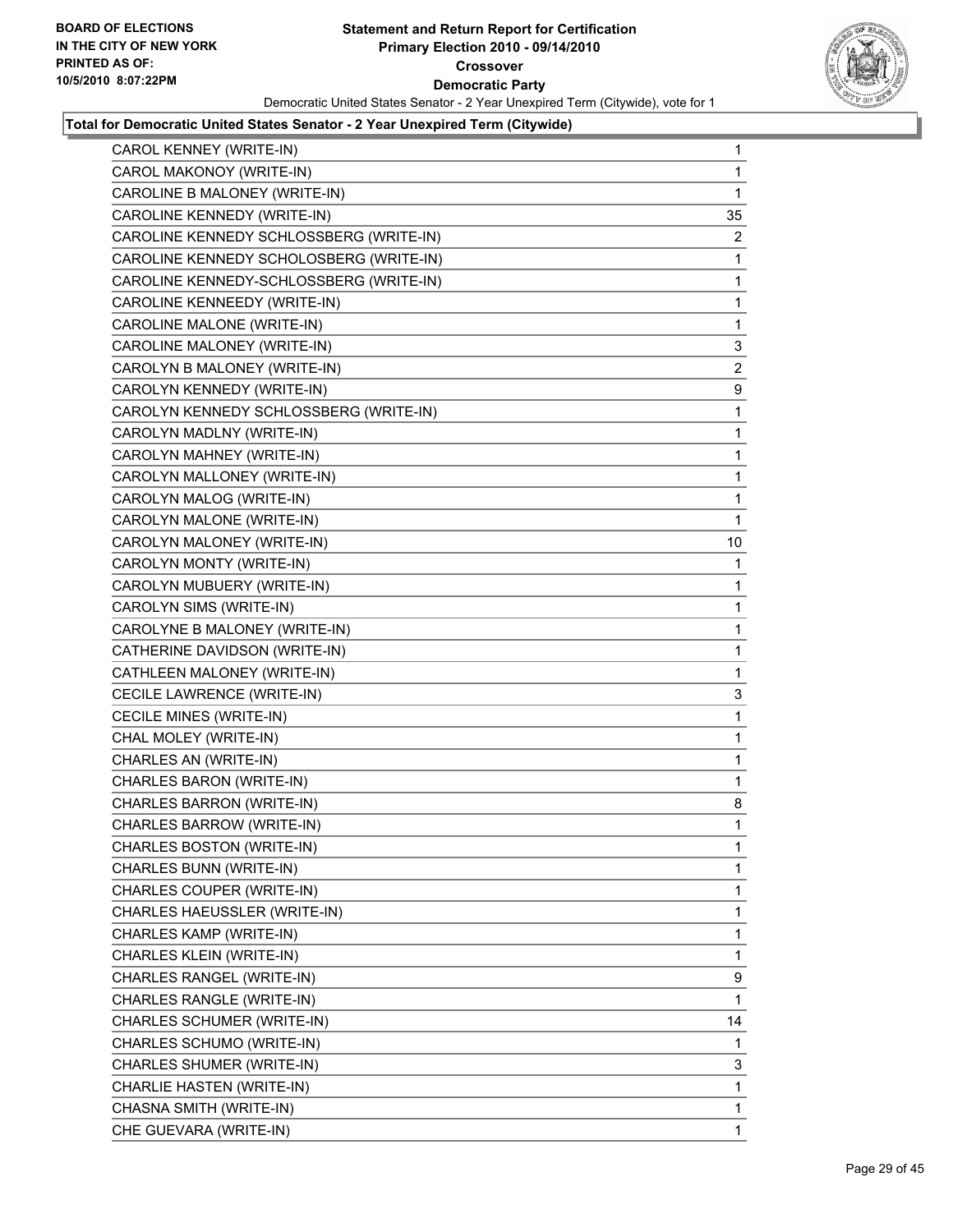

| CHELSEA CHANDLER (WRITE-IN)          | $\mathbf{1}$            |
|--------------------------------------|-------------------------|
| CHERYL A KNIGHT (WRITE-IN)           | 1                       |
| CHREN (WRITE-IN)                     | 1                       |
| CHRIS CHRISTIE (WRITE-IN)            | 1                       |
| CHRIS OWENS (WRITE-IN)               | 3                       |
| CHRISTINA QUINN (WRITE-IN)           | 1                       |
| CHRISTINE RHOLS (WRITE-IN)           | 1                       |
| CHRISTOPHER WALKEN (WRITE-IN)        | $\mathbf{2}$            |
| CHUCK LIDELL (WRITE-IN)              | 1                       |
| CLARE BENEDICT (WRITE-IN)            | 1                       |
| CLIFFORD COHEN (WRITE-IN)            | 1                       |
| CLYDE VANEL (WRITE-IN)               | 2                       |
| <b>COLLEEN FELLINGHAM (WRITE-IN)</b> | 1                       |
| COMO (WRITE-IN)                      | 1                       |
| CONAN O'BRIEN (WRITE-IN)             | $\overline{\mathbf{c}}$ |
| CONSTANCE B RUBIN (WRITE-IN)         | 1                       |
| CORDINE KENEDY (WRITE-IN)            | 1                       |
| CRYSTAL WADE (WRITE-IN)              | 7                       |
| CUAMO (WRITE-IN)                     | 1                       |
| CUMEL (WRITE-IN)                     | 1                       |
| CUOMO (WRITE-IN)                     | 2                       |
| D (WRITE-IN)                         | 1                       |
| DAFFY DUCK (WRITE-IN)                | 2                       |
| DAINE T MURATORE (WRITE-IN)          | 1                       |
| DAN BONANINO (WRITE-IN)              | 1                       |
| DAN CANTOR (WRITE-IN)                | 1                       |
| DAN PAQEL (WRITE-IN)                 | 1                       |
| DANIEL GOLDIN (WRITE-IN)             | 1                       |
| DANIEL PATRICK MOYNIHAN (WRITE-IN)   | 1                       |
| DARA HAAS (WRITE-IN)                 | 1                       |
| DARLENE MEALY (WRITE-IN)             | 3                       |
| DARREN GUILD (WRITE-IN)              | $\mathbf{1}$            |
| DAVID ALLEN COE (WRITE-IN)           | 1                       |
| DAVID CARMICHAEL (WRITE-IN)          | 1                       |
| DAVID DI PASS (WRITE-IN)             | 1                       |
| DAVID J ROSASCO (WRITE-IN)           | 1                       |
| DAVID MALPASS (WRITE-IN)             | 15                      |
| DAVID MALSPAN (WRITE-IN)             | 1                       |
| DAVID MATPASS (WRITE-IN)             | 1                       |
| DAVID MCPASS (WRITE-IN)              | 2                       |
| DAVID MCREYNOLDS (WRITE-IN)          | 1                       |
| DAVID MELPASS (WRITE-IN)             | 1                       |
| DAVID NIEVERMAN (WRITE-IN)           | 1                       |
| DAVID PATERSON (WRITE-IN)            | 3                       |
| DAVID PATTERSON (WRITE-IN)           | 8                       |
| DAVID ROTHENBERG (WRITE-IN)          | 3                       |
|                                      |                         |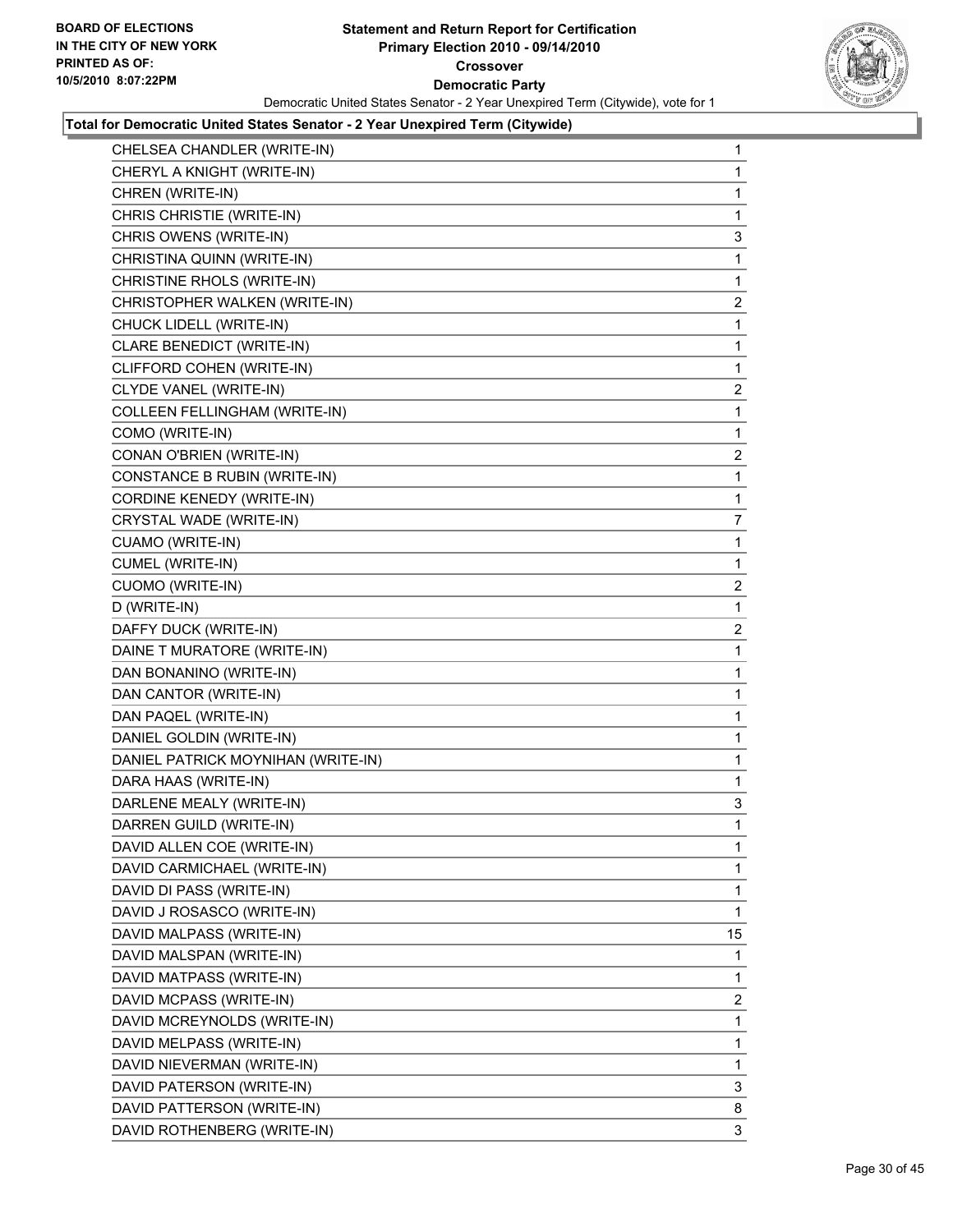

| DAVID YASSKY (WRITE-IN)         | 1              |
|---------------------------------|----------------|
| DAVUD PATTERSON (WRITE-IN)      | 1              |
| DEBORAH GLICK (WRITE-IN)        | 1              |
| DEBRA DRESKIN (WRITE-IN)        | 1              |
| DECLAN GALE (WRITE-IN)          | 1              |
| DEMAR PODEN (WRITE-IN)          | 1              |
| DENA TOCKER (WRITE-IN)          | 1              |
| DENNIS BOYLE (WRITE-IN)         | 1              |
| DENNIS L JUROFSKY (WRITE-IN)    | 1              |
| DENNIS SANCHEZ (WRITE-IN)       | 1              |
| DERCK JETER (WRITE-IN)          | 1              |
| DESIREE MILLER (WRITE-IN)       | 1              |
| DIAGARDI (WRITE-IN)             | 1              |
| DIANA ADAMS (WRITE-IN)          | 1              |
| DIANA REINA (WRITE-IN)          | 1              |
| DIANE (WRITE-IN)                | 1              |
| DIANE J. SAVINO (WRITE-IN)      | 1              |
| DIANE SAVINO (WRITE-IN)         | 2              |
| DIANE SCUOPPO (WRITE-IN)        | 1              |
| DIAZ (WRITE-IN)                 | 1              |
| DIAZ JUNIOR (WRITE-IN)          | 1              |
| DIAZ R. (WRITE-IN)              | 1              |
| DICK MCCANN (WRITE-IN)          | 1              |
| DIND LA VERGHETTA (WRITE-IN)    | 1              |
| DIO GUARDIO (WRITE-IN)          | 1              |
| DOLORES CASTILLO (WRITE-IN)     | 1              |
| DOLORES GREENBERG (WRITE-IN)    | 1              |
| DOMINGO M. FLORES (WRITE-IN)    | 1              |
| DONALD DUCK (WRITE-IN)          | 4              |
| DONALD PUCK (WRITE-IN)          | 1              |
| DONALD TRUMP (WRITE-IN)         | 2              |
| DONALD VANSING (WRITE-IN)       | 1              |
| DOUGLAS MEDINI (WRITE-IN)       | 1              |
| DOUGLAS MENDINI (WRITE-IN)      | 1              |
| DOV HIKIND (WRITE-IN)           | 1              |
| DREW AKASON (WRITE-IN)          | 1              |
| E. FINK (WRITE-IN)              | 1              |
| E. MOYA (WRITE-IN)              | $\overline{c}$ |
| EARL SCOTT (WRITE-IN)           | 1              |
| ED KOCH (WRITE-IN)              | 3              |
| ED NIZZA (WRITE-IN)             | 1              |
| ED SHERWIN (WRITE-IN)           | 1              |
| EDE FOX (WRITE-IN)              | 1              |
| EDMOND A PERLMAN (WRITE-IN)     | $\mathbf{1}$   |
| EDOLPHUS TOWNS (WRITE-IN)       | 3              |
| EILEY DATROS MAITISE (WRITE-IN) | 1              |
|                                 |                |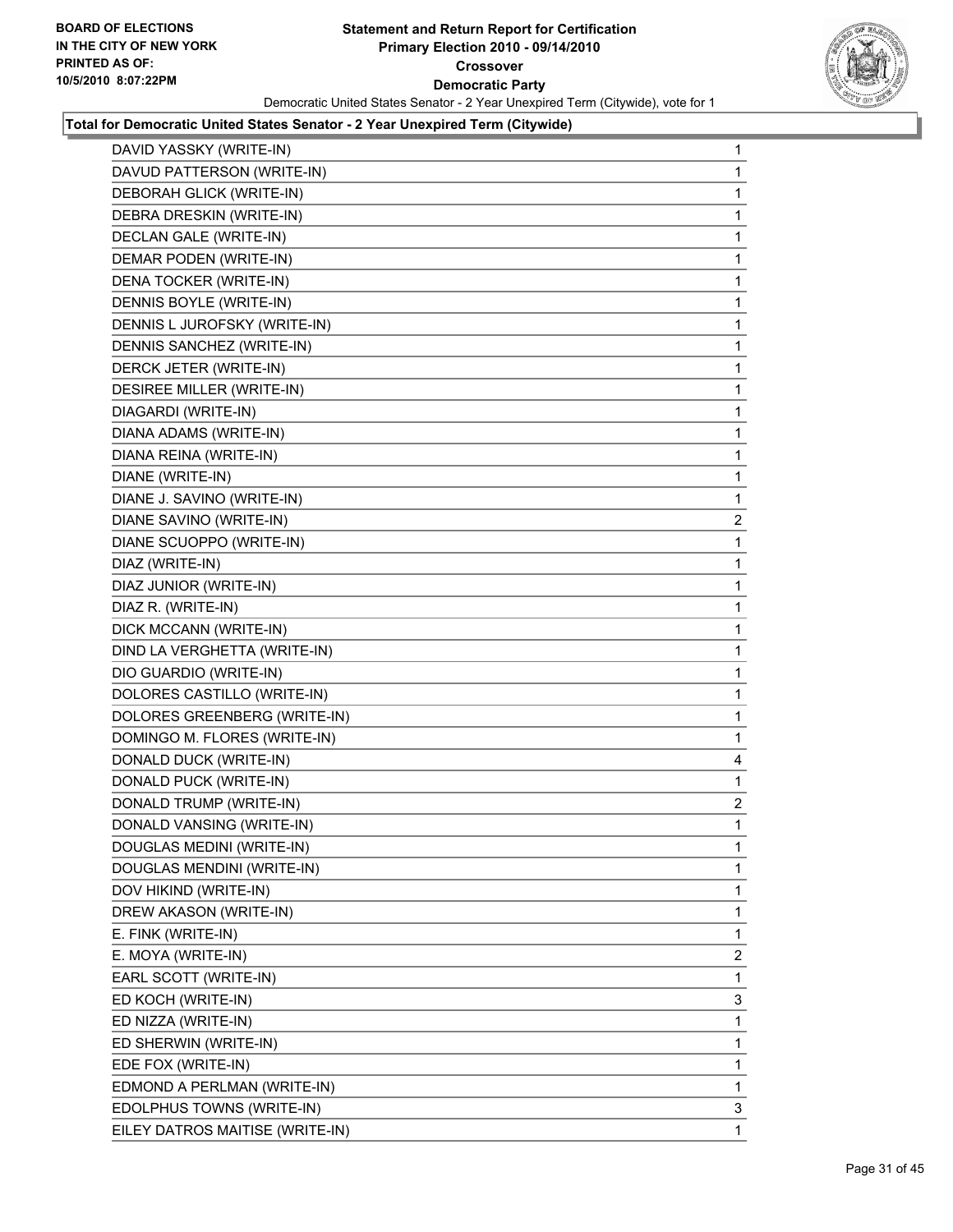

| ELHAJI MALIK SHABAZZ (WRITE-IN)  | 1              |
|----------------------------------|----------------|
| ELIOT SPITZER (WRITE-IN)         | 4              |
| ELIZABETH SIMMONS (WRITE-IN)     | 1              |
| ELIZABETH WARREN (WRITE-IN)      | 1              |
| ELLEN KODADEK (WRITE-IN)         | 1              |
| ELLIOT BERKE (WRITE-IN)          | $\mathbf{1}$   |
| ELLIOT BROWN (WRITE-IN)          | $\overline{2}$ |
| ELLIOT SPITZER (WRITE-IN)        | 4              |
| ELLIOTT SPITZER (WRITE-IN)       | 1              |
| EPHRAIN ROSENBAUM (WRITE-IN)     | 1              |
| ERATA (WRITE-IN)                 | 1              |
| ERIC ADAMS (WRITE-IN)            | 22             |
| ERIC DINALLO (WRITE-IN)          | 1              |
| ERIC ESPINAL (WRITE-IN)          | 1              |
| ERIC H. MERNDEZ (WRITE-IN)       | 1              |
| ERIC SCHME (WRITE-IN)            | 1              |
| ERIC T SCHNEIDERMAN (WRITE-IN)   | 1              |
| ERIC W. MCCLURE (WRITE-IN)       | 1              |
| <b>ERNEST KELLER (WRITE-IN)</b>  | 1              |
| ESPADA (WRITE-IN)                | 7              |
| ESPADA BIU (WRITE-IN)            | 1              |
| ESPADA ESPADA (WRITE-IN)         | 1              |
| ESPAILLATT (WRITE-IN)            | 1              |
| ESPIALLAT (WRITE-IN)             | 1              |
| ESTABAN DELAN (WRITE-IN)         | 1              |
| ESTEBAN DUARAN (WRITE-IN)        | 1              |
| EUGENE RHEE (WRITE-IN)           | 1              |
| EUGENE SARCHISPANE (WRITE-IN)    | 1              |
| EVAN ONIEL (WRITE-IN)            | 1              |
| EVELYN ROMAN (WRITE-IN)          | 1              |
| EVERLY BROWN (WRITE-IN)          | 1              |
| FELICIA CANPANION (WRITE-IN)     | 1              |
| FERNANDO FERRAR (WRITE-IN)       | 1              |
| FERNANDO SALICRUP (WRITE-IN)     | 1              |
| FIOVELA GUARDIA (WRITE-IN)       | 1              |
| FRANCISCO MOYA (WRITE-IN)        | 16             |
| FRANK A CAMINO (WRITE-IN)        | 1              |
| FRANK LEFEVER (WRITE-IN)         | 1              |
| FRANK PADAVAN (WRITE-IN)         | 7              |
| FRANK, S (WRITE-IN)              | 1              |
| FRANKLIN OSMAN (WRITE-IN)        | 1              |
| FRANSISCO MOYA (WRITE-IN)        | 1              |
| FRED BRAFMAN (WRITE-IN)          | 1              |
| FUND AUTISM (WRITE-IN)           | 1              |
| GAIL GOODE (WRITE-IN)            | 8              |
| <b>GARRY BERNGHAN (WRITE-IN)</b> | 1              |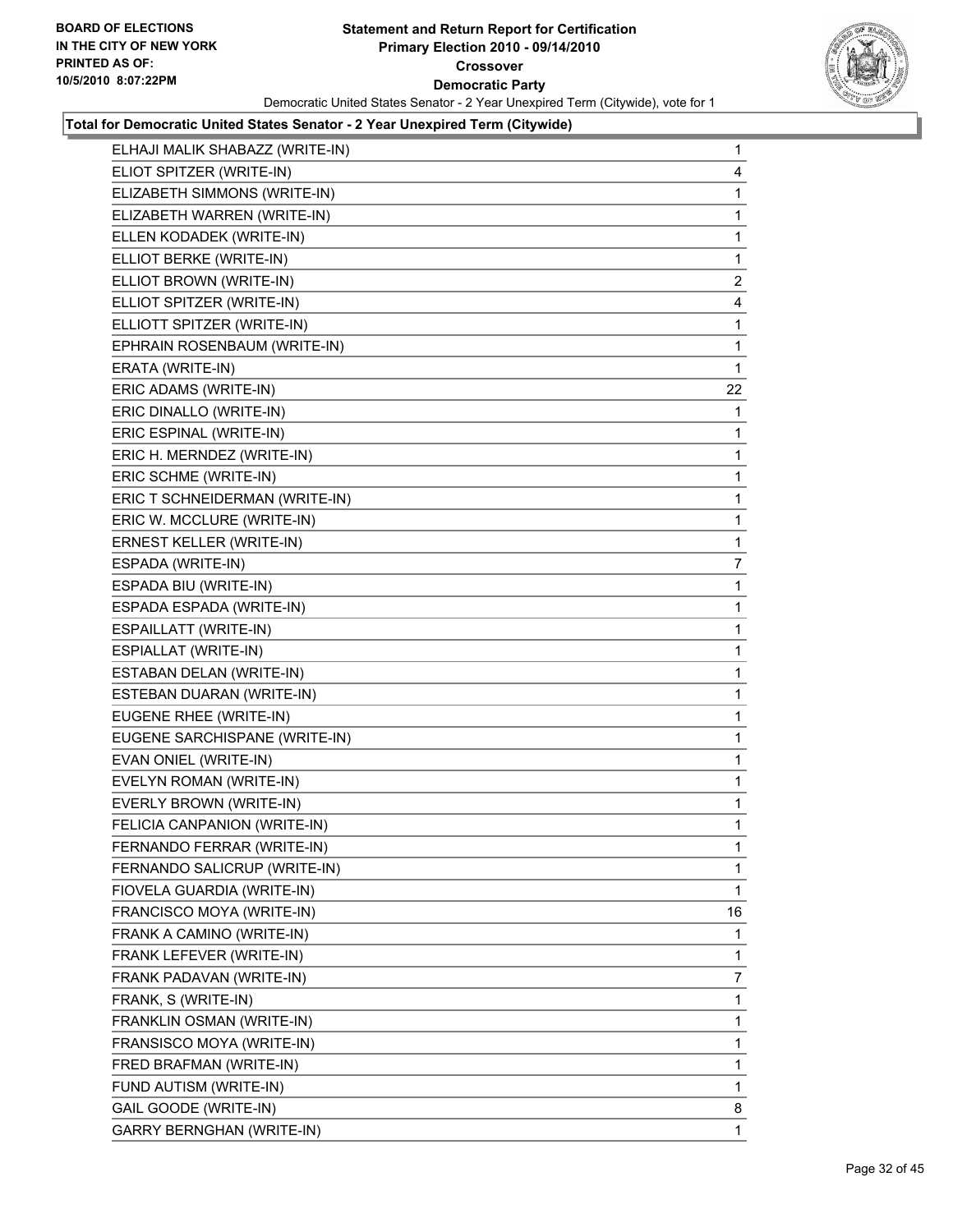

| <b>GARY BERNSTEN (WRITE-IN)</b><br><b>GARY BERNTSEN (WRITE-IN)</b><br>GARY D. KAPLAN (WRITE-IN)<br>GARY SHRADER (WRITE-IN)<br><b>GENE RUSSIANOFF (WRITE-IN)</b><br><b>GEORGE DESHENSKY (WRITE-IN)</b><br><b>GEORGE SOROS (WRITE-IN)</b><br><b>GEORGE SPITZ (WRITE-IN)</b><br><b>GERALDINE CHAPPEY (WRITE-IN)</b><br>GERALDINE FERRARO (WRITE-IN)<br><b>GERARD KEARNEY (WRITE-IN)</b><br>GESPAR SANTIAGO (WRITE-IN)<br>GIANARIS (WRITE-IN)<br>GINNY FIELDS (WRITE-IN)<br>GIOVONNI DAMATO (WRITE-IN)<br>GLEN E FRIEDMAN (WRITE-IN)<br><b>GLENN BECK (WRITE-IN)</b><br><b>GLORIA F (WRITE-IN)</b><br><b>GOD ALMIGHTY (WRITE-IN)</b><br>GOSTAVO RIVERA (WRITE-IN)<br><b>GOTTRIED (WRITE-IN)</b><br>GOV. PATERSON (WRITE-IN)<br>GUILLERMO LUNARES (WRITE-IN)<br><b>GUQSTA RIVERA (WRITE-IN)</b><br><b>GUS HALL (WRITE-IN)</b><br><b>GUS KAPLAN (WRITE-IN)</b><br><b>GUSTAVO RIVERA (WRITE-IN)</b><br><b>GUSTOVO RIVERA (WRITE-IN)</b><br><b>GWENDOLYN PRIMUS (WRITE-IN)</b><br>H. ANTON (WRITE-IN)<br>H. CLINTON (WRITE-IN)<br>H. MOYA (WRITE-IN)<br>HAROLD FORD (WRITE-IN)<br>HAROLD FORD JR (WRITE-IN)<br>HAROLD FORD JR. (WRITE-IN)<br>HAROLD LEVY (WRITE-IN)<br>HARROLD FORD JR. (WRITE-IN)<br>HARRY MILLER (WRITE-IN)<br>HELEN MARSHALL (WRITE-IN)<br>HERBERT DANZGER (WRITE-IN)<br>HILLARY CLINTON (WRITE-IN)<br>HIRAM MONSERRATE (WRITE-IN)<br>HOWARD RING (WRITE-IN)<br>HOWARD SHARMAN (WRITE-IN) | $\overline{2}$    |
|------------------------------------------------------------------------------------------------------------------------------------------------------------------------------------------------------------------------------------------------------------------------------------------------------------------------------------------------------------------------------------------------------------------------------------------------------------------------------------------------------------------------------------------------------------------------------------------------------------------------------------------------------------------------------------------------------------------------------------------------------------------------------------------------------------------------------------------------------------------------------------------------------------------------------------------------------------------------------------------------------------------------------------------------------------------------------------------------------------------------------------------------------------------------------------------------------------------------------------------------------------------------------------------------------------------------------------------------------------------------------------------------------|-------------------|
|                                                                                                                                                                                                                                                                                                                                                                                                                                                                                                                                                                                                                                                                                                                                                                                                                                                                                                                                                                                                                                                                                                                                                                                                                                                                                                                                                                                                      |                   |
|                                                                                                                                                                                                                                                                                                                                                                                                                                                                                                                                                                                                                                                                                                                                                                                                                                                                                                                                                                                                                                                                                                                                                                                                                                                                                                                                                                                                      | 2                 |
|                                                                                                                                                                                                                                                                                                                                                                                                                                                                                                                                                                                                                                                                                                                                                                                                                                                                                                                                                                                                                                                                                                                                                                                                                                                                                                                                                                                                      | 1                 |
|                                                                                                                                                                                                                                                                                                                                                                                                                                                                                                                                                                                                                                                                                                                                                                                                                                                                                                                                                                                                                                                                                                                                                                                                                                                                                                                                                                                                      | 1                 |
|                                                                                                                                                                                                                                                                                                                                                                                                                                                                                                                                                                                                                                                                                                                                                                                                                                                                                                                                                                                                                                                                                                                                                                                                                                                                                                                                                                                                      | 1                 |
|                                                                                                                                                                                                                                                                                                                                                                                                                                                                                                                                                                                                                                                                                                                                                                                                                                                                                                                                                                                                                                                                                                                                                                                                                                                                                                                                                                                                      | 1                 |
|                                                                                                                                                                                                                                                                                                                                                                                                                                                                                                                                                                                                                                                                                                                                                                                                                                                                                                                                                                                                                                                                                                                                                                                                                                                                                                                                                                                                      | 1                 |
|                                                                                                                                                                                                                                                                                                                                                                                                                                                                                                                                                                                                                                                                                                                                                                                                                                                                                                                                                                                                                                                                                                                                                                                                                                                                                                                                                                                                      | 1                 |
|                                                                                                                                                                                                                                                                                                                                                                                                                                                                                                                                                                                                                                                                                                                                                                                                                                                                                                                                                                                                                                                                                                                                                                                                                                                                                                                                                                                                      | 1                 |
|                                                                                                                                                                                                                                                                                                                                                                                                                                                                                                                                                                                                                                                                                                                                                                                                                                                                                                                                                                                                                                                                                                                                                                                                                                                                                                                                                                                                      | 1                 |
|                                                                                                                                                                                                                                                                                                                                                                                                                                                                                                                                                                                                                                                                                                                                                                                                                                                                                                                                                                                                                                                                                                                                                                                                                                                                                                                                                                                                      | 1                 |
|                                                                                                                                                                                                                                                                                                                                                                                                                                                                                                                                                                                                                                                                                                                                                                                                                                                                                                                                                                                                                                                                                                                                                                                                                                                                                                                                                                                                      | 1                 |
|                                                                                                                                                                                                                                                                                                                                                                                                                                                                                                                                                                                                                                                                                                                                                                                                                                                                                                                                                                                                                                                                                                                                                                                                                                                                                                                                                                                                      | 1                 |
|                                                                                                                                                                                                                                                                                                                                                                                                                                                                                                                                                                                                                                                                                                                                                                                                                                                                                                                                                                                                                                                                                                                                                                                                                                                                                                                                                                                                      | 1                 |
|                                                                                                                                                                                                                                                                                                                                                                                                                                                                                                                                                                                                                                                                                                                                                                                                                                                                                                                                                                                                                                                                                                                                                                                                                                                                                                                                                                                                      | 1                 |
|                                                                                                                                                                                                                                                                                                                                                                                                                                                                                                                                                                                                                                                                                                                                                                                                                                                                                                                                                                                                                                                                                                                                                                                                                                                                                                                                                                                                      | 1                 |
|                                                                                                                                                                                                                                                                                                                                                                                                                                                                                                                                                                                                                                                                                                                                                                                                                                                                                                                                                                                                                                                                                                                                                                                                                                                                                                                                                                                                      | $\mathbf{2}$      |
|                                                                                                                                                                                                                                                                                                                                                                                                                                                                                                                                                                                                                                                                                                                                                                                                                                                                                                                                                                                                                                                                                                                                                                                                                                                                                                                                                                                                      | 1                 |
|                                                                                                                                                                                                                                                                                                                                                                                                                                                                                                                                                                                                                                                                                                                                                                                                                                                                                                                                                                                                                                                                                                                                                                                                                                                                                                                                                                                                      | 1                 |
|                                                                                                                                                                                                                                                                                                                                                                                                                                                                                                                                                                                                                                                                                                                                                                                                                                                                                                                                                                                                                                                                                                                                                                                                                                                                                                                                                                                                      | 1                 |
|                                                                                                                                                                                                                                                                                                                                                                                                                                                                                                                                                                                                                                                                                                                                                                                                                                                                                                                                                                                                                                                                                                                                                                                                                                                                                                                                                                                                      | 1                 |
|                                                                                                                                                                                                                                                                                                                                                                                                                                                                                                                                                                                                                                                                                                                                                                                                                                                                                                                                                                                                                                                                                                                                                                                                                                                                                                                                                                                                      | 1                 |
|                                                                                                                                                                                                                                                                                                                                                                                                                                                                                                                                                                                                                                                                                                                                                                                                                                                                                                                                                                                                                                                                                                                                                                                                                                                                                                                                                                                                      | 1                 |
|                                                                                                                                                                                                                                                                                                                                                                                                                                                                                                                                                                                                                                                                                                                                                                                                                                                                                                                                                                                                                                                                                                                                                                                                                                                                                                                                                                                                      | 1                 |
|                                                                                                                                                                                                                                                                                                                                                                                                                                                                                                                                                                                                                                                                                                                                                                                                                                                                                                                                                                                                                                                                                                                                                                                                                                                                                                                                                                                                      | 1                 |
|                                                                                                                                                                                                                                                                                                                                                                                                                                                                                                                                                                                                                                                                                                                                                                                                                                                                                                                                                                                                                                                                                                                                                                                                                                                                                                                                                                                                      | 1                 |
|                                                                                                                                                                                                                                                                                                                                                                                                                                                                                                                                                                                                                                                                                                                                                                                                                                                                                                                                                                                                                                                                                                                                                                                                                                                                                                                                                                                                      | $12 \overline{ }$ |
|                                                                                                                                                                                                                                                                                                                                                                                                                                                                                                                                                                                                                                                                                                                                                                                                                                                                                                                                                                                                                                                                                                                                                                                                                                                                                                                                                                                                      | $\overline{2}$    |
|                                                                                                                                                                                                                                                                                                                                                                                                                                                                                                                                                                                                                                                                                                                                                                                                                                                                                                                                                                                                                                                                                                                                                                                                                                                                                                                                                                                                      | $\mathbf{2}$      |
|                                                                                                                                                                                                                                                                                                                                                                                                                                                                                                                                                                                                                                                                                                                                                                                                                                                                                                                                                                                                                                                                                                                                                                                                                                                                                                                                                                                                      | 1                 |
|                                                                                                                                                                                                                                                                                                                                                                                                                                                                                                                                                                                                                                                                                                                                                                                                                                                                                                                                                                                                                                                                                                                                                                                                                                                                                                                                                                                                      | 1                 |
|                                                                                                                                                                                                                                                                                                                                                                                                                                                                                                                                                                                                                                                                                                                                                                                                                                                                                                                                                                                                                                                                                                                                                                                                                                                                                                                                                                                                      | 1                 |
|                                                                                                                                                                                                                                                                                                                                                                                                                                                                                                                                                                                                                                                                                                                                                                                                                                                                                                                                                                                                                                                                                                                                                                                                                                                                                                                                                                                                      | 6                 |
|                                                                                                                                                                                                                                                                                                                                                                                                                                                                                                                                                                                                                                                                                                                                                                                                                                                                                                                                                                                                                                                                                                                                                                                                                                                                                                                                                                                                      | 1                 |
|                                                                                                                                                                                                                                                                                                                                                                                                                                                                                                                                                                                                                                                                                                                                                                                                                                                                                                                                                                                                                                                                                                                                                                                                                                                                                                                                                                                                      | 3                 |
|                                                                                                                                                                                                                                                                                                                                                                                                                                                                                                                                                                                                                                                                                                                                                                                                                                                                                                                                                                                                                                                                                                                                                                                                                                                                                                                                                                                                      | 1                 |
|                                                                                                                                                                                                                                                                                                                                                                                                                                                                                                                                                                                                                                                                                                                                                                                                                                                                                                                                                                                                                                                                                                                                                                                                                                                                                                                                                                                                      | 1                 |
|                                                                                                                                                                                                                                                                                                                                                                                                                                                                                                                                                                                                                                                                                                                                                                                                                                                                                                                                                                                                                                                                                                                                                                                                                                                                                                                                                                                                      | 1                 |
|                                                                                                                                                                                                                                                                                                                                                                                                                                                                                                                                                                                                                                                                                                                                                                                                                                                                                                                                                                                                                                                                                                                                                                                                                                                                                                                                                                                                      | 1                 |
|                                                                                                                                                                                                                                                                                                                                                                                                                                                                                                                                                                                                                                                                                                                                                                                                                                                                                                                                                                                                                                                                                                                                                                                                                                                                                                                                                                                                      | 1                 |
|                                                                                                                                                                                                                                                                                                                                                                                                                                                                                                                                                                                                                                                                                                                                                                                                                                                                                                                                                                                                                                                                                                                                                                                                                                                                                                                                                                                                      | 11                |
|                                                                                                                                                                                                                                                                                                                                                                                                                                                                                                                                                                                                                                                                                                                                                                                                                                                                                                                                                                                                                                                                                                                                                                                                                                                                                                                                                                                                      | 14                |
|                                                                                                                                                                                                                                                                                                                                                                                                                                                                                                                                                                                                                                                                                                                                                                                                                                                                                                                                                                                                                                                                                                                                                                                                                                                                                                                                                                                                      | 1                 |
|                                                                                                                                                                                                                                                                                                                                                                                                                                                                                                                                                                                                                                                                                                                                                                                                                                                                                                                                                                                                                                                                                                                                                                                                                                                                                                                                                                                                      | 1                 |
| HOWARD STERN (WRITE-IN)                                                                                                                                                                                                                                                                                                                                                                                                                                                                                                                                                                                                                                                                                                                                                                                                                                                                                                                                                                                                                                                                                                                                                                                                                                                                                                                                                                              | 3                 |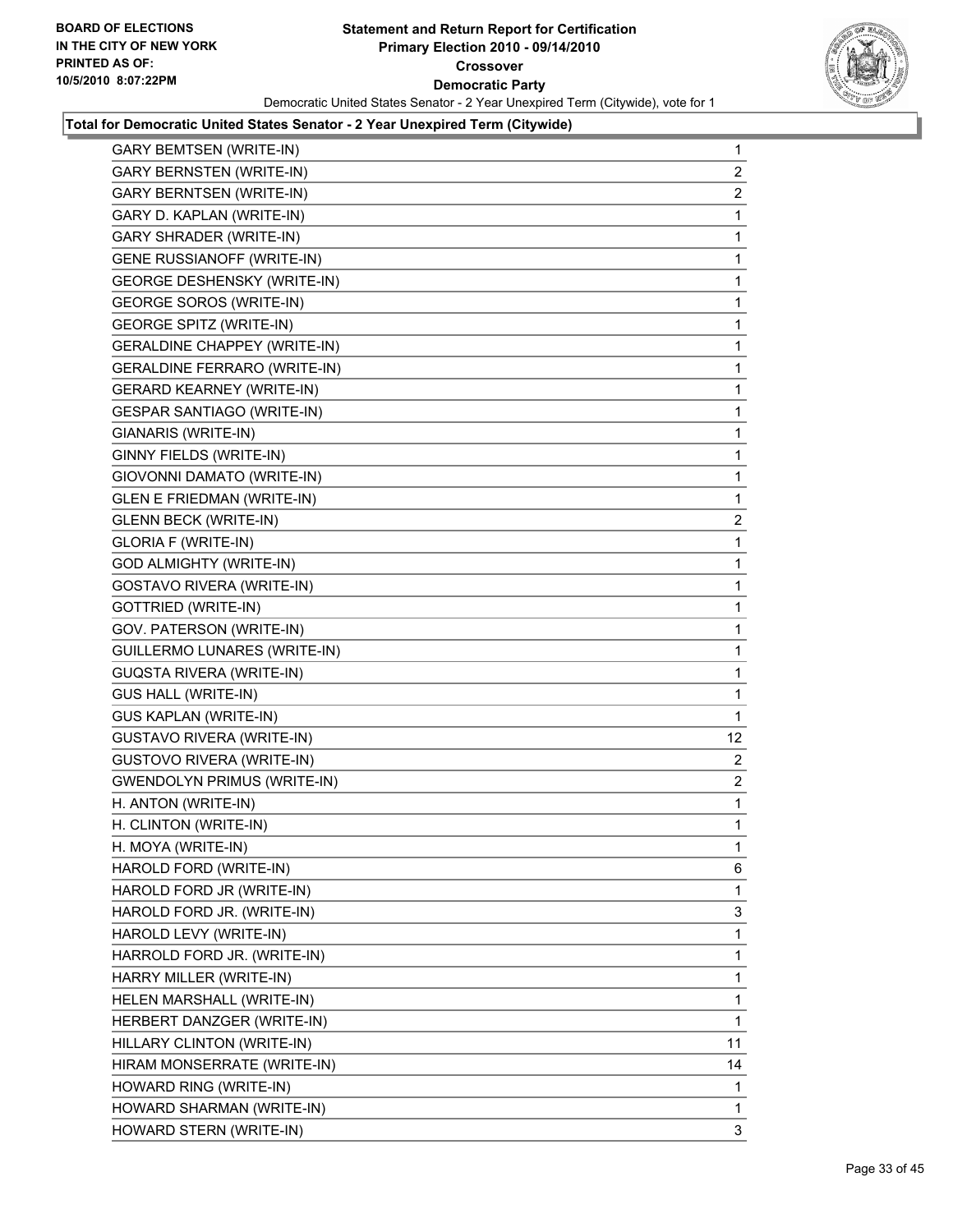

| HUMPTY DUMGHTY (WRITE-IN)      | 1              |
|--------------------------------|----------------|
| I SMOKE I VOTE (WRITE-IN)      | 1              |
| IAN D GIRSHEK (WRITE-IN)       | 1              |
| IJCONA ONGEKIVEVE (WRITE-IN)   | 1              |
| ILA HIMFER (WRITE-IN)          | 1              |
| IMANRAUF (WRITE-IN)            | 1              |
| IRA SHAPIRO (WRITE-IN)         | 1              |
| IRENE COX (WRITE-IN)           | 1              |
| ISAAC SASSON (WRITE-IN)        | 20             |
| ISAAK SASSON (WRITE-IN)        | 1              |
| ISRAEL STEINBERG (WRITE-IN)    | 1              |
| <b>ISSAC SASSON (WRITE-IN)</b> | 1              |
| J KLIEN (WRITE-IN)             | 1              |
| J TASMI (WRITE-IN)             | 1              |
| J. DIOGUARDI (WRITE-IN)        | 1              |
| J. GUSTAVO RIVERA (WRITE-IN)   | 2              |
| J. KLEIN (WRITE-IN)            | 1              |
| J. MARTHONE (WRITE-IN)         | $\mathbf{2}$   |
| J. MESSER (WRITE-IN)           | 1              |
| J. VACCA (WRITE-IN)            | 1              |
| JACK KUNKET (WRITE-IN)         | 1              |
| JACOB JAVITS (WRITE-IN)        | 1              |
| JACQUE LE ANDRE (WRITE-IN)     | 1              |
| JAHEIM (WRITE-IN)              | 1              |
| JAMES BALDWIN (WRITE-IN)       | 1              |
| JAMES HOFFMAN (WRITE-IN)       | 1              |
| JAMES LINDEY (WRITE-IN)        | 1              |
| JAMES TRAFRANT (WRITE-IN)      | 1              |
| JAMES WARMINGTON (WRITE-IN)    | 1              |
| JANE CULLYER (WRITE-IN)        | 1              |
| JANE DOE (WRITE-IN)            | 1              |
| JANE KUNTZMAN (WRITE-IN)       | 1              |
| JANET ELLIS (WRITE-IN)         | 1              |
| JANET GRACEY (WRITE-IN)        | 1              |
| JANET OHARE (WRITE-IN)         | 1              |
| JANICE BOYLE (WRITE-IN)        | 1              |
| JAY BONIN (WRITE-IN)           | 1              |
| JAY TOWNSEND (WRITE-IN)        | 1              |
| JEAN-COBERT PAKER (WRITE-IN)   | 1              |
| JEFF ADBRY (WRITE-IN)          | 1              |
| JEFF GOLD (WRITE-IN)           | $\overline{a}$ |
| JEFF KLEIN (WRITE-IN)          | 1              |
| JEFF SIEGEL (WRITE-IN)         | 1              |
| JEFFERSON SMITH (WRITE-IN)     | 2              |
| JENNIFER ALOTTA (WRITE-IN)     | 1              |
| JENNIFER PASAHIAN (WRITE-IN)   | 1              |
|                                |                |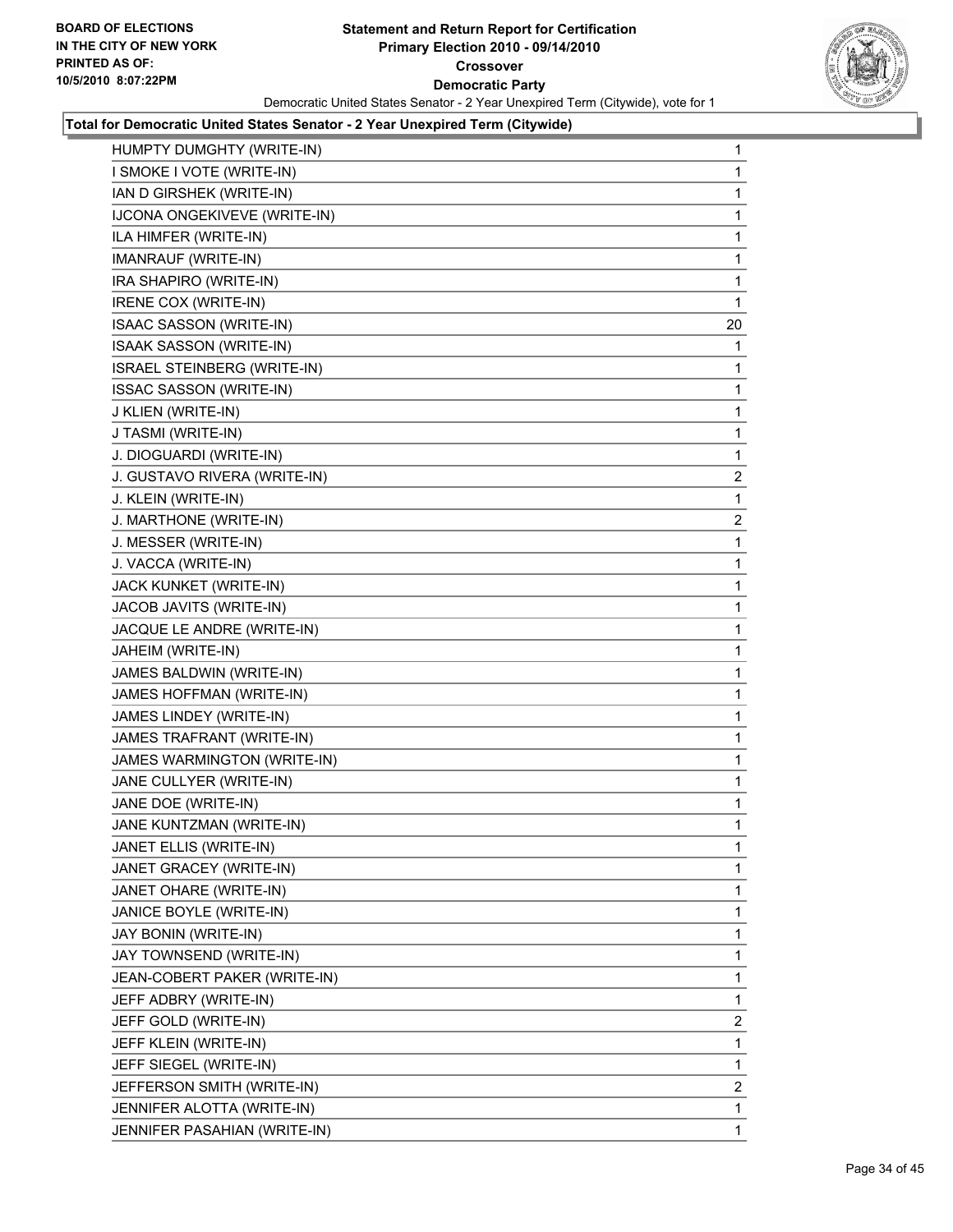

| JENNIFER ROTH (WRITE-IN)        | 1            |
|---------------------------------|--------------|
| JENNINGS (WRITE-IN)             | 1            |
| JERARD NADLER (WRITE-IN)        | 1            |
| JEROLD LEVY (WRITE-IN)          | 1            |
| JERROLD NADLER (WRITE-IN)       | 1            |
| JERROLD ZIWIN (WRITE-IN)        | 1            |
| JERRY MAZZO (WRITE-IN)          | 1            |
| JERRY NADLER (WRITE-IN)         | 2            |
| JERRY NOLLER (WRITE-IN)         | 1            |
| <b>JESSICA FLAGG (WRITE-IN)</b> | 1            |
| JESSIE R WOOTEN (WRITE-IN)      | 1            |
| JESUS (WRITE-IN)                | 1            |
| <b>JESUS CHRIST (WRITE-IN)</b>  | 1            |
| JHON CHAH (WRITE-IN)            | 1            |
| JIM GROSSMAN (WRITE-IN)         | 1            |
| JIM LUCE (WRITE-IN)             | 1            |
| JIMMY CARTER (WRITE-IN)         | 2            |
| JIMMY MCMILLAN (WRITE-IN)       | 1            |
| JOAN GAGLIANO (WRITE-IN)        | 1            |
| JOAN MILLMAN (WRITE-IN)         | 1            |
| JOE ADDABBO (WRITE-IN)          | 1            |
| JOE DELAGUA (WRITE-IN)          | 1            |
| JOE DENEINO (WRITE-IN)          | 1            |
| JOE DIOGUARDI (WRITE-IN)        | 4            |
| JOE GUIDICO (WRITE-IN)          | 1            |
| JOE HORTHONE (WRITE-IN)         | 1            |
| JOE KOY (WRITE-IN)              | 1            |
| JOE MARTHONE (WRITE-IN)         | 1            |
| JOE SMITH (WRITE-IN)            | 2            |
| JOEL D. PLANDO (WRITE-IN)       | 1            |
| JOESPH DIOGUARDI (WRITE-IN)     | 1            |
| JOHN BATCHELO (WRITE-IN)        | 1            |
| JOHN COHNORER (WRITE-IN)        | 1            |
| JOHN CONNOR (WRITE-IN)          | 1            |
| JOHN CROG (WRITE-IN)            | 1            |
| JOHN DONNAY (WRITE-IN)          | 1            |
| JOHN EANSA (WRITE-IN)           | 1            |
| JOHN GADAMSKI (WRITE-IN)        | 1            |
| JOHN GAIDIS (WRITE-IN)          | 1            |
| JOHN KERRY (WRITE-IN)           | 1            |
| JOHN SAMPSON (WRITE-IN)         | 1            |
| JOHN STEWART (WRITE-IN)         | 1            |
| JOHN TASANO (WRITE-IN)          | 1            |
| JOHN WORM (WRITE-IN)            | 1            |
| JOHNATHAN TASINI (WRITE-IN)     | 1            |
| JON COOPER (WRITE-IN)           | $\mathbf{1}$ |
|                                 |              |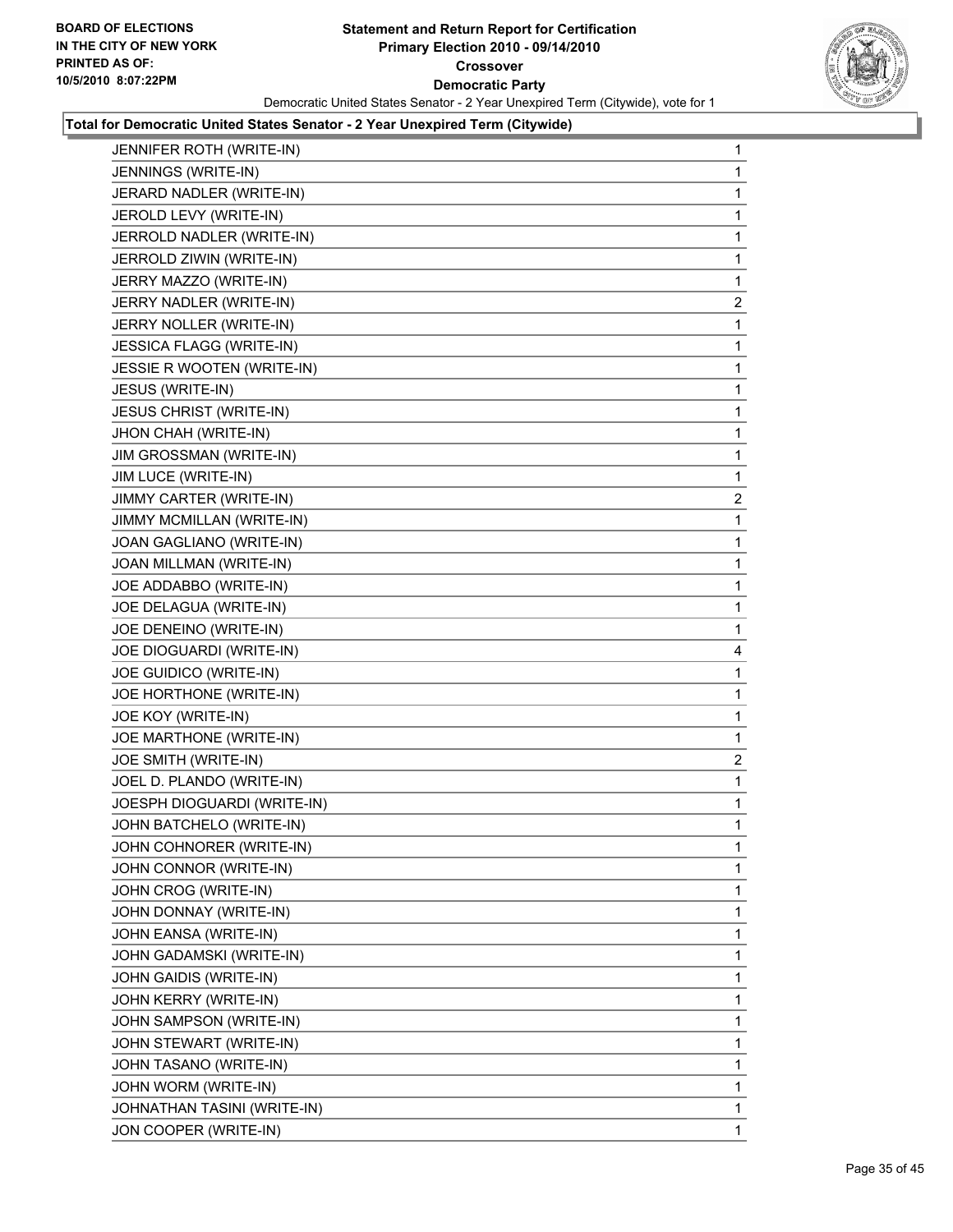

| JON STEWARD (WRITE-IN)         | 1              |
|--------------------------------|----------------|
| JONATHAN GROSSMAN (WRITE-IN)   | 1              |
| JONATHAN TASIM (WRITE-IN)      | 1              |
| JONATHAN TASIN (WRITE-IN)      | 1              |
| JONATHAN TASINI (WRITE-IN)     | 8              |
| JONATHAN TASNI (WRITE-IN)      | 1              |
| JONATHAN TESINI (WRITE-IN)     | 1              |
| JONATHAN TUSSINI (WRITE-IN)    | 1              |
| JONATHEN TASINI (WRITE-IN)     | 2              |
| JONES (WRITE-IN)               | 1              |
| JOSE E SERRANO (WRITE-IN)      | 1              |
| JOSE F VELEZ (WRITE-IN)        | 1              |
| JOSE PERALTA (WRITE-IN)        | 6              |
| JOSE PERATTA (WRITE-IN)        | 1              |
| JOSE PETALTA (WRITE-IN)        | 1              |
| <b>JOSE PIRALLA (WRITE-IN)</b> | 1              |
| JOSE PUEBLO (WRITE-IN)         | 1              |
| JOSE RIVERA (WRITE-IN)         | 2              |
| JOSE SERRANO (WRITE-IN)        | 3              |
| JOSEPH ADDABO (WRITE-IN)       | 1              |
| JOSEPH CROWLEY (WRITE-IN)      | 2              |
| JOSEPH DIOGUARDI (WRITE-IN)    | 1              |
| JOSEPH HUFF (WRITE-IN)         | 1              |
| JOSEPH JD GERARD (WRITE-IN)    | 1              |
| JOSEPH MARTHONE (WRITE-IN)     | 3              |
| JOSEPH MARTONE (WRITE-IN)      | 1              |
| JOSEPH PAMPILLONIA (WRITE-IN)  | 1              |
| JOSEPH WEISZ (WRITE-IN)        | 1              |
| JOSH KESNER (WRITE-IN)         | 1              |
| JOYCE FRIGHTER (WRITE-IN)      | 1              |
| JUAN HIDALGO (WRITE-IN)        | $\overline{c}$ |
| JULIE PEREZ (WRITE-IN)         | 1              |
| K POWELL (WRITE-IN)            | 1              |
| K.RICE (WRITE-IN)              | $\overline{c}$ |
| KAREN BURNSTEIN (WRITE-IN)     | 1              |
| KARIM CAMARA (WRITE-IN)        | 1              |
| KARL MARX (WRITE-IN)           | 1              |
| KATE CILHAN (WRITE-IN)         | 1              |
| KATHLEEN M RICE (WRITE-IN)     | 1              |
| KATHLEEN RICE (WRITE-IN)       | $\overline{2}$ |
| KATYA FITZPATRICK (WRITE-IN)   | 1              |
| KELVIN PARKER (WRITE-IN)       | 1              |
| KENNEDY (WRITE-IN)             | 1              |
| KEVIN MCABE (WRITE-IN)         | 1              |
| KEVIN PARKER (WRITE-IN)        | 11             |
| KEVIN POWELL (WRITE-IN)        | 1              |
|                                |                |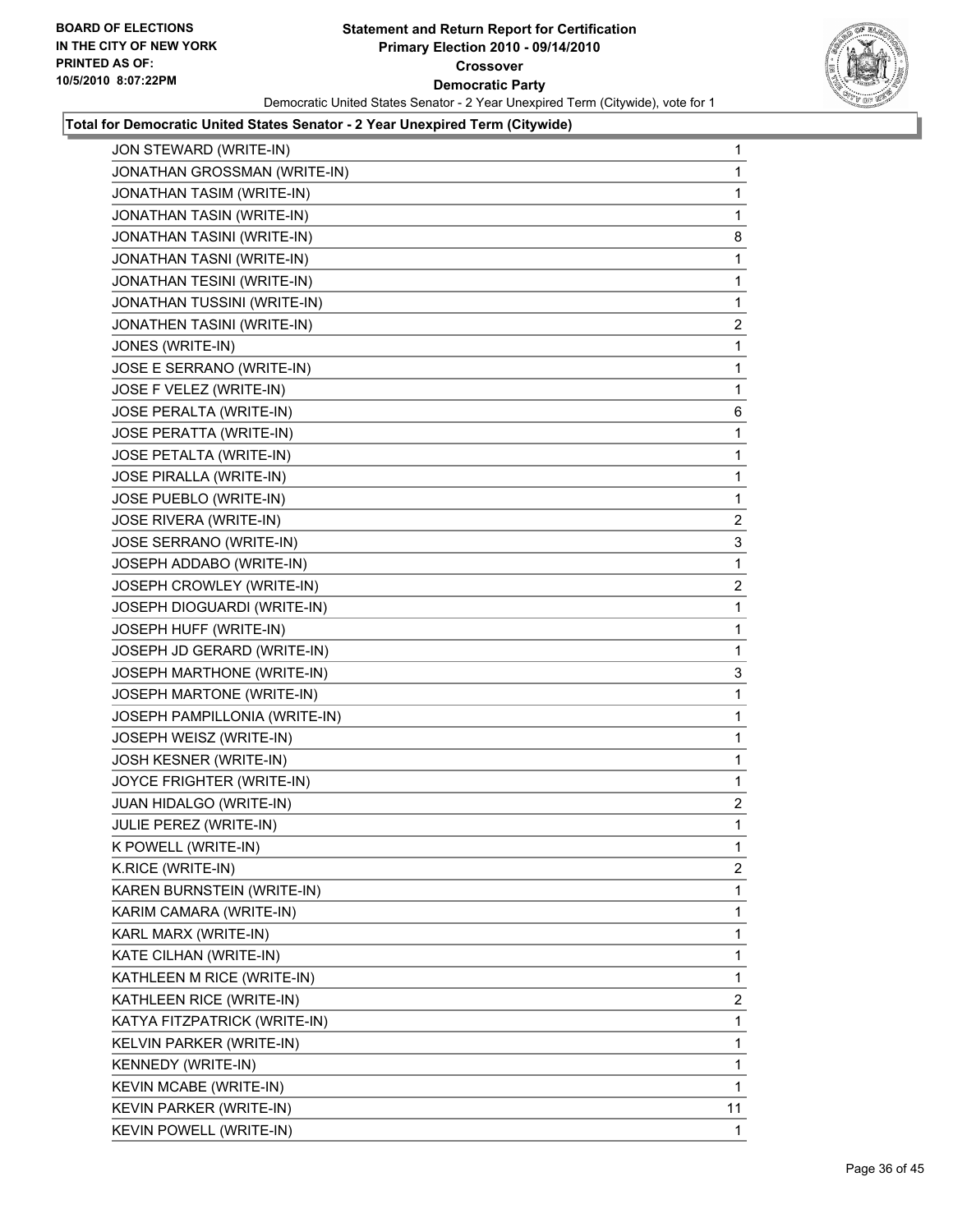

| KIM DAVIS (WRITE-IN)            | 1            |
|---------------------------------|--------------|
| KIRK SUNDAY (WRITE-IN)          | 1            |
| KIRSTEEN E.W. (WRITE-IN)        | 1            |
| KIRSTEN GILLIBRAND (WRITE-IN)   | 1            |
| <b>KRISTEN (WRITE-IN)</b>       | 1            |
| KRISTEN E GILLIBRAND (WRITE-IN) | 2            |
| KRISTEN GILLIBRAND (WRITE-IN)   | $\mathbf{2}$ |
| LADY GAGA (WRITE-IN)            | 2            |
| LATRICE WALKER (WRITE-IN)       | 1            |
| LAWRENCE V CULLEN (WRITE-IN)    | 4            |
| LAZIO (WRITE-IN)                | 4            |
| LEFT BLANK (WRITE-IN)           | 3            |
| LEO DIOGOADDI (WRITE-IN)        | 1            |
| LEV BEYLIN (WRITE-IN)           | 1            |
| LEW SIMON (WRITE-IN)            | 1            |
| LICHAL BROSK (WRITE-IN)         | 1            |
| LILLIAN K SAAR (WRITE-IN)       | 1            |
| LINAREY (WRITE-IN)              | 1            |
| LINAREZ (WRITE-IN)              | 1            |
| LINDA JONES (WRITE-IN)          | 1            |
| LIZ KAUGER (WRITE-IN)           | 1            |
| LIZ KRUGER (WRITE-IN)           | 1            |
| LIZ KUGER (WRITE-IN)            | 1            |
| LIZARD PEOPLE (WRITE-IN)        | 1            |
| LORD JESUS CHRIST (WRITE-IN)    | 1            |
| LUCY KOTEEA (WRITE-IN)          | 1            |
| LUIS J. CARMONA (WRITE-IN)      | 1            |
| LUIS ORTIZ (WRITE-IN)           | 1            |
| LUIS SEPULVEDA (WRITE-IN)       | 1            |
| LYNN NUNES (WRITE-IN)           | 6            |
| LYNN NUNEZ (WRITE-IN)           | 1            |
| LYNNE STEWART (WRITE-IN)        | 1            |
| MAJOIRE COHEN (WRITE-IN)        | 1            |
| MAL PASS (WRITE-IN)             | $\mathbf{2}$ |
| MALACHI R. DAVIS (WRITE-IN)     | 1            |
| MALCOM SMITH (WRITE-IN)         | 1            |
| MALONEY (WRITE-IN)              | 1            |
| MARC FIRSTENBERG (WRITE-IN)     | 1            |
| MARC REISCH (WRITE-IN)          | 1            |
| MARC SIREISCH (WRITE-IN)        | 1            |
| MARCIA GONZALEZ (WRITE-IN)      | 1            |
| MARCK HUGESS (WRITE-IN)         | 1            |
| MARIANO ESPA (WRITE-IN)         | 1            |
| MARIE HOWLEY (WRITE-IN)         | 1            |
| MARIO COUMO (WRITE-IN)          | 1            |
| MARK BAY (WRITE-IN)             | 1.           |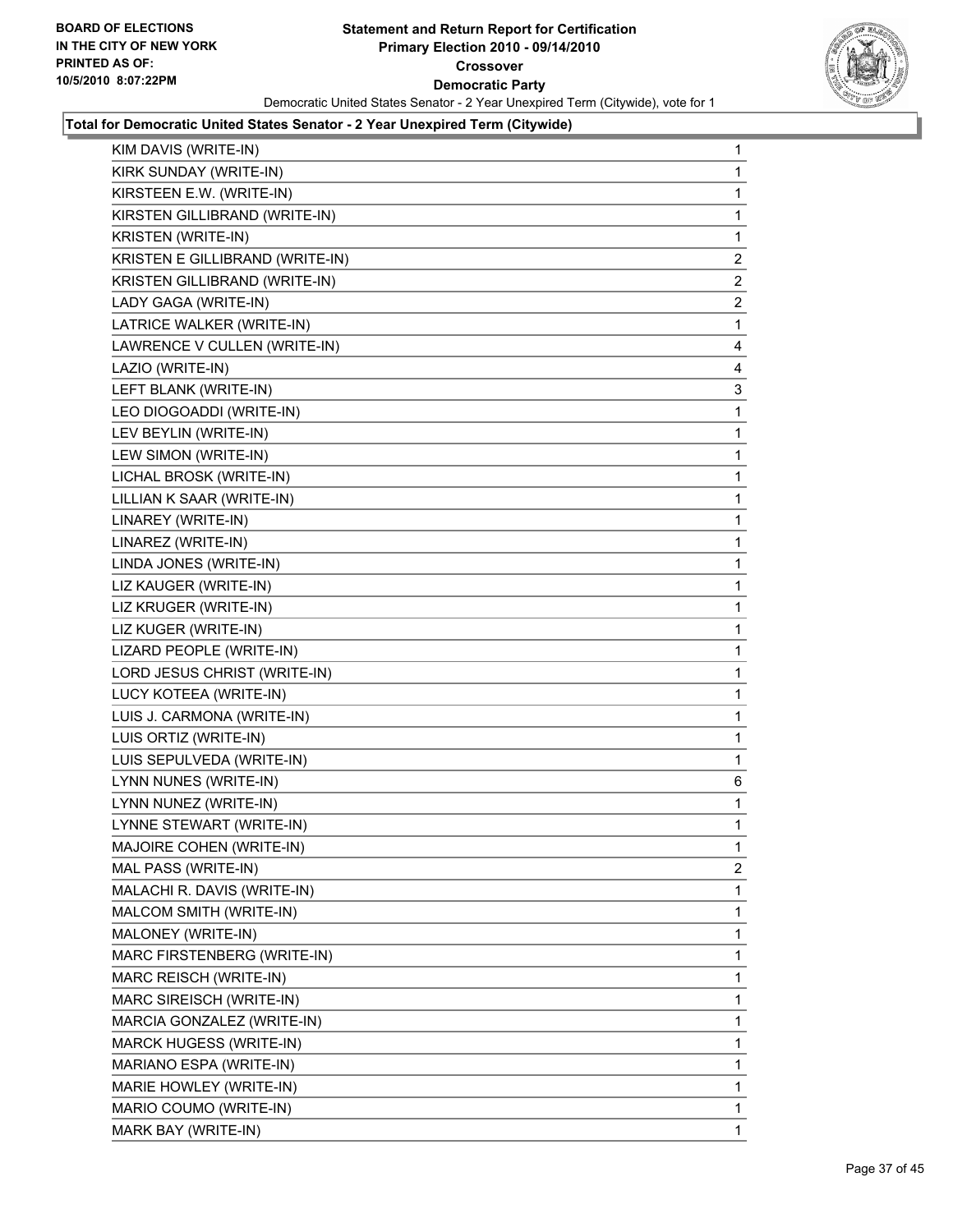

| MARK EBEY (WRITE-IN)             | 1              |
|----------------------------------|----------------|
| MARK ESCOBAR (WRITE-IN)          | 1              |
| MARK GREEN (WRITE-IN)            | 3              |
| MARK GRIFFTH (WRITE-IN)          | 1              |
| MARK LEVI (WRITE-IN)             | $\mathbf{1}$   |
| MARK LEVINE (WRITE-IN)           | 16             |
| MARK POLLAND (WRITE-IN)          | 1              |
| MARK POLLARD (WRITE-IN)          | 4              |
| MARK POLLARO (WRITE-IN)          | 1              |
| MARK WITZ (WRITE-IN)             | 1              |
| MARK ZUCKERMA (WRITE-IN)         | 1              |
| MARRIS DEES (WRITE-IN)           | 1              |
| MARTIN GOLDEN (WRITE-IN)         | 2              |
| MARTUMERY SUMMA (WRITE-IN)       | 1              |
| MARTY GOLDEN (WRITE-IN)          | 1              |
| MARTY MARKOWITZ (WRITE-IN)       | 1              |
| MARY B. O'HARA (WRITE-IN)        | 1              |
| MARY HOBSON (WRITE-IN)           | 1              |
| MARY JANE REEFER (WRITE-IN)      | 1              |
| MARY SMITH (WRITE-IN)            | 1              |
| ME (WRITE-IN)                    | 1              |
| MENDY WEITMAN (WRITE-IN)         | 1              |
| MEREDITH DUFFY (WRITE-IN)        | 1              |
| MESS (WRITE-IN)                  | 1              |
| MICHAEL A. ALLEGRETTI (WRITE-IN) | 1              |
| MICHAEL BLOOMBERG (WRITE-IN)     | 3              |
| MICHAEL BUDANO (WRITE-IN)        | 1              |
| MICHAEL GRIMIN (WRITE-IN)        | 1              |
| MICHAEL GRIMM (WRITE-IN)         | 2              |
| MICHAEL HALPERT (WRITE-IN)       | 1              |
| MICHAEL MCMAHON (WRITE-IN)       | 5              |
| MICHAEL N GINARIS (WRITE-IN)     | $\mathbf{1}$   |
| MICHAEL V GRASSO (WRITE-IN)      | 1              |
| MICHAEL WESHSTAN (WRITE-IN)      | 1              |
| MICHELE WALKER (WRITE-IN)        | 1              |
| MICHELLE GDIDS (WRITE-IN)        | 1              |
| MICHELLE OBAMA (WRITE-IN)        | $\overline{2}$ |
| MICKEY MOUSE (WRITE-IN)          | 10             |
| MIKE BLOOMBERG (WRITE-IN)        | 1              |
| MIKE KAPLOWITZ (WRITE-IN)        | 1              |
| MILA GANARIS (WRITE-IN)          | 1              |
| MINNIE MOUSE (WRITE-IN)          | 1              |
| MIOSOTIS (WRITE-IN)              | 1              |
| MIOSOTIS MINOR (WRITE-IN)        | 1              |
| MITCHELL AUERBACH (WRITE-IN)     | 1              |
| MITCHELL MANN (WRITE-IN)         | $\mathbf{1}$   |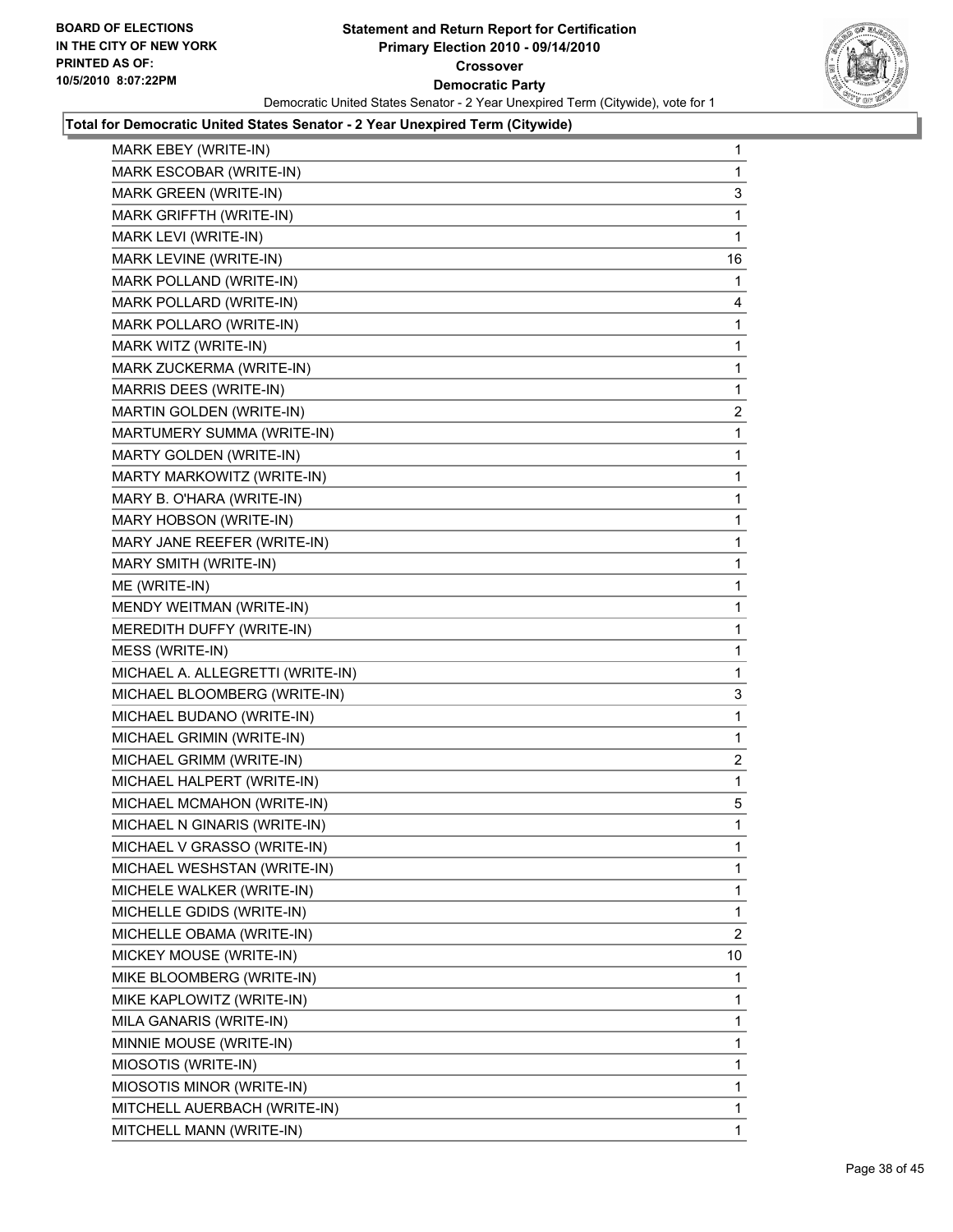

| MOIN CHOUDHAAY (WRITE-IN)           | 1              |
|-------------------------------------|----------------|
| MOIN CHOUDHUAY (WRITE-IN)           | 1              |
| MONSERATE (WRITE-IN)                | $\overline{2}$ |
| MONSERRATE (WRITE-IN)               | 17             |
| MONTAY (WRITE-IN)                   | 1              |
| MONTGOMERY (WRITE-IN)               | 1              |
| MORAL (WRITE-IN)                    | 7              |
| MORRIE KLEINBART (WRITE-IN)         | 1              |
| MORTIMER ZUCKERMAN (WRITE-IN)       | 1              |
| MOSES SEABBAGH (WRITE-IN)           | 1              |
| MOSHE FASKOWITZ (WRITE-IN)          | 1              |
| MOYA (WRITE-IN)                     | 7              |
| MOYA, F (WRITE-IN)                  | 1              |
| MOYER (WRITE-IN)                    | 1              |
| MR. LINDY P. CRESCITELLI (WRITE-IN) | 1              |
| MR. MORALITY (WRITE-IN)             | 4              |
| MS. RICE (WRITE-IN)                 | 1              |
| MUNAH BUCKLINE (WRITE-IN)           | 1              |
| MY DOG WOODY (WRITE-IN)             | 1              |
| MYLES GOLDBERG (WRITE-IN)           | 1              |
| N/A (WRITE-IN)                      | 1              |
| NADJWA NORTON (WRITE-IN)            | 1              |
| NAOMI CHOMSKY (WRITE-IN)            | 1              |
| NEAL ROSENSTEIN (WRITE-IN)          | 1              |
| NEIL KENNY (WRITE-IN)               | 1              |
| NEITHER OF THE ABOVE (WRITE-IN)     | 1              |
| NEW ILEAS (WRITE-IN)                | 1              |
| NICK COMAIANNI (WRITE-IN)           | 2              |
| NICK KRISTOFF (WRITE-IN)            | $\overline{2}$ |
| NICOLE BELL (WRITE-IN)              | 1              |
| NITA LOWEY (WRITE-IN)               | 3              |
| NO NAME (WRITE-IN)                  | 930            |
| NO NAMW (WRITE-IN)                  | 3              |
| NO ONE (WRITE-IN)                   | 1              |
| NO VOTE (WRITE-IN)                  | 1              |
| NOAM CHOMSEY (WRITE-IN)             | 1              |
| NOEL E JEFFERSON (WRITE-IN)         | 1              |
| NONE (WRITE-IN)                     | 4              |
| NONE OF THE ABOVE (WRITE-IN)        | 3              |
| NORMAN SIEGEL (WRITE-IN)            | 3              |
| NOT A (WRITE-IN)                    | 1              |
| NUNEZ (WRITE-IN)                    | 1              |
| NYDIA VELASQUEZ (WRITE-IN)          | 1              |
| NYDIA VELAZQUEZ (WRITE-IN)          | 1              |
| OLANIKE ALABI (WRITE-IN)            | 1              |
| OLIVENCIA NELSON (WRITE-IN)         | 1              |
|                                     |                |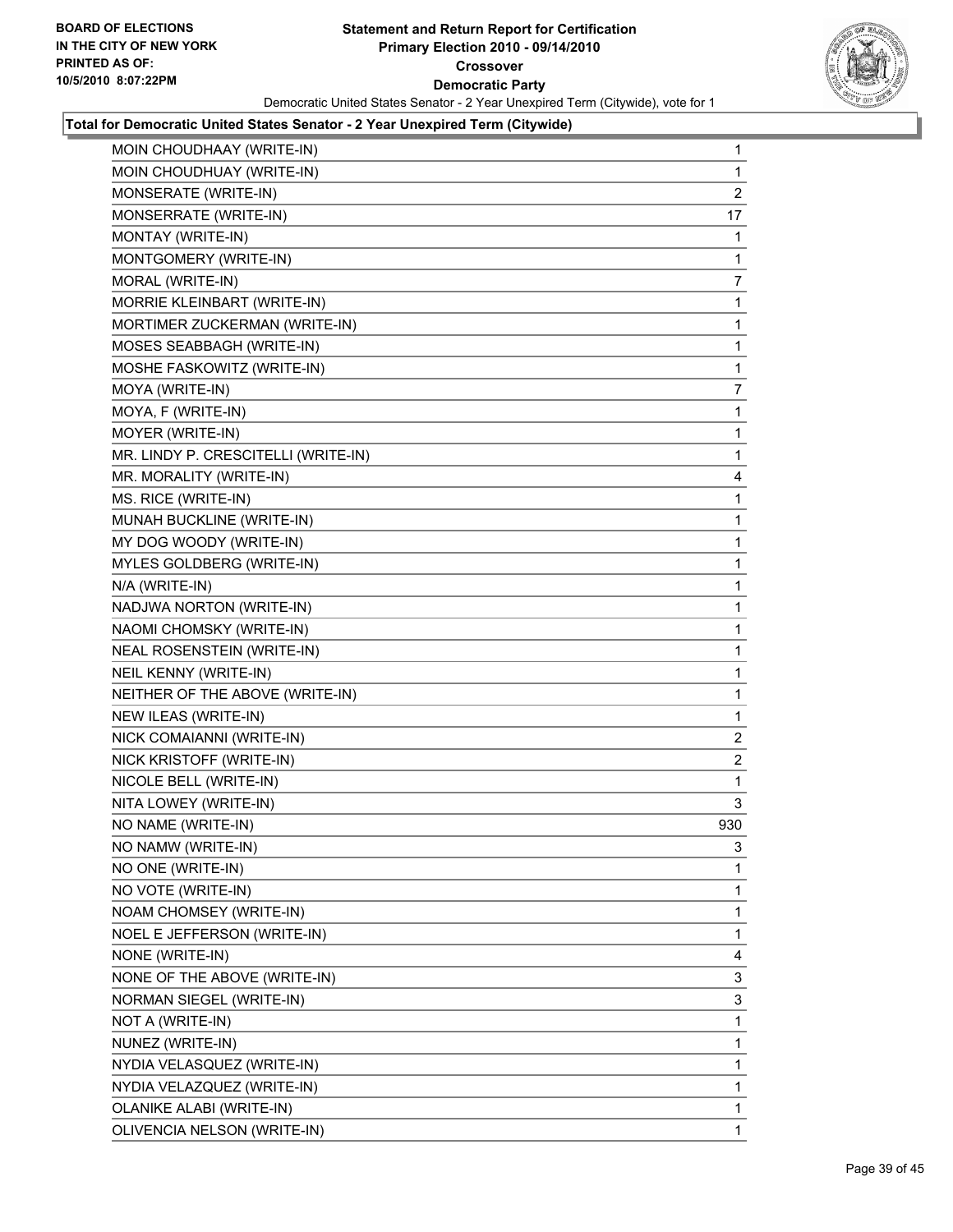

| <b>OSCAR BRETT (WRITE-IN)</b> | 1              |
|-------------------------------|----------------|
| OSTER BRYAN (WRITE-IN)        | 1              |
| PALADINO (WRITE-IN)           | 1              |
| PANAMA ALBA (WRITE-IN)        | 1              |
| PASQUAL PELOSI (WRITE-IN)     | $\overline{2}$ |
| PAT BUCHANAN (WRITE-IN)       | 1              |
| PATRICA DIGNAN (WRITE-IN)     | 1              |
| PAUL GILBERTO (WRITE-IN)      | 1              |
| PAUL KERSEY (WRITE-IN)        | 1              |
| PAUL REDPATH (WRITE-IN)       | 1              |
| PEDRO ESPADA (WRITE-IN)       | 4              |
| PEDRO ESPADA JR (WRITE-IN)    | 2              |
| PEGGY MORRIS (WRITE-IN)       | 1              |
| PERALTA (WRITE-IN)            | 1              |
| PERAPTA (WRITE-IN)            | 1              |
| PERDO ESPADA (WRITE-IN)       | 1              |
| PERKINS (WRITE-IN)            | 2              |
| PERRLIA (WRITE-IN)            | 1              |
| PETER CAVANESE (WRITE-IN)     | 1              |
| PETER KING (WRITE-IN)         | 1              |
| PETER RIVERA (WRITE-IN)       | 1              |
| PHILIP LEVINE (WRITE-IN)      | 1              |
| PHILIP METVINE (WRITE-IN)     | 1              |
| PILL PERKINS (WRITE-IN)       | 1              |
| POOKY PARKER (WRITE-IN)       | 1              |
| POWELL (WRITE-IN)             | 2              |
| POWERS BOOTH (WRITE-IN)       | 1              |
| PROTEST (WRITE-IN)            | 1              |
| PUAL SAEZ (WRITE-IN)          | 1              |
| R. BRODSKY (WRITE-IN)         | 1              |
| R. NADAI (WRITE-IN)           | 1              |
| RACHEL MADDIO (WRITE-IN)      | 1              |
| RACHEL MADDOW (WRITE-IN)      | 1              |
| RAFFAELLO PERFELO (WRITE-IN)  | 1              |
| RALPH NADER (WRITE-IN)        | 3              |
| RALPH NADOR (WRITE-IN)        | 1              |
| RAMON JIMENEZ (WRITE-IN)      | 1              |
| RANDI CREDICO (WRITE-IN)      | 1              |
| RANDOLF HARRISON (WRITE-IN)   | 1              |
| RANDY BALZ (WRITE-IN)         | 1              |
| RANDY COLICIO (WRITE-IN)      | 1              |
| RANDY CREDICO (WRITE-IN)      | 4              |
| RANDY CREDION (WRITE-IN)      | 1              |
| RANDY GREDICO (WRITE-IN)      | 1              |
| RANDY GREDIOS (WRITE-IN)      | 1              |
| RANDY KREDICO (WRITE-IN)      | $\mathbf{1}$   |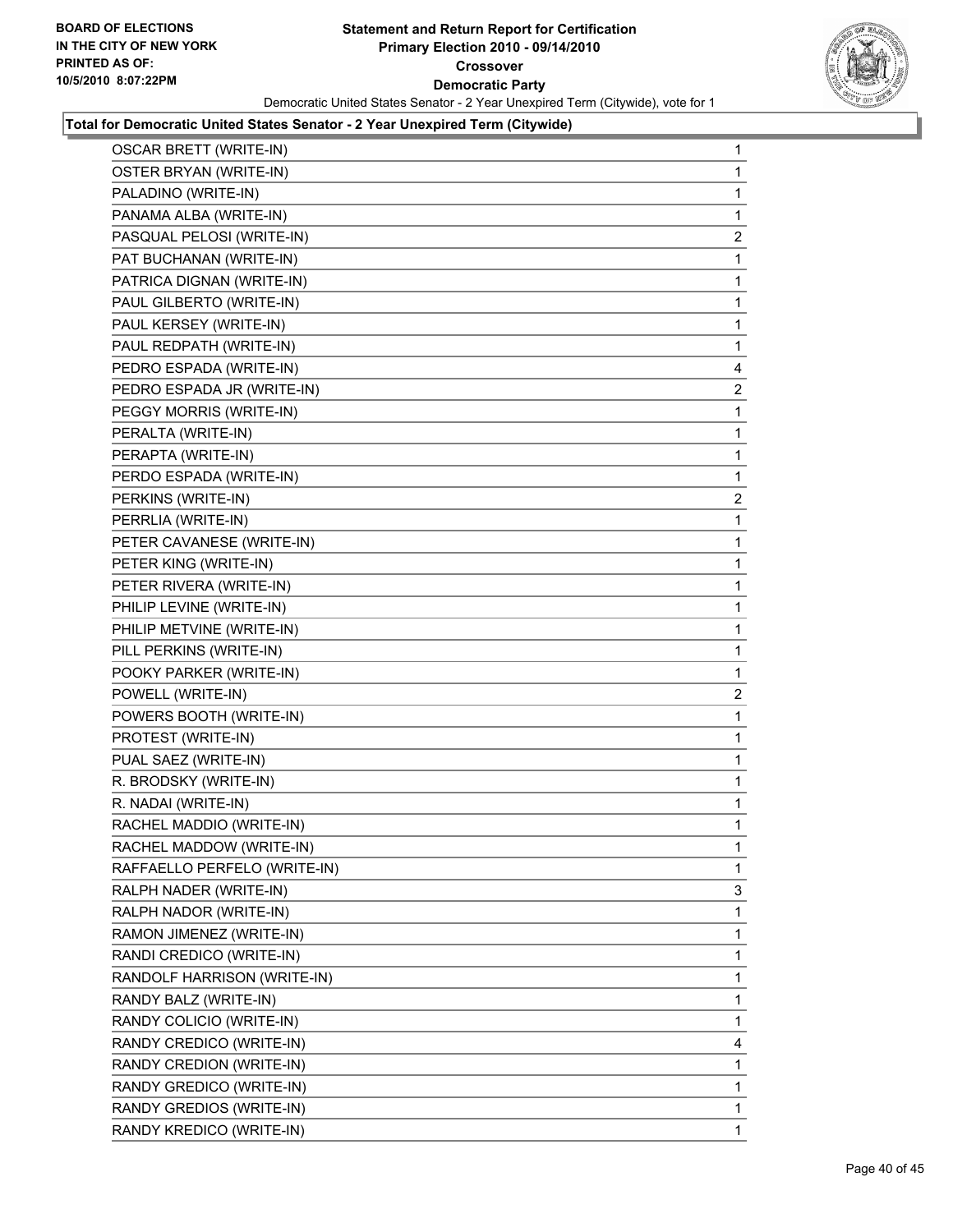

| RANGEL (WRITE-IN)                | 4  |
|----------------------------------|----|
| RAVEN DIAZ (WRITE-IN)            | 1  |
| RAY HASKINS (WRITE-IN)           | 1  |
| RAY LANCE (WRITE-IN)             | 1  |
| RAYMOND PENA (WRITE-IN)          | 1  |
| RAYSA CASTILLO (WRITE-IN)        | 1  |
| REGINALD JOYNER (WRITE-IN)       | 1  |
| REINA FAMILINE (WRITE-IN)        | 1  |
| REP. PETER KING (WRITE-IN)       | 1  |
| RESHMA (WRITE-IN)                | 1  |
| REUBEN DIAZ (WRITE-IN)           | 2  |
| REV WALKER (WRITE-IN)            | 1  |
| REX WESTON (WRITE-IN)            | 1  |
| REYMOND RAMOS (WRITE-IN)         | 1  |
| RICE (WRITE-IN)                  | 1  |
| RICHARD BRODSKY (WRITE-IN)       | 3  |
| RICHARD BROSDSKY (WRITE-IN)      | 1  |
| RICHARD BROWN (WRITE-IN)         | 1  |
| RICHARD COBDEN (WRITE-IN)        | 1  |
| RICHARD GOLDSTEIN (WRITE-IN)     | 1  |
| RICHARD GUTIERREZ (WRITE-IN)     | 1  |
| RICHARD J CORN (WRITE-IN)        | 2  |
| RICK LAZIO (WRITE-IN)            | 5  |
| RIVERA (WRITE-IN)                | 2  |
| ROBERT APPLEBAUM (WRITE-IN)      | 1  |
| ROBERT CALABRESE (WRITE-IN)      | 1  |
| ROBERT DELANO (WRITE-IN)         | 2  |
| ROBERT DELGROSSO (WRITE-IN)      | 1  |
| ROBERT F. KENNEDY JR. (WRITE-IN) | 1  |
| ROBERT K KESSLER (WRITE-IN)      | 1  |
| ROBERT KENNEDY JR. (WRITE-IN)    | 1  |
| ROBERT MACDOUGAL (WRITE-IN)      | 1  |
| ROBERT R. ROBOT (WRITE-IN)       | 1  |
| ROBERT STEPANEK (WRITE-IN)       | 1  |
| RODERICK HILL JR. (WRITE-IN)     | 1  |
| RODNISE BISHOP (WRITE-IN)        | 2  |
| ROJELIO (WRITE-IN)               | 1  |
| ROMEO COLEMAN (WRITE-IN)         | 1  |
| RON KUBY (WRITE-IN)              | 1  |
| RON MILLER (WRITE-IN)            | 1  |
| RON PAUL (WRITE-IN)              | 3  |
| RONNIE ELDRIDGE (WRITE-IN)       | 2  |
| ROSA CLEMENTE (WRITE-IN)         | 1  |
| ROSS WEINER (WRITE-IN)           | 1  |
| ROYSTON ANTOINE (WRITE-IN)       | 1  |
| RUBEN DIAZ (WRITE-IN)            | 17 |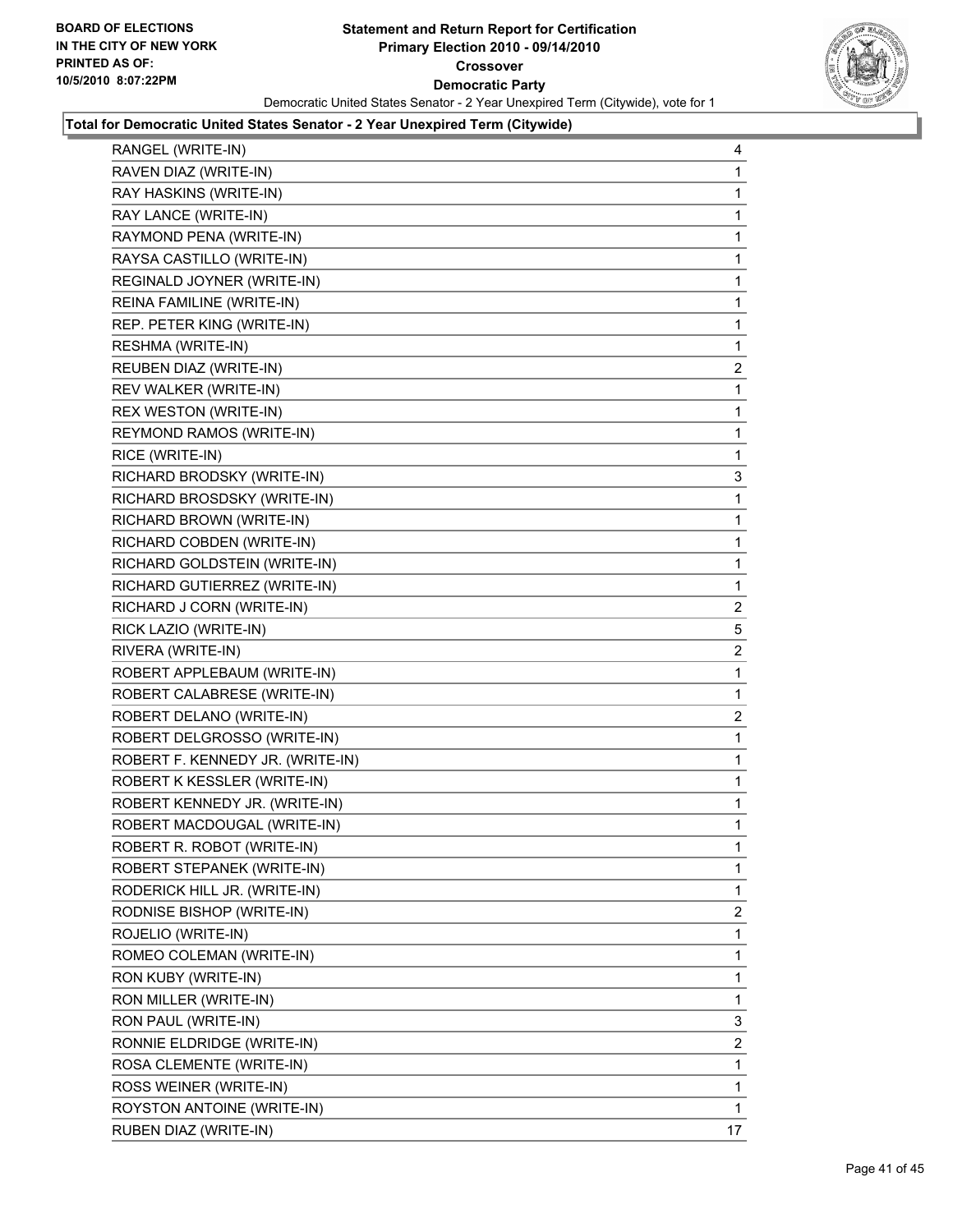

| RUBEN DIAZ JR (WRITE-IN)                          | 1            |
|---------------------------------------------------|--------------|
| RUBIN DIAZ (WRITE-IN)                             | $\mathbf{2}$ |
| RUBY WELLS (WRITE-IN)                             | 1            |
| RUDOLPH CAWIANS (WRITE-IN)                        | 1            |
| RUDOLPH GUILINNI (WRITE-IN)                       | 1            |
| RUDY (WRITE-IN)                                   | 1            |
| RUDY GIUILIANI (WRITE-IN)                         | 1            |
| RUDY GIULIANI (WRITE-IN)                          | 4            |
| RUDY GUILIANI (WRITE-IN)                          | 2            |
| RUDY GUILLIANI (WRITE-IN)                         | 1            |
| RUDY GULIANI (WRITE-IN)                           | 1            |
| RUDY GULIANO (WRITE-IN)                           | 1            |
| RUNEN D (WRITE-IN)                                | 1            |
| RUSSELL L CLERK (WRITE-IN)                        | 1            |
| RUTH HASSELL THOMAS (WRITE-IN)                    | 1            |
| RUTH MESSENGER (WRITE-IN)                         | 1            |
| S. MONSERAT (WRITE-IN)                            | 1            |
| SAL ALBANESE (WRITE-IN)                           | $\mathbf{2}$ |
| SALEM SMITH (WRITE-IN)                            | 1            |
| SAM LESCHIOS (WRITE-IN)                           | 1            |
| SAMPSON (WRITE-IN)                                | 1            |
| SAMUEL REINHALD (WRITE-IN)                        | 1            |
| SANDRA ROPER (WRITE-IN)                           | 1            |
| SCOTT STRINGER (WRITE-IN)                         | 1            |
| SEABROOK (WRITE-IN)                               | 1            |
| SEAN COFFEY (WRITE-IN)                            | 3            |
| SEAN HANNITY (WRITE-IN)                           | 1            |
| SEAN MCCORMICK (WRITE-IN)                         | 1            |
| SERGIO VILLARDE (WRITE-IN)                        | 1            |
| SHANN INDRERD (WRITE-IN)                          | 1            |
| SHARON RUSH (WRITE-IN)                            | 1            |
| SHELDON NOVAK (WRITE-IN)                          | 1            |
| SHELDON SILVER (WRITE-IN)                         | 3            |
| SHIMSHI (WRITE-IN)                                | 1            |
| SHIRLEY HUNTLEY (WRITE-IN)                        | 17           |
| SIMCHA FELDER (WRITE-IN)                          | 1            |
| SOLOMON BURSZTYN (WRITE-IN)                       | 1            |
| SOMEONE BETTER (WRITE-IN)                         | 1            |
| SOMEONE ELSE (WRITE-IN)                           | 1            |
| SOMEONE WILLING TO FIX A BROKEN SYSTEM (WRITE-IN) | 1            |
| SOO Y KIM (WRITE-IN)                              | 1            |
| SOSOR ESAK (WRITE-IN)                             | 1            |
| STACEY ROBINSON (WRITE-IN)                        | 1            |
| STEPHEN MIDDLEMAS (WRITE-IN)                      | 1            |
| STEVE DOWNS (WRITE-IN)                            | 1            |
| STEVE FORBES (WRITE-IN)                           | 1            |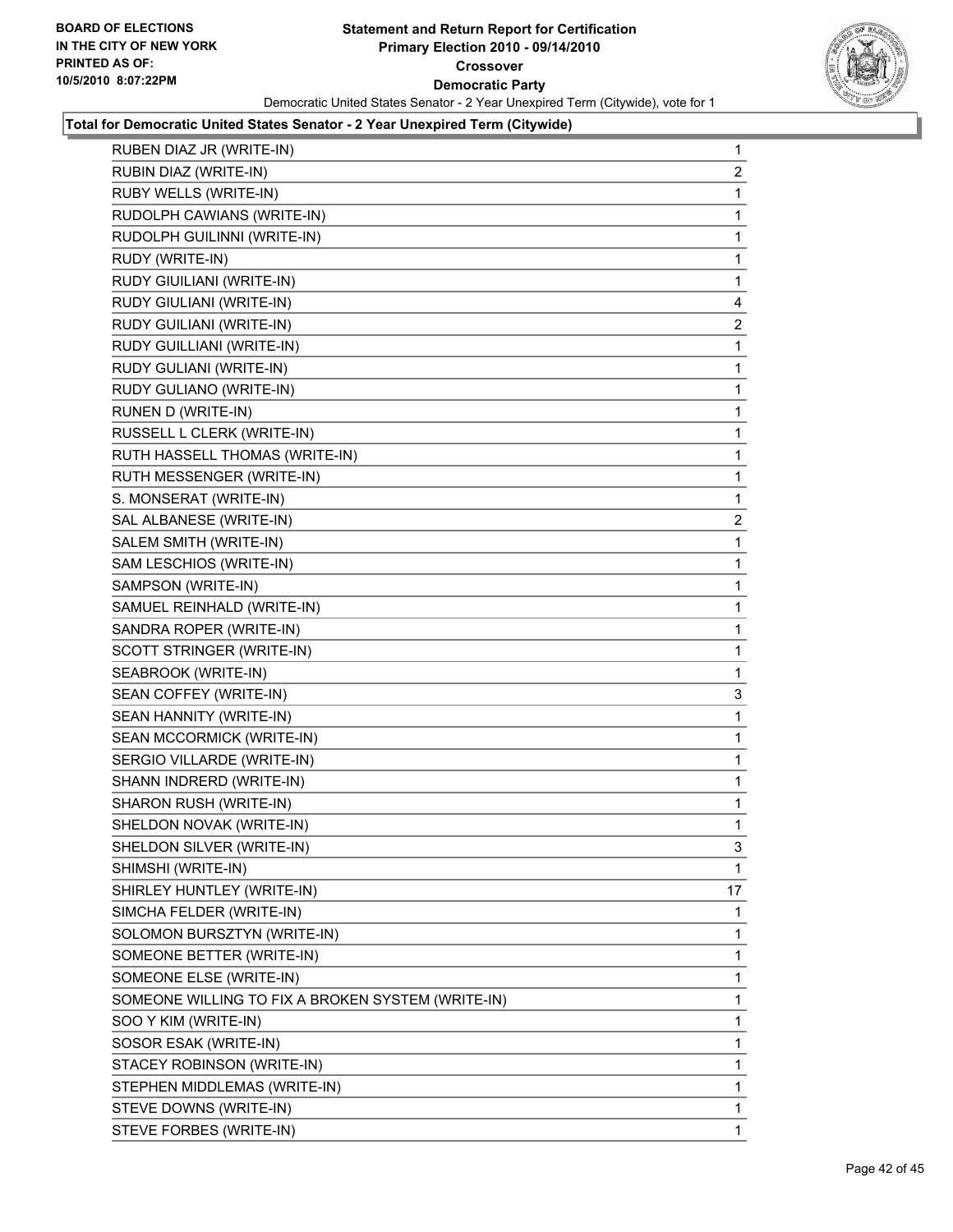

| STEVE ISRAEL (WRITE-IN)         | $\mathbf 1$    |
|---------------------------------|----------------|
| STEVE ISREAL (WRITE-IN)         | 1              |
| STEVE JARVIS (WRITE-IN)         | 1              |
| STEVEN SHALOWITZ (WRITE-IN)     | 1              |
| STEWART B. MILSTEIN (WRITE-IN)  | 1              |
| STEWART RASCH (WRITE-IN)        | 1              |
| SUSAN B ANTHONY (WRITE-IN)      | 1              |
| SUSAN KOSKOWITZ (WRITE-IN)      | 1              |
| SVETLANA SHUSLER (WRITE-IN)     | 1              |
| TALBERT WEEKS (WRITE-IN)        | 1              |
| TASINI (WRITE-IN)               | $\overline{c}$ |
| TATE HAOSMAN (WRITE-IN)         | 1              |
| TED KRILDER (WRITE-IN)          | 1              |
| THE SAUNDERS (WRITE-IN)         | 1              |
| THEO S BLACKMAN (WRITE-IN)      | 1              |
| THIS IS BS (WRITE-IN)           | 1              |
| THOMAS DE FRANK (WRITE-IN)      | 1              |
| THOMAS GILES (WRITE-IN)         | 1              |
| THOMAS HENEL (WRITE-IN)         | 4              |
| THOMAS INCK (WRITE-IN)          | 1              |
| THOMAS OGNIBENE (WRITE-IN)      | 1              |
| THOMAS P. BRAPID (WRITE-IN)     | 1              |
| THOMAS SCUZZI (WRITE-IN)        | 1              |
| THOMAS SUOZZI (WRITE-IN)        | 1              |
| THOMAS SWERINSON (WRITE-IN)     | 1              |
| THURGOOD MARSHALL JR (WRITE-IN) | $\overline{c}$ |
| TIM J. MCKEE (WRITE-IN)         | 1              |
| TIM REILLY (WRITE-IN)           | 1              |
| TIM ROSI (WRITE-IN)             | 1              |
| TIMOTHY BUTLER (WRITE-IN)       | 1              |
| TOBY ANN STAVINSKY (WRITE-IN)   | 2              |
| TOBY AZATCHI (WRITE-IN)         | 1              |
| TOBY STAVINSKY (WRITE-IN)       | 1              |
| TOBY STAVISKY (WRITE-IN)        | 1              |
| TODD HANSON (WRITE-IN)          | 1              |
| TODD MORRIS (WRITE-IN)          | 1              |
| TODD VAL CONSOLOSO (WRITE-IN)   | 1              |
| TOM BROWN (WRITE-IN)            | 1              |
| TOM DIANE (WRITE-IN)            | 1              |
| TOM DUANE (WRITE-IN)            | $\overline{2}$ |
| TOM FAHERTY (WRITE-IN)          | 1              |
| TOM O'CONNOR (WRITE-IN)         | 1              |
| TOM SOUZZI (WRITE-IN)           | 1              |
| TOM THOMASSIAN (WRITE-IN)       | 1              |
| TOM WEISS (WRITE-IN)            | 1              |
| TOMMY SCOTT (WRITE-IN)          | 1              |
|                                 |                |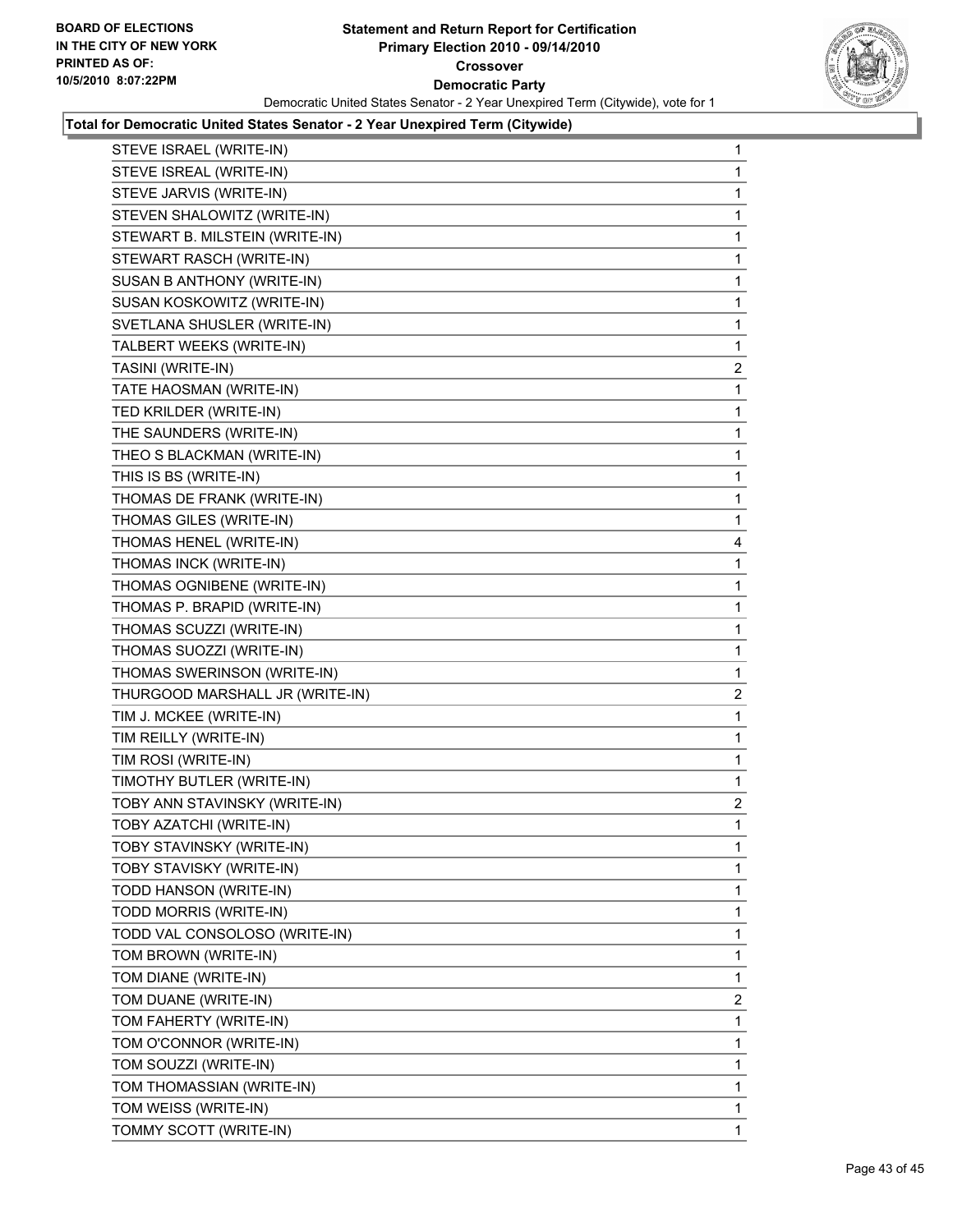

| TONY AVELA (WRITE-IN)            | 1              |
|----------------------------------|----------------|
| TONY AVELLA (WRITE-IN)           | $\overline{a}$ |
| TOYIN AJASIN (WRITE-IN)          | $\mathbf 1$    |
| TURNER (WRITE-IN)                | 2              |
| TWANA ADAMS (WRITE-IN)           | 2              |
| UDEL WEISZ (WRITE-IN)            | 1              |
| UNDECIDED (WRITE-IN)             | 1              |
| V.MIAE (WRITE-IN)                | $\mathbf 1$    |
| VAL MONTGOMERY (WRITE-IN)        | 1              |
| VALDIS KUPRIS MENZI (WRITE-IN)   | 1              |
| VANESSA QUARLEY (WRITE-IN)       | $\mathbf 1$    |
| VELMANETTE MONTGOMERY (WRITE-IN) | 4              |
| VELMANLTE MONTGOMERY (WRITE-IN)  | 1              |
| VELMENETTE MONTGOMERY (WRITE-IN) | 1              |
| VELMOVETTE MONTGOMERY (WRITE-IN) | 1              |
| VICTOR ALPIS (WRITE-IN)          | 1              |
| VILMANETTE MONTGOMERY (WRITE-IN) | 2              |
| VINCENT J DOUGHERTY (WRITE-IN)   | 1              |
| VIOLA PLUMMER (WRITE-IN)         | 1              |
| VIOLAT L MORGAN (WRITE-IN)       | $\mathbf 1$    |
| VIRGIL (WRITE-IN)                | 1              |
| VITO FOSSELLA (WRITE-IN)         | 1              |
| VITO LOPEZ (WRITE-IN)            | 1              |
| VIVIA MORGANGREEN (WRITE-IN)     | 1              |
| <b>VIVIAN COOKE (WRITE-IN)</b>   | 1              |
| WALTER CLARK (WRITE-IN)          | 1              |
| WALTER ROBINS (WRITE-IN)         | 1              |
| WARREN CHAN (WRITE-IN)           | 1              |
| WELLINGTON SHARPE (WRITE-IN)     | 3              |
| WILIE BALAR (WRITE-IN)           | 1              |
| WILLIAM BILLER (WRITE-IN)        | 1              |
| WILLIAM BOYLAND (WRITE-IN)       | $\mathbf 1$    |
| WILLIAM COLTON (WRITE-IN)        | 1              |
| WILLIAM SCARBROGH (WRITE-IN)     | 1              |
| WILLIAM STEINBERG (WRITE-IN)     | 1              |
| WILLIAM SULLIVAN (WRITE-IN)      | 1              |
| WILLIAM TALEN (WRITE-IN)         | 1              |
| WILLIAM THOMPSON (WRITE-IN)      | 3              |
| WILLIAM WELD (WRITE-IN)          | 1              |
| WINVION ZOT ZELDBERG (WRITE-IN)  | 1              |
| WO LI CHEN (WRITE-IN)            | 1              |
| YETTA KURLAND (WRITE-IN)         | 1              |
| YOEL WEISZ (WRITE-IN)            | $\overline{2}$ |
| YOREL WEISZ (WRITE-IN)           | 1              |
| YVETTE CLARK (WRITE-IN)          | 1              |
| <b>Total Votes</b>               | 303,556        |